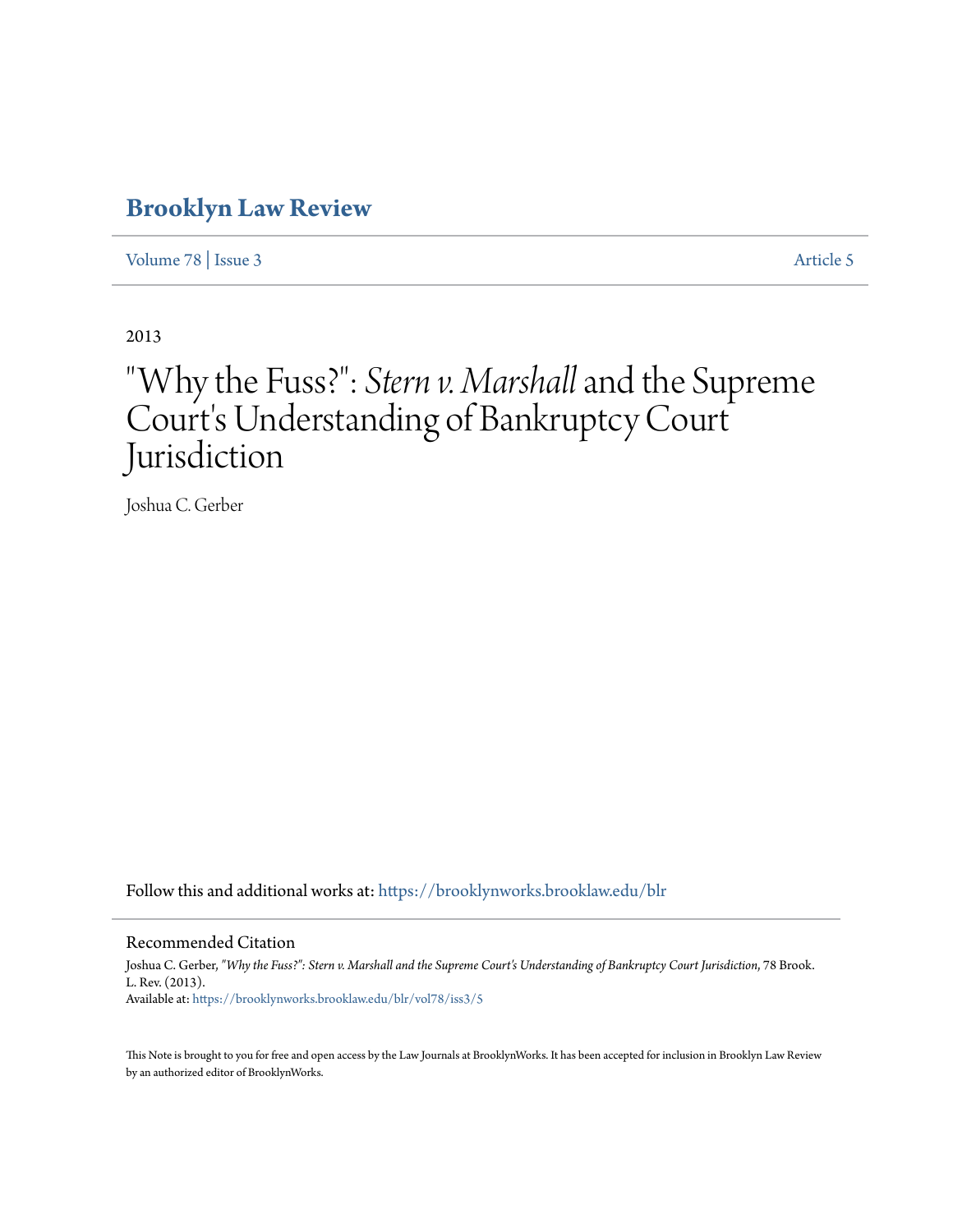## NOTES

## "Why the Fuss?"

## *STERN V. MARSHALL* AND THE SUPREME COURT'S UNDERSTANDING OF BANKRUPTCY COURT **JURISDICTION**

Estragon: Let's go. Vladimir: We can't. Estragon: We're waiting for Godot. Vladimir: Ah!<sup>1</sup>

#### **INTRODUCTION**

 $\overline{a}$ 

In the 1982 landmark case, *Northern Pipeline v. Marathon*, the Supreme Court ruled that the broad jurisdiction granted to bankruptcy courts under the Bankruptcy Reform Act of 1978 was unconstitutional.<sup>2</sup> The Court ruled that Congress could not confer such broad jurisdiction on a non-Article III court because bankruptcy judges lack the life tenure and guaranteed salary that the Constitution requires of judges who exercise the judicial power of the United States.<sup>3</sup> The ruling was significant because it marked the first time the Supreme Court had checked Congress's power to create a non-Article III tribunal. In 1984, Congress responded by narrowing the scope of bankruptcy court jurisdiction. The bankruptcy community was dubious that the changes had solved the constitutional problems.<sup>4</sup> In the ensuing years, like Samuel Beckett's characters Estragon and Vladimir, bankruptcy attorneys waited for the Supreme Court to revisit

<sup>&</sup>lt;sup>1</sup> SAMUEL BECKETT, WAITING FOR GODOT 10 (Grove Press 1954).

N. Pipeline Constr. Co. v. Marathon Pipe Line Co*.*, 458 U.S. 50, 70-71 (1982). 3  $^3$  U.S. CONST. art. III,  $\S$  1.

*See* Ralph Brubaker, *Article III's Bleak House (Part I): The Statutory Limits of Bankruptcy Judges' Core Jurisdiction*, 31 BANKR. L. LETTER No. 8, Aug. 2011, at 1-16.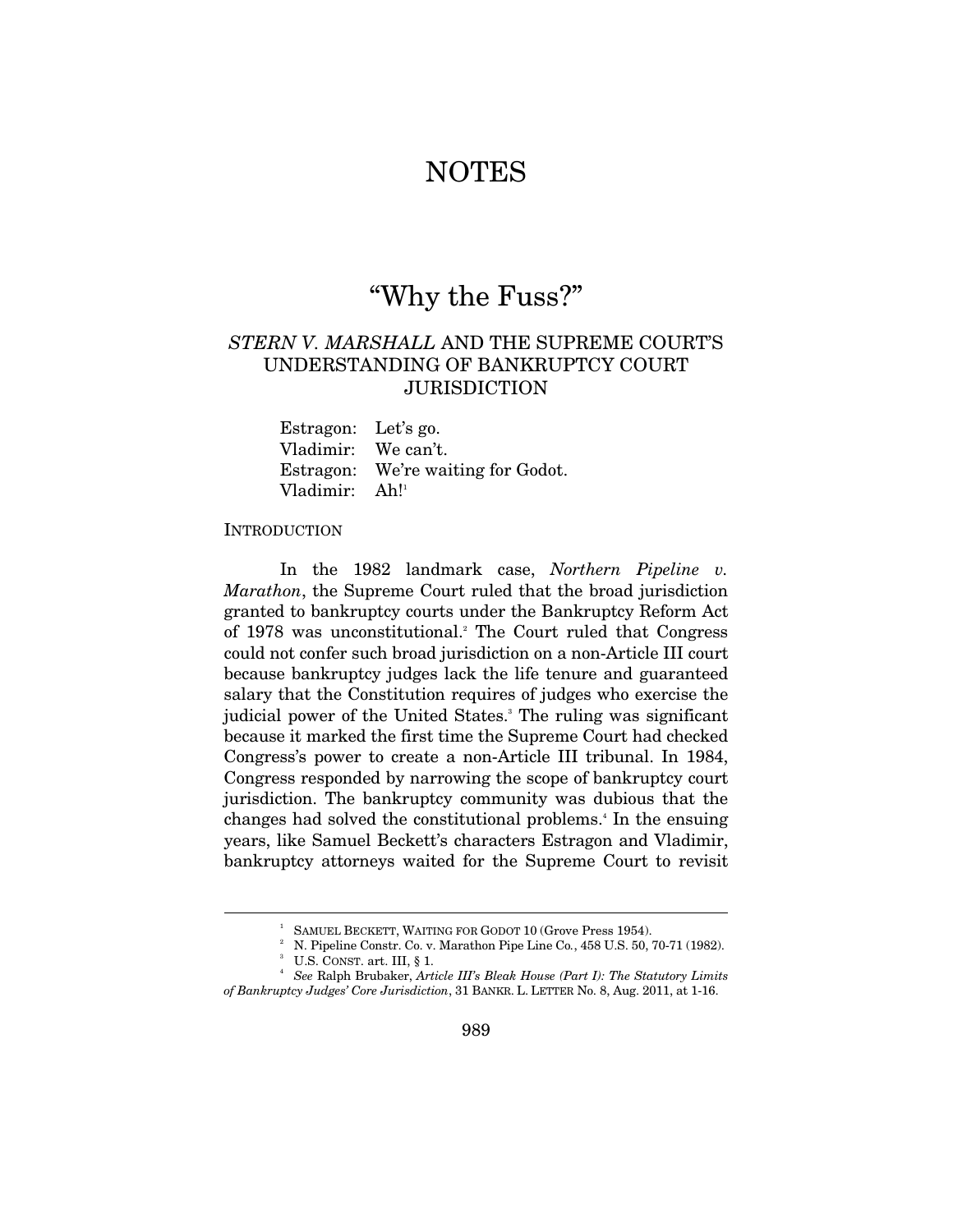the issue.5 At the beginning of each Supreme Court session, members of the bankruptcy community predicted that *this* would be the year when the Court would finally address the constitutionality of the bankruptcy system.6 Finally, after twenty-seven years of silence, the bankruptcy equivalent of Godot arrived in the most unlikely form—a probate dispute between a former Playboy model turned reality television star and her significantly older stepson, which ultimately was resolved by the Supreme Court.

In June of 2011, the Supreme Court reexamined the constitutionality of bankruptcy court jurisdiction in *Stern v.*  Marshall.<sup>7</sup> The Court once again narrowed the scope of bankruptcy court jurisdiction and ruled that a bankruptcy court could not enter a final judgment on a counterclaim brought by Vickie Lynn Marshall—who was better known by her stage name, Anna Nicole Smith—against Pierce Marshall, the son of Vickie's deceased husband.<sup>8</sup> Anticipating the concern that *Stern* would cause in the bankruptcy community, Chief Justice Roberts repeatedly emphasized the narrowness of the Court's holding.<sup>9</sup> In the closing paragraphs of the majority opinion, the Chief Justice asked, "If our decision today does not change all that much, then why the fuss?"10

This note attempts to answer that question. Indeed, this note's thesis is that *Stern* does not, in fact, "change all that much," but rather reflects the fact the Supreme Court is much "fussier" about policing the contours of bankruptcy court jurisdiction than it is about policing the jurisdiction of other non-Article III tribunals. This note argues that the Supreme Court applies a separate, stricter, and more formal interpretation of Article III when scrutinizing the boundaries of bankruptcy court jurisdiction than it applies when performing the same kind of analysis with respect to other non-Article III adjudicative bodies. Part I of this note traces the development of the Supreme Court's Article III jurisprudence with respect to the evolving scope of bankruptcy court jurisdiction. Part I reveals that, when confronted with challenges to the jurisdiction of non-Article III courts, the Supreme Court has historically taken a pragmatic

<sup>5</sup> ELIZABETH WARREN & JAY LAWRENCE WESTBROOK, THE LAW OF DEBTORS AND CREDITORS 803, <sup>811</sup> (6th ed. 2009). 6

 $\,6$  Id. at 811.

Stern v. Marshall, 131 S. Ct. 2594, 2600 (2011).

<sup>8</sup>  $\int_{9}^{8}$  *Id.* 

*Id.* at 2620. 10 *Id.*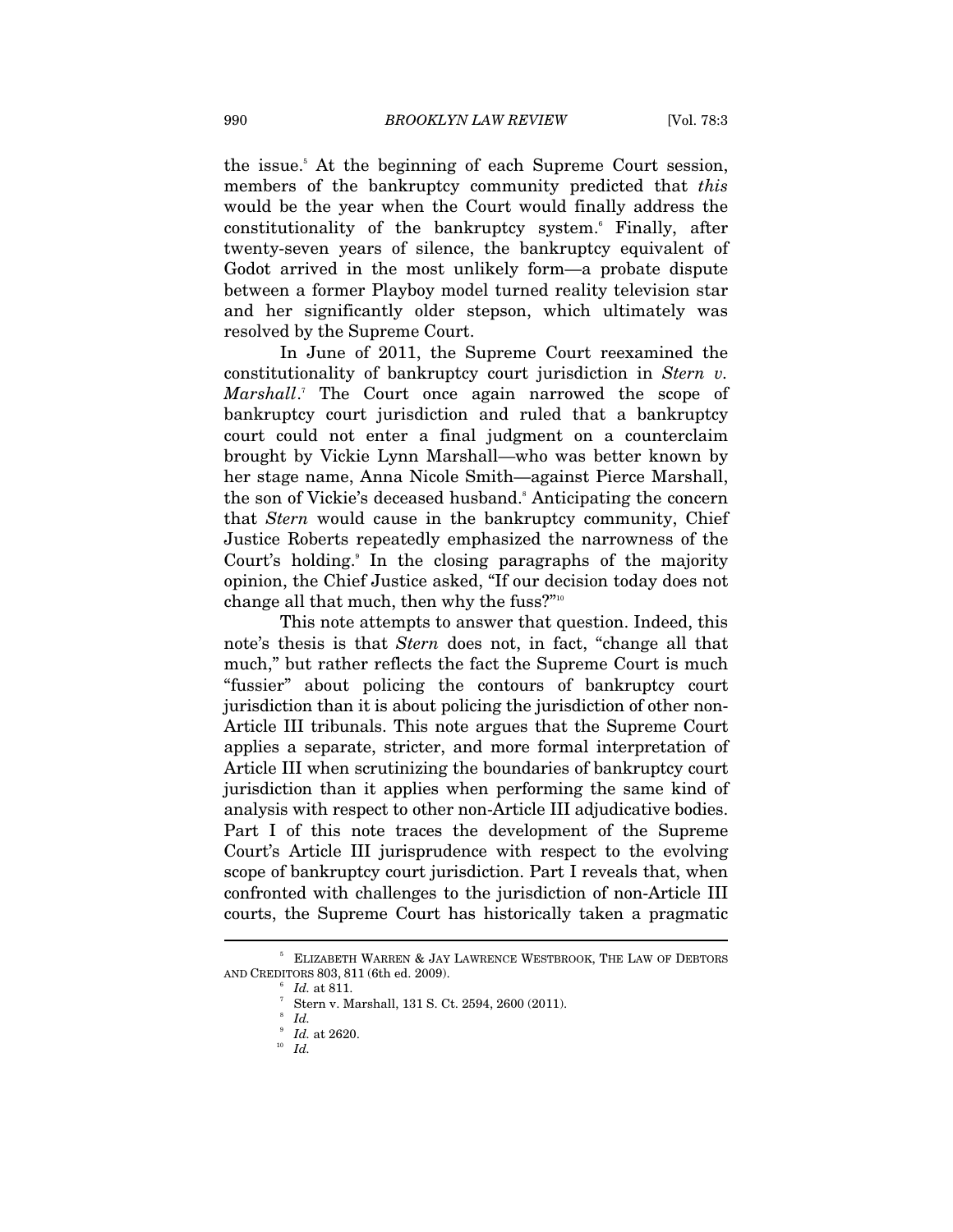approach—except in cases dealing with the judicial power of bankruptcy courts. Part II discusses the background, procedural history, and holding of *Stern*. Part III argues that the Court's literal application of Article III in *Stern v. Marshall* reflects the analytical framework by which the Supreme Court has and will continue to assess the constitutionality of bankruptcy court jurisdiction, even as the Court continues to apply a more pragmatic approach in cases involving other types of non-Article III tribunals. Additionally, Part III attempts to explain why the Court has adopted this analytical framework exclusively in the bankruptcy court context. Part IV suggests that, despite the Court's inclination to cabin the judicial power of bankruptcy courts, the holding of *Stern* is narrow. To demonstrate the likely limited impact of *Stern* on bankruptcy courts' power to efficiently restructure debtor-creditor relations, Part IV analyzes *Stern*'s effect on bankruptcy courts' authority to issue final judgments on fraudulent conveyance claims and on litigants' ability to consent to the jurisdiction of bankruptcy courts. Finally, this note concludes with recommendations for legislative enactments that could alter the Supreme Court's approach to bankruptcy court jurisdiction, making it more pragmatic and deferential.

#### I. THE SUPREME COURT'S INTERPRETATION OF ARTICLE III

A literal interpretation of Article III, Section 1 of the U.S. Constitution is impossible. Article III, Section 1, provides:

The judicial power of the United States, shall be vested in one Supreme Court, and in such inferior courts as the Congress may from time to time ordain and establish. The judges, both of the supreme and inferior courts, shall hold their offices during good behaviour, and shall, at stated times, receive for their services, a compensation, which shall not be diminished during their continuance in office.<sup>1</sup>

However, Article I, Section 8 of the Constitution provides that Congress has the power "[t]o constitute tribunals inferior to the Supreme Court  $\dots$  .  $n_2$  A literal reading of Congress's Article I, Section 8 power to create inferior tribunals in conjunction with Article III's requirements suggests that all judges vested with the judicial power of the United States must enjoy life tenure and a guaranteed salary. If this requirement were enforced, the multitude of Article I adjudicators now in existence would be  $\overline{a}$ 

<sup>&</sup>lt;sup>11</sup> U.S. CONST. art. III, § 1.<br><sup>12</sup> *Id.* art. I, § 8, cl. 9.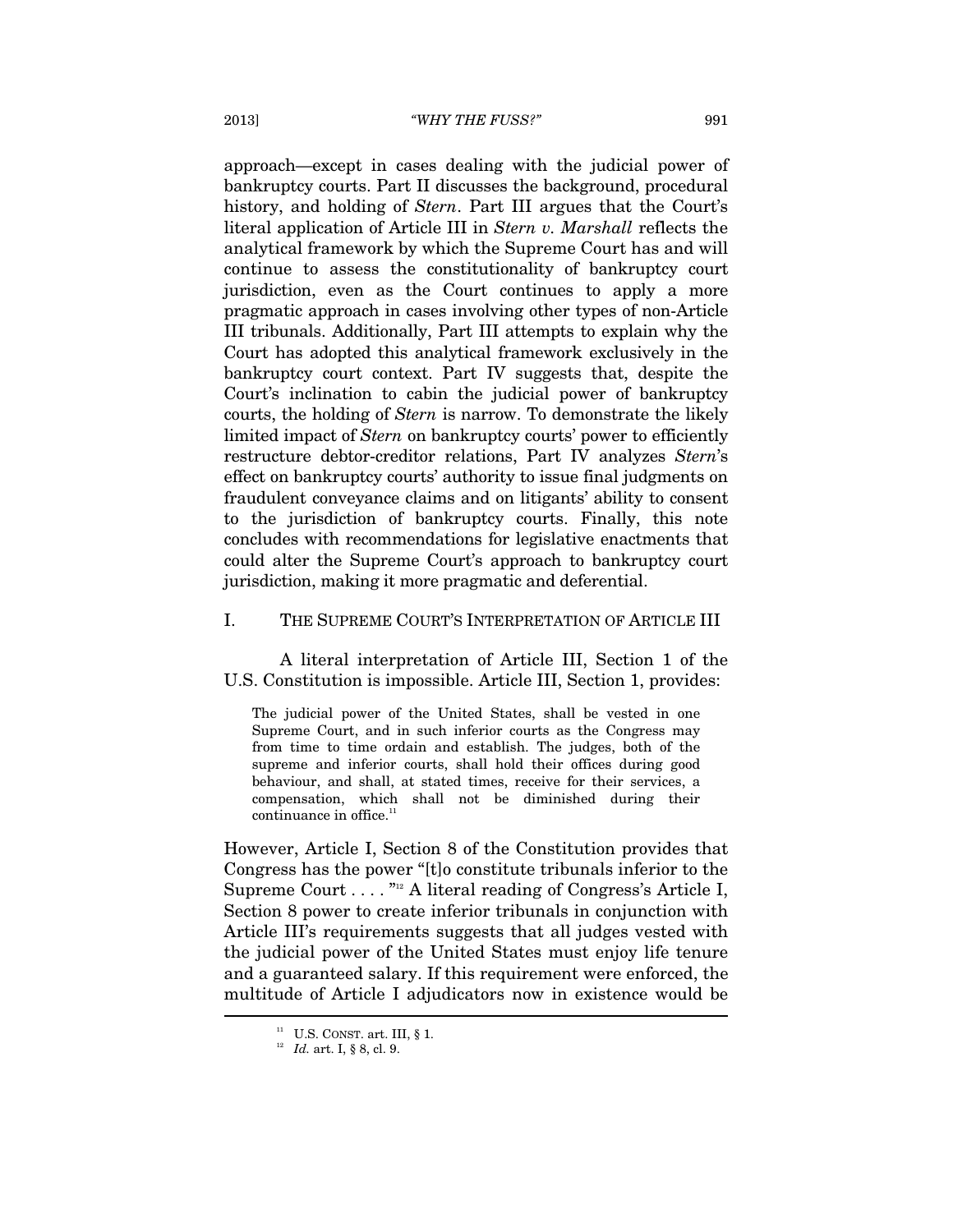out of work—including, for example, magistrate judges and administrative law judges, not to mention bankruptcy judges. Therefore, the Supreme Court has repeatedly recognized that a literal interpretation of Article III is neither possible nor practical. Under what scholars have dubbed the "adjunct theory,"13 the Court has routinely permitted Congress to create non-Article III courts to preside over matters that traditionally lie within the business of Article III judges.14 This theory views non-Article III judges as merely "worker bees" who operate under the direct oversight of Article III judges.<sup>15</sup> In order to ease a perpetually overcrowded federal docket, the Court has in all but two instances—which both involved the authority of bankruptcy courts—adopted a pragmatic and flexible approach in analyzing the requirements of Article III.

This section will trace the development of the Court's application of Article III to congressionally created adjudicative bodies. At first glance, the Court's choice of factors to consider in determining whether a non-Article III judge may adjudicate a certain type of claim appears *ad hoc*. As Justice Scalia observed in his concurrence in *Stern v. Marshall*, these considerations seem "to have entered [the Court's] jurisprudence randomly."<sup>16</sup>

<sup>&</sup>lt;sup>13</sup> Professor Fallon observed that there are two lines of Supreme Court cases that challenge a literal interpretation of Article III. *See* Richard H. Fallon, Jr., *Of Legislative Courts, Administrative Agencies, and Article III*, 101 HARV. L. REV. 915, 921-26 (1988). The first line of cases involve what Fallon refers to as "so-called 'legislative courts'—adjudicative bodies created by Congress under Article I and not bound by Article III's guarantee that federal judges should enjoy life tenure and protection against reduction in salaries." *Id.* at 921. Fallon traces the origins of "legislative courts" to the nineteenth century case *American Insurance Co. v. Canter*, 26 U.S. 511, 545-46 (1828), in which Chief Justice Marshall "held that Congress may create non-Article III courts to adjudicate disputes in federal territories." Fallon, *supra*, at 922. The second line of cases, which derived from *Crowell v. Benson*, 45 F.2d 66, 67 (5th Cir. 1930), involves adjuncts and administrative agencies "established by Congress to administer [and adjudicate] statutory schemes of federal regulation." Fallon, *supra*, at 923. As Congress initially found constitutional authority to establish bankruptcy courts under the latter line of cases, *id.* at 928, this note will primarily focus on the interaction of adjunct courts and Article III. Practically speaking, however, the distinction between legislative courts and adjunct courts is insignificant. *See* Martin H. Redish, *Legislative Courts, Administrative Agencies, and the* Northern Pipeline *Decision*, 1983 DUKE L.J. 197, 201 (1983) (observing that, "[T]he differences between the two types of non-Article III bodies are, at least for constitutional purposes, superficial."). 14 *See* Redish, *supra* note 13, at 198. "[S]ince early in the nation's history, the

Supreme Court has recognized that Congress may, as an exercise of one or another of its enumerated powers, create courts whose judges do not receive the Article III salary and tenure protections." Such courts are commonly referred to as "Article I" or "legislative" courts. *Id.* 15 LARRY W. YACKLE, FEDERAL COURTS 94 (3d ed. 2009) ("If [non-Article III

courts] perform adjudicative duties *for* Article III courts, there is no serious conflict with Article III, and the separation of powers is preserved.").<br><sup>16</sup> Stern v. Marshall, 131 S. Ct. 2594, 2621 (2011) (Scalia, J., concurring).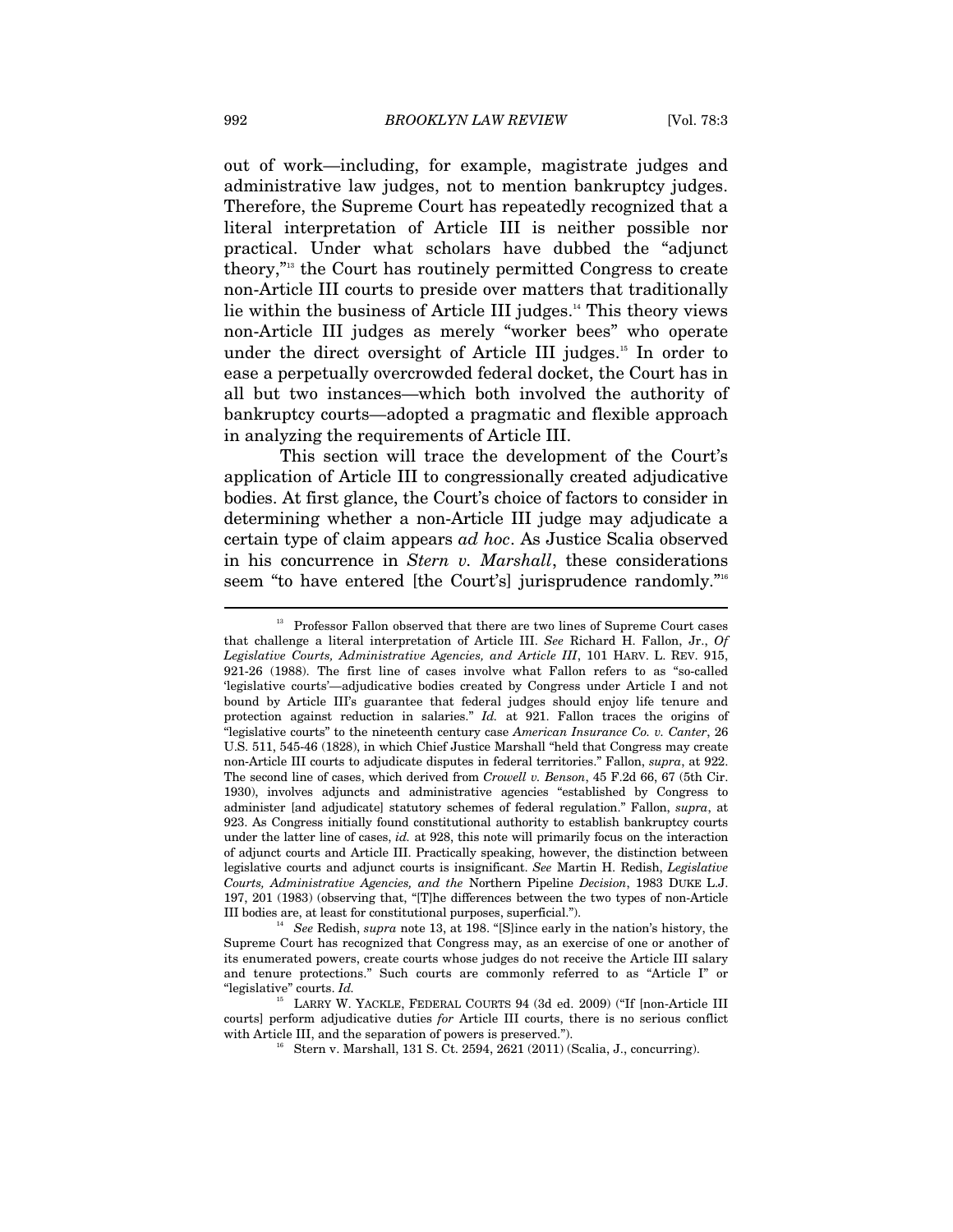However, the Court's seemingly scatter-shot approach to Article III jurisprudence appears less random and more coherent when viewed with an understanding that the Court scrutinizes the adjudicative authority of bankruptcy courts more closely than it does other non-Article III tribunals. The canonical cases demonstrate that the Court applies a bifurcated approach, whereby it rubber-stamps Congressional decisions to delegate adjudicative authority to non-Article III tribunals, except in cases involving the judicial power of bankruptcy judges.

## *A.* Crowell v. Benson*: The Court Adopts a Pragmatic Approach to Article III*

The first major Supreme Court opinion of the modern era in which the Court employed a pragmatic, rather than literal, approach to Article III was *Crowell v. Benson*. 17 In *Crowell*, J.B. Knudsen, a longshoreman, was injured while working on a derrick barge owned by his employer, Charles Benson. The barge was moored in the Mobile River in Alabama.<sup>18</sup> Knudsen brought a claim against Benson under the 1927 Harbor Workers' Compensation Act.<sup>19</sup> Deputy Commissioner Crowell of the U.S. Employees' Compensation Commission adjudicated the claim, finding in favor of Knudsen and awarding him damages.<sup>20</sup> In the district court, Benson challenged the enforcement of the award on the ground that Knudsen was not acting within the scope of his employment at the time of his injury and that therefore the claim "was not within the jurisdiction of the Deputy Commissioner."<sup>21</sup> The district court ordered a hearing so that it could review *de novo* the determination of law made by the Deputy Commissioner.<sup>22</sup> Subsequently, the district court reversed the Deputy Commissioner's decision, vacating the award on the ground that Knudsen was not in the employ of Benson at the time of the injury.23 The Circuit Court of Appeals affirmed, and the Supreme Court granted certiorari.<sup>24</sup>

<sup>&</sup>lt;sup>17</sup> 285 U.S. 22, 56-58 (1932).

 $^{18}$  Crowell v. Benson, 45 F.2d 66, 67 (5th Cir. 1930).<br> $^{19}$  Crowell, 285 U.S. at 36-37.

<sup>&</sup>lt;sup>20</sup> *Id.* at 37 (internal quotation marks omitted).<br><sup>22</sup> *Id.* 23<br><sup>23</sup> *Id.* 24 *Id.*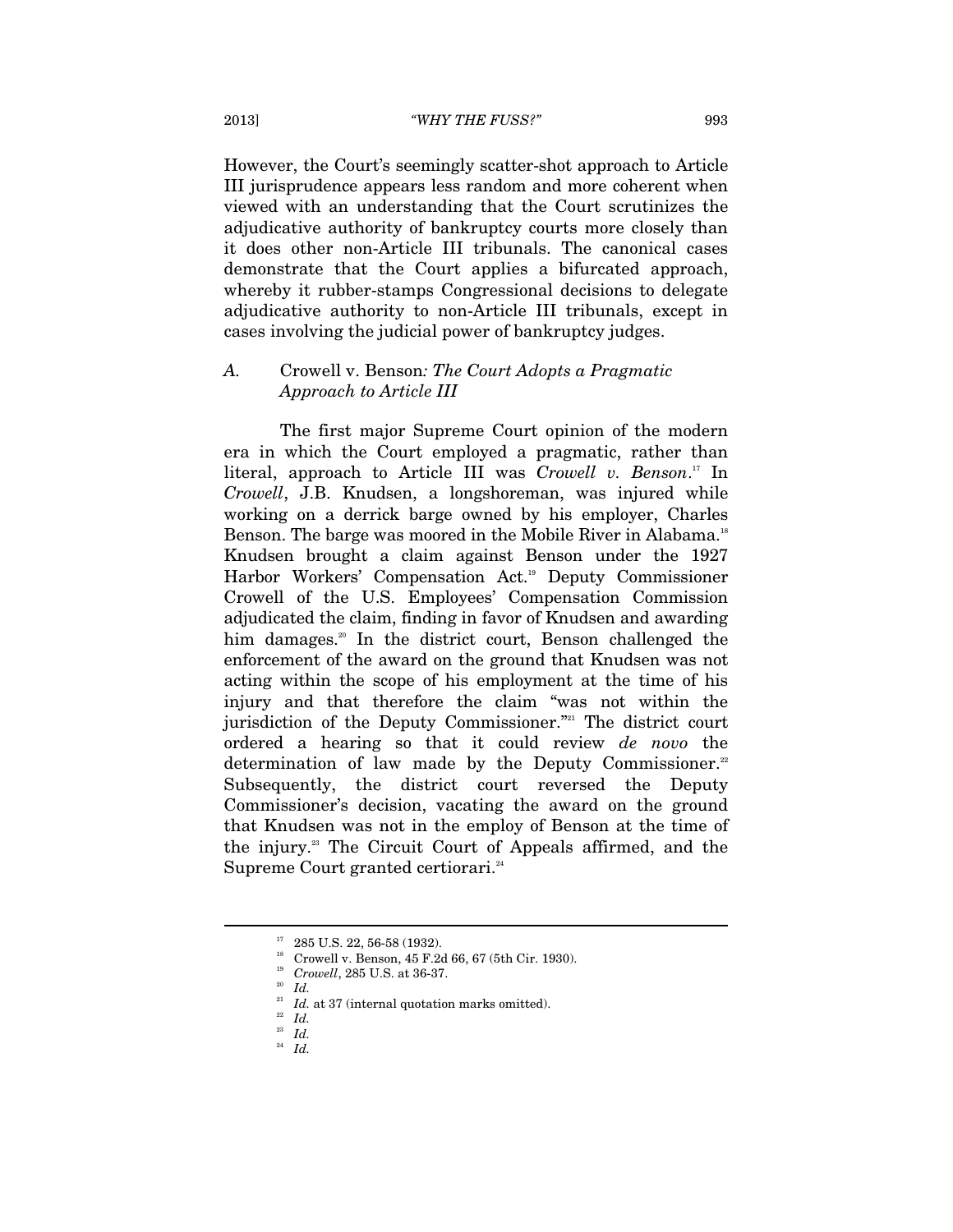The question confronting the Court was whether "Congress may substitute for constitutional courts, in which the judicial power of the United States is vested, an administrative agency—in this instance a single deputy commissioner—for the final determination of [a question of fact]."25 Thus, the Court addressed whether a non-Article III federal tribunal could constitutionally adjudicate a federal claim between two private parties. The Court had a choice. First, the Court could adopt a literal interpretation of Article III, ruling that any federal adjudicative body that did not satisfy the literal requirements of Article III was unconstitutional. Alternatively, the Court could harmonize Articles I and III by adopting a practical interpretation of Article III. The Court chose the latter approach, ruling that administrative law courts are "instruments" of and subject to review by Article III courts.<sup>26</sup> The Court acknowledged the "utility and convenience of administrative agencies for the investigation and finding of facts within their proper province," but, notably, the Court considered the possibility that the power of non-Article III tribunals needed some limitations.<sup>27</sup> In order to strike the proper balance, the Court took its cue from the federal statute, which authorized only Article III courts to enforce an employee's claim for damages against his employer. The Court devised a compromise that made available to workers, such as Knudsen, expedited administrative review of their claims, while providing Article III courts the authority to supervise the decisions and enforce the awards of adjudicative bodies that Congress had provisionally vested with the judicial power of the United States.<sup>28</sup>

In balancing the complexities of the modern administrative state with the Court's obligation to adhere to Article III's explicit commands, the Court distinguished between the determination of questions of fact and questions of law made by administrative courts. The Court explained that "[t]here is no requirement that, in order to maintain the essential attributes of the judicial power, all determinations of

<sup>&</sup>lt;sup>25</sup> *Id.* at 56.<br><sup>26</sup> YACKLE, *supra* note 15, at 96.<br><sup>27</sup> *Crowell*, 285 U.S. at 57.

As Professor Judith Resnik observes, "In a Solominic move, the Court 'split the difference;' it upheld Congress' decision to place adjudicatory power in a non-Article III institution and yet simultaneously permitted the Article III judge's ruling to stand, and Benson, the employer, to prevail." Judith Resnik, *The Mythic Meaning of Article III Courts*, 56 U. COLO. L. REV. 581, 594 (1985).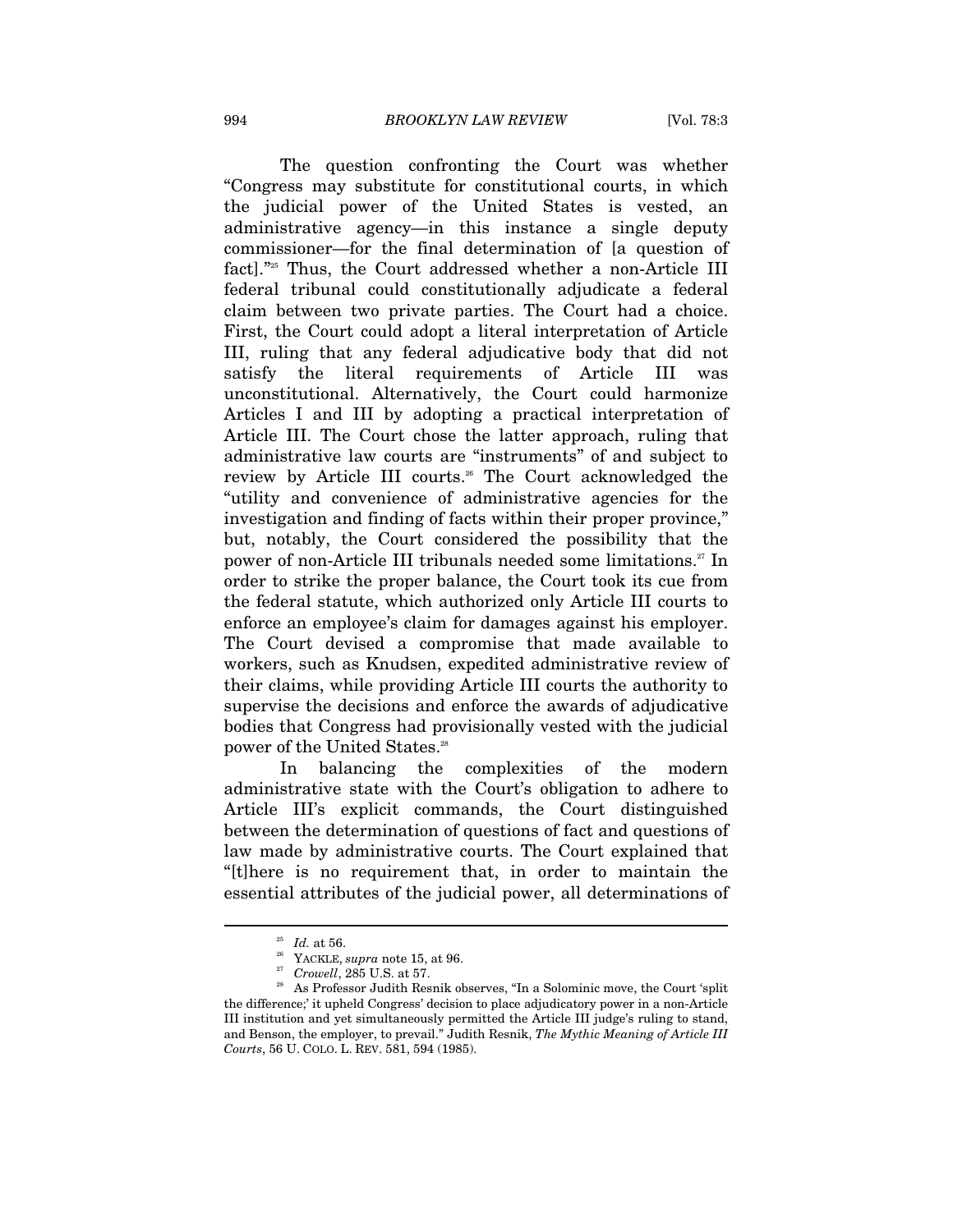fact in constitutional courts shall be made by judges."29 The Court ruled that, upon review, the factual findings of administrative law judges "shall be final" so long as they are "supported by evidence and within the scope of [the judge's] authority,"30 but Article III courts would conduct a *de novo* review of any determinations of law.<sup>31</sup>

## *B.* United States v. Raddatz*: The Federal Magistrate System Affirmed*

Magistrate judges have been around in one form or another since the Judiciary Act of 1789.<sup>32</sup> They possessed only very limited authority, however, until Congress incrementally expanded it by enacting several pieces of legislation during the

Henry Hart warned students in his Federal Courts class that, while reading *Crowell*, to not make the "simple mistake[]" of "concentrat[ing] on what [the Court] said Congress could *not* do." Hart, *supra* note 30, at 1374-75 (emphasis added). Professor Hart was referring to the perception that, post-*Crowell*, the Court had seemingly reduced administrative law judges to mere fact-finders whose declarations of law would not carry weight upon review in an Article III court. Rather, *Crowell* revealed that the Court was willing to take a pragmatic approach to Article III and not require Congress to adhere to its literal requirements. Since then, there has been a proliferation of administrative law judges throughout the federal system. As of the year 2000, the federal government employed nearly 1300 administrative law judges. *See* RICHARD H. FALLON, JR. ET AL., HART AND WECHSLER'S THE FEDERAL COURTS AND THE FEDERAL SYSTEM 367 (5th ed. 2003). *Crowell*'s legacy is evident in how Article III judges have come to rely on their Article I counterparts to keep a backlogged judicial system moving. Indeed, observing the impact of *Crowell*, Professor Fallon, notes,

[T]he legal doctrine validating adjudication by administrative agencies establishes the impracticability of Article III literalism . . . . Anticipating the vital role of administrative adjudication, *Crowell* sought to preserve the role of the article III courts not by excluding agencies from adjudication altogether, but by requiring de novo review of the most important agency decisions in private cases.

Fallon, *supra* note 13, at 925.<br><sup>32</sup> Judiciary Act of 1789, ch. 20, 1 stat. 73.

<sup>&</sup>lt;sup>29</sup> Crowell, 285 U.S. at 51.  $Id.$  at 46. ("[T]here can be no doubt that the act contemplates that as to questions of fact, airing with respect to injuries to employees within the purview of the act, the findings of the deputy commissioner, supported by evidence and within the scope of his authority, shall be final. To hold otherwise would be to defeat the obvious purpose of the legislation to furnish a prompt, continuous, expert, and inexpensive method for dealing with a class of questions of fact which are peculiarly suited to examination and determination by an administrative agency specifically assigned to that task."); *see also* Henry Hart, *The Power of Congress to Limit the Jurisdiction of Federal Courts: An Exercise in Dialectic*, 66 HARV. L. REV. 1362, 1375 (1953) ("[T]he apparently solid thing about *Crowell* is the holding that administrative findings of nonconstitutional and jurisdictional facts may be made conclusive upon the courts, if not infected with any error of law, as a basis for judicial enforcement of a money liability of one private person to another."). 31 *Crowell*, 285 U.S. at 64. At Harvard Law School in the 1950s, Professor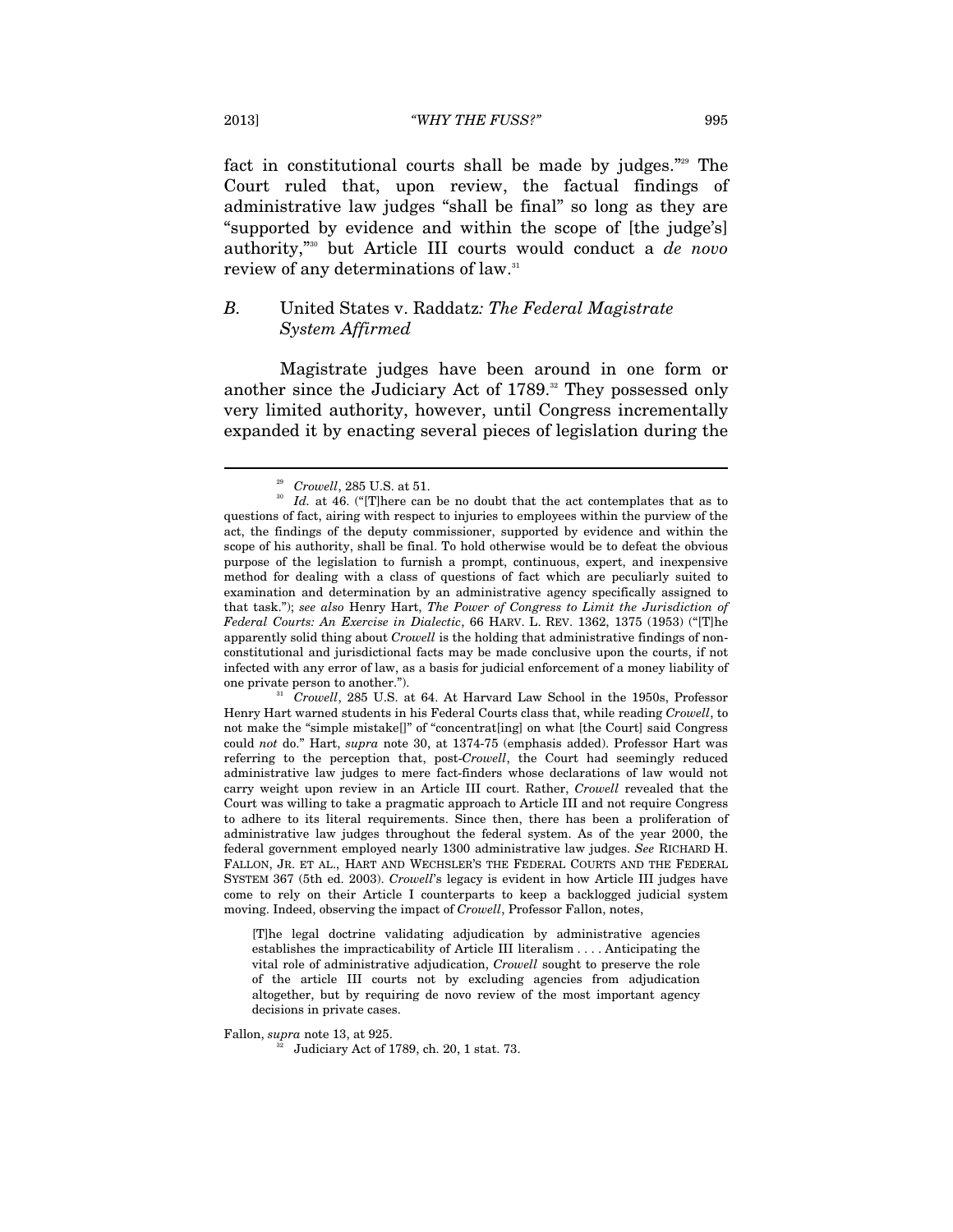1960s and 1970s, culminating with the passage of the 1979 Federal Magistrates Act.<sup>33</sup> The Supreme Court upheld the constitutionality of the newly redesigned and more robust magistrate system in *United States v. Raddatz*, reasoning that Congress's approach "strikes the proper balance between the demands of due process and the constraints of Art. III."34

Raddatz was indicted for receiving a firearm in violation of a federal statute.<sup>35</sup> Before trial, Raddatz filed a motion to suppress certain inculpatory statements he made to federal officers.<sup>36</sup> The district court referred the motion to a magistrate.<sup>37</sup> After holding an evidentiary hearing, the magistrate recommended in his report and findings that the motion to suppress be denied.<sup>38</sup> On appeal, the district court reviewed *de novo* the record of the hearing and accepted the magistrate's recommendation.<sup>39</sup> Raddatz was found guilty and appealed from the district court judgment on the ground "that the review procedures established by § 636(b)(1) permitting the district court judge to make a *de novo* determination of contested credibility assessments without personally hearing the live testimony, violated . . . Art. III of the United States Constitution."40 The Supreme Court disagreed, reasoning that although the district judge could choose to hold a *de novo* evidentiary hearing, Article III did not compel the district judge to "personally . . . hear the controverted testimony" so as "to make an independent evaluation of

<sup>&</sup>lt;sup>33</sup> The Federal Magistrate Act of 1968 authorized magistrates "to serve as special masters, to provide 'assistance to district judges in the conduct of pretrial discovery proceedings in civil or criminal actions,' and to conduct 'preliminary review of motions for posttrial Relief[.]'" FALLON ET AL., *supra* note 31, at 404. Amendments enacted in 1976 expanded the authority of magistrate judges even further. *See* 28 U.S.C. § 636(b)(1)(A) (2006). Significantly, a magistrate judge's finding under § 636(b)(1)(A) is subject to review only under the highly deferential "clearly erroneous" standard. Moreover, an Article III judge may authorize a magistrate judge to "conduct hearings, including evidentiary hearings." *Id.* § 636(b)(1)(B). However, the magistrate judge may only make "proposed findings of fact" on such "dispositive" motions "with the presiding judge still required to make a 'de novo' determination of those findings to which objections is raised." FALLON ET AL., *supra* note 31, at 404. Under the 1979 Act, with the consent of the parties, magistrate judges could now "conduct any or all proceedings in a jury trial or nonjury civil matter and order the entry of judgment in the case, when specifically designated to exercise such jurisdiction by the district court." 28 U.S.C.  $\S 636(c)(1)$ . Losing parties could then appeal to the Circuit Court of Appeals. *Id.* § 636(c)(3). 34 United States v. Raddatz, 447 U.S. 667, 683-84 (1980).

<sup>35</sup> *Id.* at 669. 36 *Id.*

 $\frac{37}{38}$  *Id.* at 671-72.

<sup>&</sup>lt;sup>39</sup> Id. at 672.<br><sup>40</sup> Id. at 677. Raddatz also alleged a violation of the Due Process Clause of the Fifth Amendment, which the Court ultimately rejected. *Id.* at 680-81.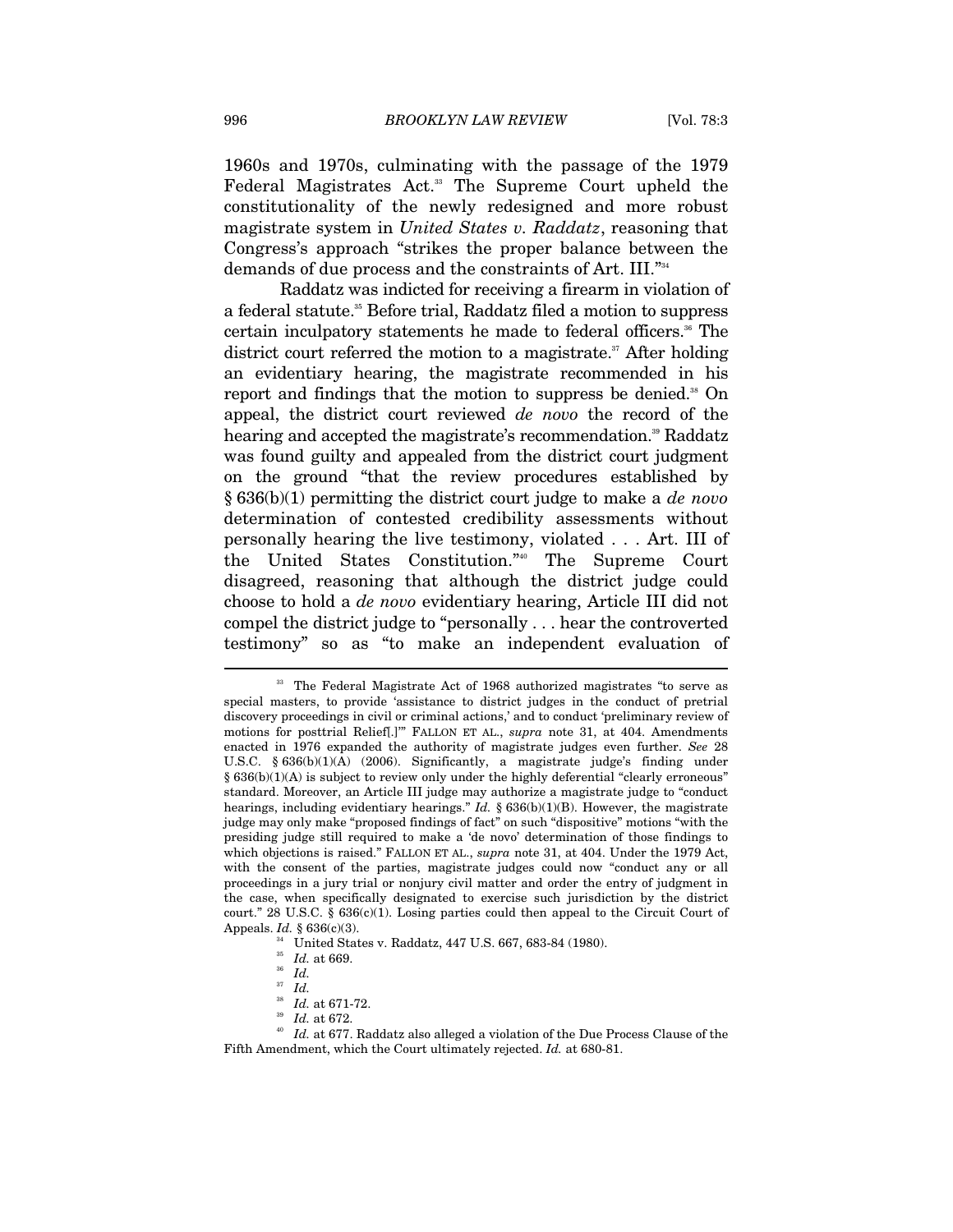credibility."41 The district judge had the discretion to determine how much "weight" to give the magistrate's "proposed findings of facts and recommendations."42 Ultimately, the Court held that no Article III violation occurred because Raddatz's evidentiary hearing took place "under the district court's total control and jurisdiction."43 Although magistrate judges have power to propose findings and recommendations on a broad variety of claims and motions, Congress had ensured that the presiding district court judge, as in *Crowell*, retained the final word on such decisions.<sup>44</sup>

*C.* Northern Pipeline Construction Co. v. Marathon Pipe Line Co.

In *Northern Pipeline Construction Co. v. Marathon Pipe*  Line Co.,<sup>45</sup> the Supreme Court for the first time invalidated the adjudicative authority of a non-Article III federal tribunal. To understand the full significance of the Court's decision in *Northern Pipeline*, a brief detour through the history of the perpetually shifting contours of bankruptcy court jurisdiction is required.

#### 1. The Origin of Bankruptcy Court Jurisdiction

Until the passage of the Bankruptcy Act of 1898 (the 1898 Act), except in the cases of a handful of responses to periodic financial panics that occurred during the nineteenth century, Congress did not make broad use of its Article I,

<sup>&</sup>lt;sup>41</sup> Id. at 672-73.<br><sup>42</sup> Id. at 683.<br><sup>43</sup> Id. at 681-84 (Blackmun, J., concurring) ("Thus, although the statute permits the district court to give the magistrate's proposed findings of fact and recommendations 'such weight as [their] merit commands and the sound discretion of the judge warrants,' . . . that delegating does not violate Art. III so long as the ultimate decision is made by the court."). The fact that the district court retains the ultimate control is central to why the Court approved of the magistrate system. *See id.* at 684-86 ("[W]e confront a procedure under which Congress has vested in Art. III judges the discretionary power to delegate certain functions to competent and impartial assistants, while ensuring that the judges retain complete supervisory control over the

assistants' activities."). 44 *See id.* at 681 (upholding the 1976 amendments to the Federal Magistrates Act because the "[decision-making process of magistrates] takes place under the district court's total control and jurisdiction"). Congress heard *Crowell*'s holding loud and clear when it expanded the power of magistrate judges. According to Professor Resnik, "Congress . . . mimicked the *Crowell* dependency model (deputy commissioner as supervised by and reliant upon an Article III judge) when it authorized increased powers for magistrates." Resnik, *supra* note 28, at 596.<br><sup>45</sup> See generally N. Pipeline Constr. Co. v. Marathon Pipe Line Co., 458 U.S.

<sup>50 (1982).</sup>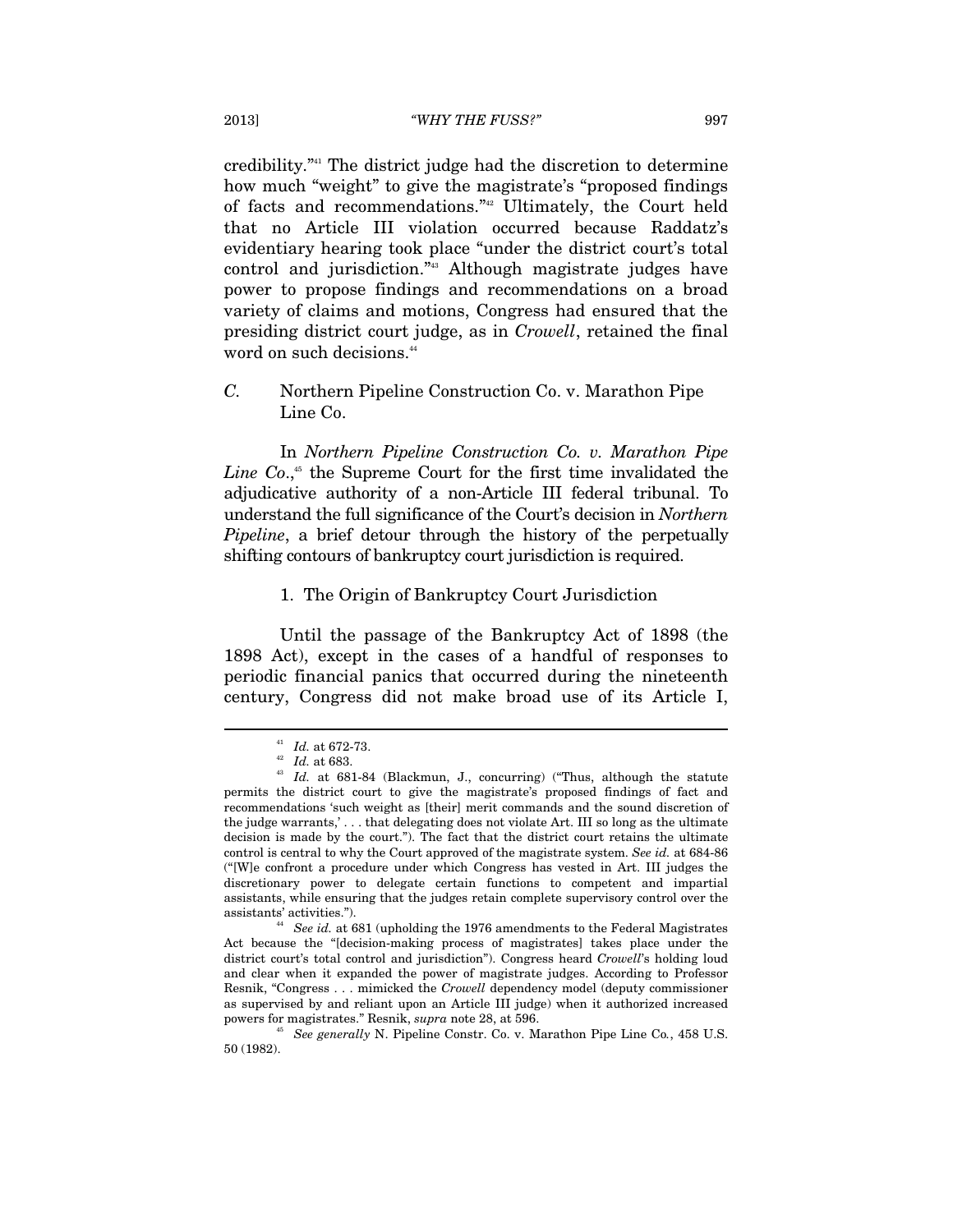Section 8 power "[t]o establish . . . uniform Laws on the subject of Bankruptcies throughout the United States."46 The 1898 Act designated the district courts as "courts of bankruptcy" and authorized them to appoint bankruptcy "referees" for six-year terms to preside over bankruptcy proceedings within each district.<sup>47</sup> Bankruptcy referees did not become known as "bankruptcy judges" until the Supreme Court promulgated the Rules of Bankruptcy Procedure in 1973.48

Under the 1898 Act, the scope of jurisdiction confided to bankruptcy referees was, according to Professors Warren and Westbrook, "arcane and confusing."49 The 1898 Act distinguished between proceedings that fell within the "plenary jurisdiction" of the district court and those that fell within the "summary jurisdiction" of the bankruptcy court.<sup>50</sup> In this "convoluted, bifurcated scheme," actions that were within the court's "plenary jurisdiction" were ordinary civil actions that could only be adjudicated in an Article III district court, whereas actions within the court's "summary jurisdiction" were bankruptcyrelated actions that the bankruptcy court had authority to hear and decide.<sup>51</sup> In essence, bankruptcy referees had authority to hear and enter final judgments in proceedings directly related to bankruptcy proceedings, in proceedings directly related to liquidating the debtor's property and distributing it to creditors, and, upon the consent of the parties, in proceedings involving nonbankruptcy claims that would otherwise fall within the plenary jurisdiction of the district court.<sup>52</sup>

In practice, however, the authority of bankruptcy referees was less clear than these labels might suggest, and bankruptcy court jurisdiction was persistently challenged by nondebtors, who sought to avoid litigating in bankruptcy courts by claiming that they had not truly consented to bankruptcy court jurisdiction or that their claims or the trustee's claims  $\overline{a}$ 

<sup>46</sup> U.S. CONST. art. I, § 8. *See generally* Ralph Brubaker, *On the Nature of Federal Bankruptcy Jurisdiction: A General Statutory and Constitutional Theory*, 41. WM. & MARY L. REV. 743, 768 (2000) ("Bankruptcy would not become a permanent institution in this country until 1898."); Vern Countryman, *Scrambling to Define Bankruptcy Jurisdiction: The Chief Justice, The Judicial Conference, and the Legislative Process*, 22 HARV. J. LEGIS. 1, 2-12 (1985); Charles Jordan Tabb, *The History of the Bankruptcy Laws in the United States*, 3 AM. BANKR. INST. L. REV. 5, 6-32 (1995).<br>
<sup>47</sup> Countryman, *supra* note 46, at 2-12.<br>
<sup>48</sup> *Id.* WARREN & WESTBROOK, *supra* note 5, at 800.

 $^{50}_{51}$  See generally Countryman,  ${supra}$  note 46, at 2-3.  $^{51}_{\hbox{\scriptsize{Id}}}$ 

 $52\,$  *Id.* at 2-12. *See infra* Part IV.B for a discussion of the abilities of parties to consent to the jurisdiction of the bankruptcy court.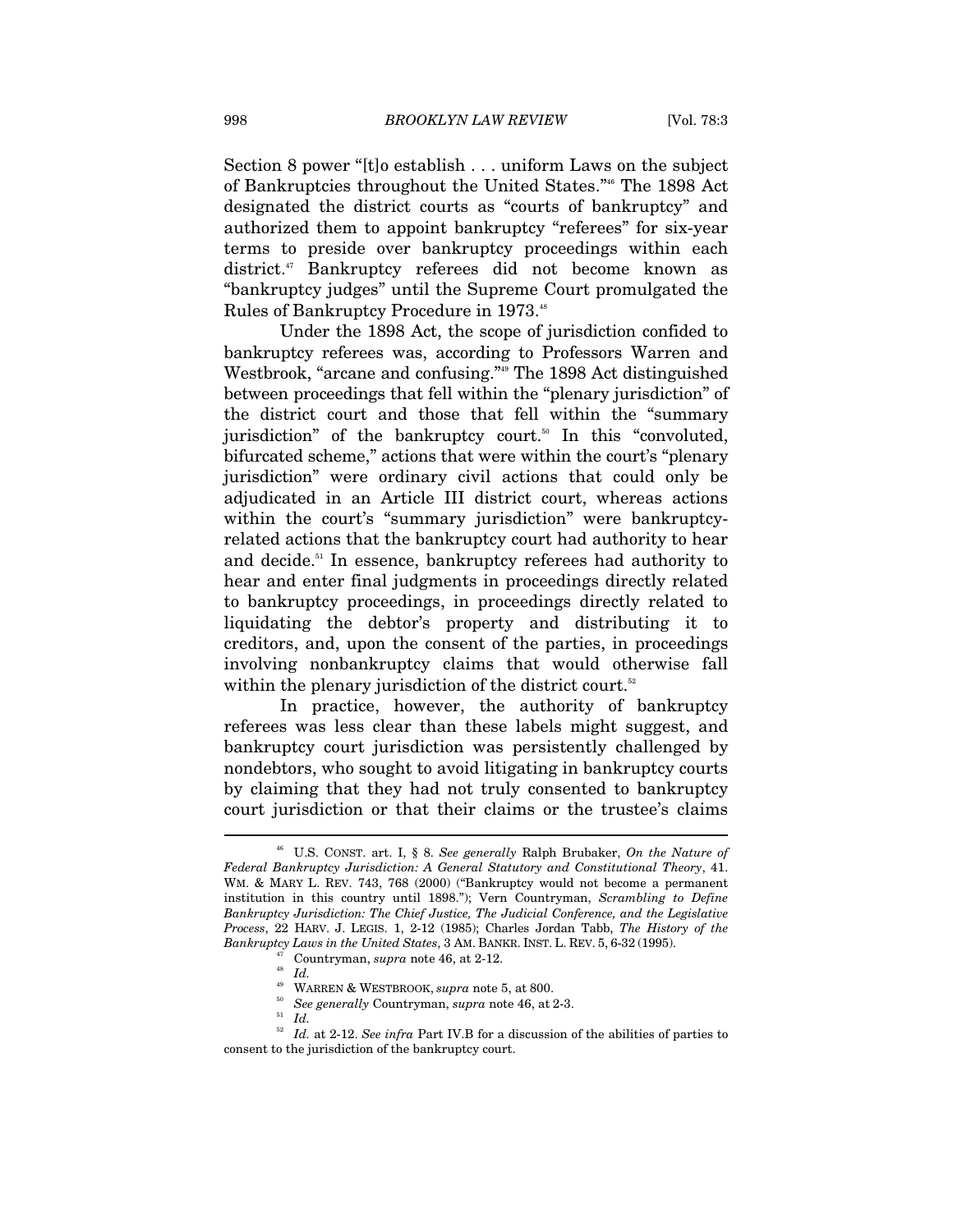against them were not related to the bankruptcy.<sup>53</sup> According to a report of the House Committee on the Judiciary, the division of jurisdiction under the 1898 Act caused several problems:

The first is delay. Not only are the proceedings in non-bankruptcy cases likely to be paced more slowly with longer intervals between successive steps, but the dockets of the non-bankruptcy courts are likely to be more crowded . . . . Another objection . . . is the extra expense entailed by the estate in litigating outside the bankruptcy court .... The most serious objection ... is the frequent, timeconsuming, and expensive litigation of the question whether the bankruptcy court has jurisdiction of a particular proceeding.<sup>54</sup>

In 1978, Congress undertook the first comprehensive overhaul of federal bankruptcy law since the 1898 law was enacted. In designing the Bankruptcy Reform Act of 1978 (the 1978 Act), Congress set out to resolve the confusion and procedural difficulties created by the 1898 Act, especially the confusion that had resulted from the 1898 Act's bewildering distinction between plenary and summary jurisdiction. Following what it believed to be the path carved by the Court's affirmation of the adjunct theory in *Crowell* and *Raddatz*, Congress established "in each judicial district, as an adjunct to the district court for such district, a bankruptcy court which shall be a court of record known as the United States Bankruptcy Court for the district."55 The 1978 Act authorized the President, with the advice and consent of the Senate, to appoint bankruptcy judges.<sup>56</sup> Unlike district court judges, however, bankruptcy judges would enjoy neither the Article III protection of lifetime tenure—they would serve fourteen-year terms—nor the protection of a guaranteed salary.<sup>57</sup> The 1978 Act provided that all decisions by the bankruptcy court were subject to appellate review within each federal circuit.<sup>58</sup>

In an attempt to simplify and expand the jurisdiction of bankruptcy courts, the 1978 Act granted bankruptcy courts authority over "all civil proceedings arising under title 11 or

 $^{53}$  *See* Countryman, *supra* note 46, at 2-12.<br> $^{54}$  H.R. REP. NO. 95-595, at 44-45 (1977).<br> $^{55}$  28 U.S.C. § 151(a) (1982). Bankruptcy Court judges are subject to removal by the "judicial counsel of the circuit" on account of "incompetency, misconduct, neglect of duty, or physical or mental disability."  $Id$ .

of duty, or physical or mental disability." *Id.* 56 *Id.* §§ 152-153. 57 *See id.* §§ 152-154. *See infra* Part III.D for a discussion on the debate concerning whether to grant Article III status to bankruptcy judges which arose in the

*See generally N. Pipeline Constr. Co. v. Marathon Pipe Line Co., 458 U.S.* 50, 55 (1982) (describing the review process for bankruptcy appeals).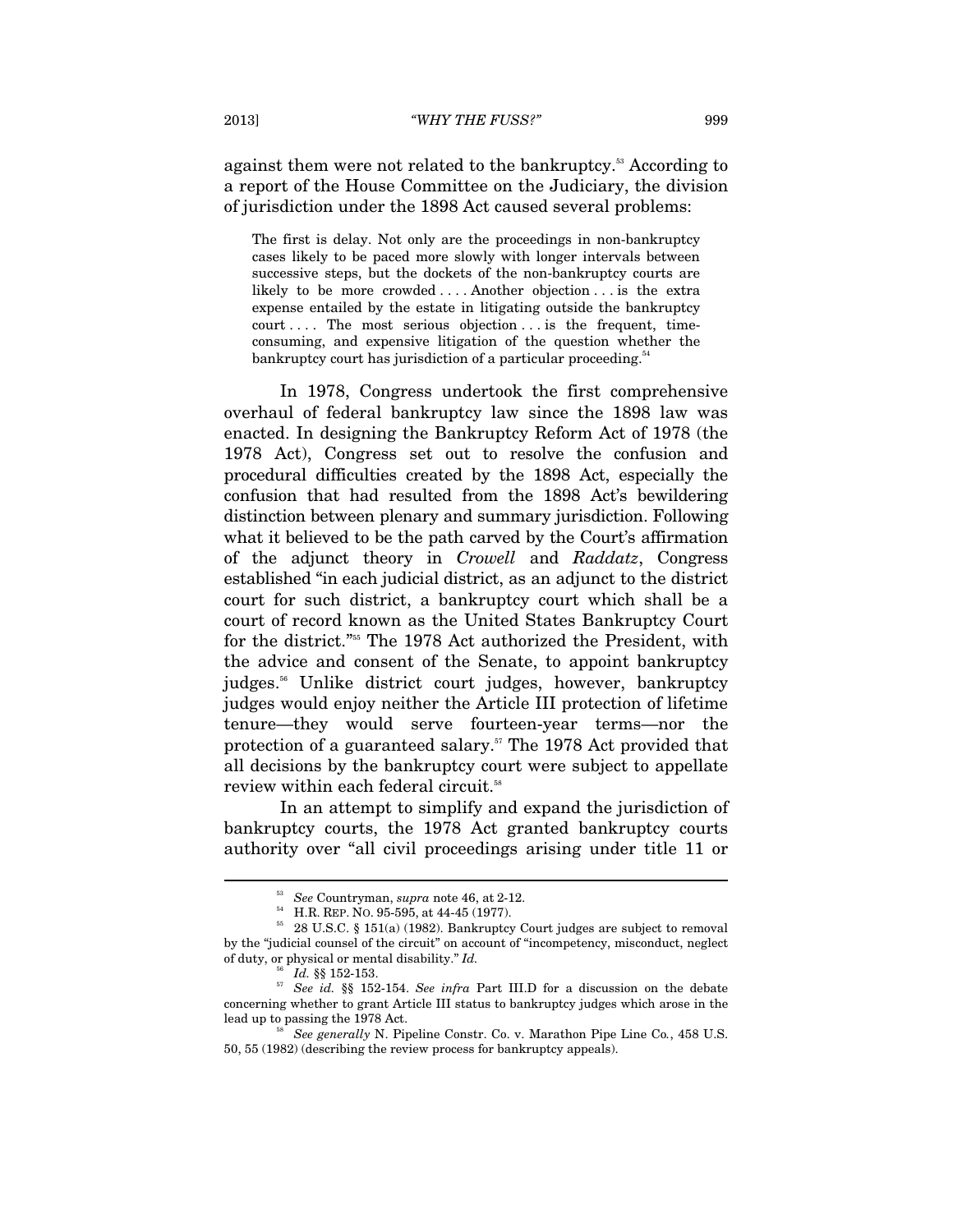arising in or related to cases under title 11."59 Although, as Professor Brubaker has pointed out, "[Congress], somewhat ironically, thought that the powerful breadth of the jurisdictional provisions would 'leave no doubt as to the scope of the bankruptcy court's jurisdiction over disputes,"<sup>960</sup> the bankruptcy community's understanding of the constitutional power of the bankruptcy court was about to be thrown into flux.<sup>61</sup>

#### 2. *Northern Pipeline v. Marathon*

In a surprising move that caught Congress and bankruptcy lawyers off guard,<sup> $\alpha$ </sup> the Court held that the judicial power vested in bankruptcy judges under the 1978 Act violated Article III and thus was unconstitutional.<sup>63</sup> The facts of the case are straightforward. After Northern Pipeline Construction Company (Northern Pipeline) filed a Chapter 11 petition in the Bankruptcy Court for the District of Minnesota, it commenced a common law breach of contract action against Marathon Pipeline Company (Marathon) in bankruptcy court.<sup>64</sup> Marathon moved to dismiss the suit, asserting that the 1978 Act's conferral of jurisdiction to a federal bankruptcy court to hear a state common law contract claim violated Article III's requirement that the judicial power of the United States be vested only in judges who enjoy lifetime tenure and a guaranteed salary.<sup>65</sup>

Writing for a plurality of the Court, Justice Brennan recounted why the Framers had intentionally distributed

The constitutionality of a grant of jurisdiction in such comprehensive terms should not be subject to any serious doubt. The jurisdictional grants to the court of bankruptcy by the Acts of 1841 and 1867 were almost as extensive, and the Supreme Court gave the provisions of those Acts generous construction and approval of their constitutionality. There appears to be no reason why Congress cannot in the exercise of its power under the Bankruptcy Clause of the Constitution confer jurisdiction over all litigation having a significant connection with bankruptcy.

*Id.* 

 $^{59}$  28 U.S.C.  $\S$  1471(b) (1982) (amended 1984).  $^{60}$  Brubaker,  $supra$  note 46, at 799 (footnote omitted).

<sup>&</sup>lt;sup>61</sup> The 1970 National Bankruptcy Review Commission recommended to Congress that the reformulated bankruptcy courts receive a broad grant of jurisdiction. NAT'L BANKR. REV. COMM'N, BANKRUPTCY: THE NEXT TWENTY YEARS 727 (1997). According to the 1970 Commission Report:

<sup>62</sup> *Id.* 63 *N. Pipeline Constr. Co*., 458 U.S. at 50. 64 *Id.* at 56-57. 65 *Id.*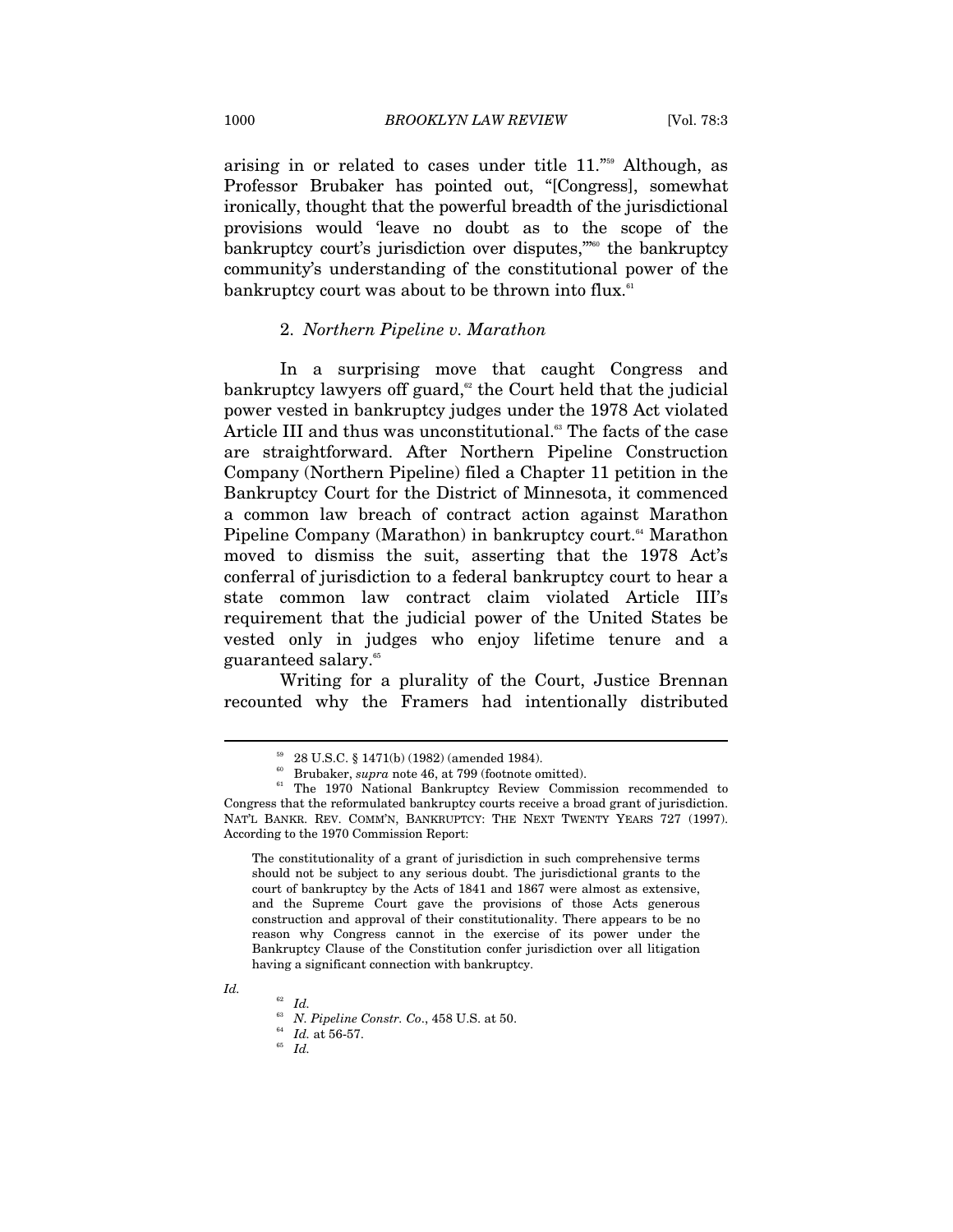power among the tripartite federal government and concluded that Article III is "an inseparable element of the constitutional system of checks and balances."<sup>66</sup> Justice Brennan stated that "[t]he judicial power of the United States must be exercised by courts having the attributes prescribed in Art. III."<sup>67</sup> The "attributes" to which Justice Brennan referred were the Constitution's explicit requirement that judges exercising the judicial power of the United States enjoy life tenure and a guaranteed salary. Justice Brennan explained that the requirements of Article III operate as a structural safeguard to ensure that the judiciary remains truly fair and independent.<sup>68</sup> Inasmuch as the 1978 Act provided that bankruptcy judges would be appointed for fixed terms, Justice Brennan concluded, "There is no doubt that the bankruptcy judges created by the Act are not Art. III judges."<sup>69</sup>

In what appears to be a dramatic about-face from prior precedent, the four-Justice plurality declared that Congress's authority to delegate adjudicative power to non-Article III tribunals "reduce[s] to three narrow situations," which include the authority to create "territorial courts," the authority to adjudicate court martial proceedings, and the authority to adjudicate cases involving "public rights."70 Although the Court's turn toward a literal application of Article III signified a departure from the more pragmatic approach it had adopted in *Crowell* and *Raddatz*, the Court's newfound appreciation for formalism should not be overstated. Significantly, the plurality's formal understanding of Article III and its limited approval of Congress's authority to create non-Article III tribunals lacked support among the other five Justices and thus failed to become controlling law.<sup> $\pi$ </sup> The only point that a majority of the Justices did agree on was the decision to invalidate the 1978 Act's broad jurisdictional grant to the bankruptcy courts because Congress had unconstitutionally vested the essential attributes of judicial power in a non-Article III court.<sup>72</sup>

- 
- 
- $^{72}\,$   $Id.\,$  at 86.

<sup>66</sup> *Id.* at 58. 67 *Id.* at 59. 68 *Id.* at 60-61. 69 *Id.* 70 *Id.* at 64-67. 71 *Id.*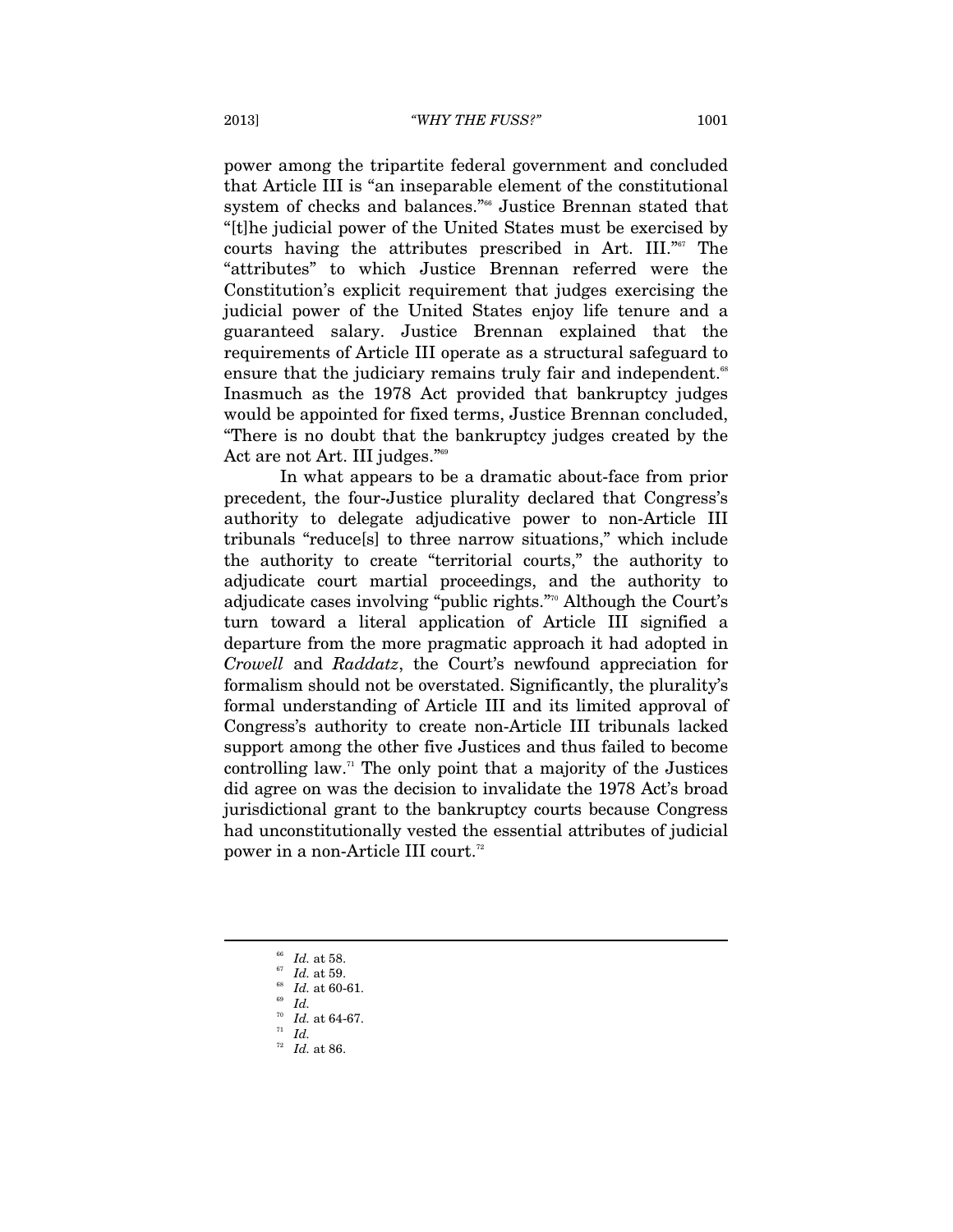#### 3. The Fallout from *Northern Pipeline*

In response to *Northern Pipeline*, Congress enacted the 1984 Bankruptcy Amendments and Federal Judgeship Act of 1984 (the 1984 Amendments).<sup>73</sup> The 1984 Amendments narrowed the 1978 Act's broad grant of jurisdiction to bankruptcy courts by distinguishing between "core" and "noncore" claims.74 Bankruptcy judges were given authority to enter orders and final judgments with respect to "core" claims. With respect to claims that were "non-core-but-related-to" the bankruptcy case, bankruptcy courts were authorized only to make proposed findings of facts and conclusions of law that would be reviewed *de novo* by district courts.<sup>75</sup> However, following the magistrate model and the long-standing tradition of consent under the old referee system, Congress authorized bankruptcy judges to enter final judgment on "non-core-butrelated-to" claims so long as both parties consented.76

In the immediate aftermath of *Northern Pipeline*, scholars predicted disastrous consequences for the future of bankruptcy proceedings.<sup>77</sup> In reality, however, business in the bankruptcy courts continued as usual under the 1984 Amendments. Over the coming decades, *Northern Pipeline*  never became the life-altering event that bankruptcy experts had initially predicted.78 Although *Northern Pipeline* has never been explicitly overruled, two subsequent opinions appeared to limit *Northern Pipeline* to its facts and offer a more functional understanding of Article III than the plurality adopted in *Northern Pipeline*.

<sup>&</sup>lt;sup>73</sup> See Tabb, *supra* note 46, at 38-40.<br><sup>74</sup> 28 U.S.C. § 157 (2006). Under § 157(b), Congress provided a nonexhaustive list of core claims. *See id.*<br><sup>75</sup> *Id.* § 157(c)(1).<br><sup>76</sup> *Id.* § 157(c)(2).<br><sup>77</sup> In the year following *Northern Pipeline*, Professor Redish predicted, "The

*Northern Pipeline* decision creates serious and acute problems for Congress and for the future of all federal bankruptcy adjudication." Redish, *supra* note 13, at 204. Furthermore, after discussing the perceived consequences of *Northern Pipeline*, Professor King declared, "The Supreme Court has created a mess." Lawrence P. King, *The Unmaking of a Bankruptcy Court: Aftermath of Northern Pipeline v. Marathon, 40* WASH. & LEE L. REV. 99, 117-18 (1983).

<sup>&</sup>lt;sup>78</sup> Professor McKenzie observes, "The doctrinal developments after *Northern Pipeline*, as well as the de facto development of bankruptcy court practice since that time, have resurrected much of the autonomy that Congress granted to bankruptcy judges in 1978 and that the Supreme Court had attempted to quash." Troy A. McKenzie, *Judicial Independence, Autonomy, and the Bankruptcy Courts*, 62 STAN. L. REV. 747, 766 (2010).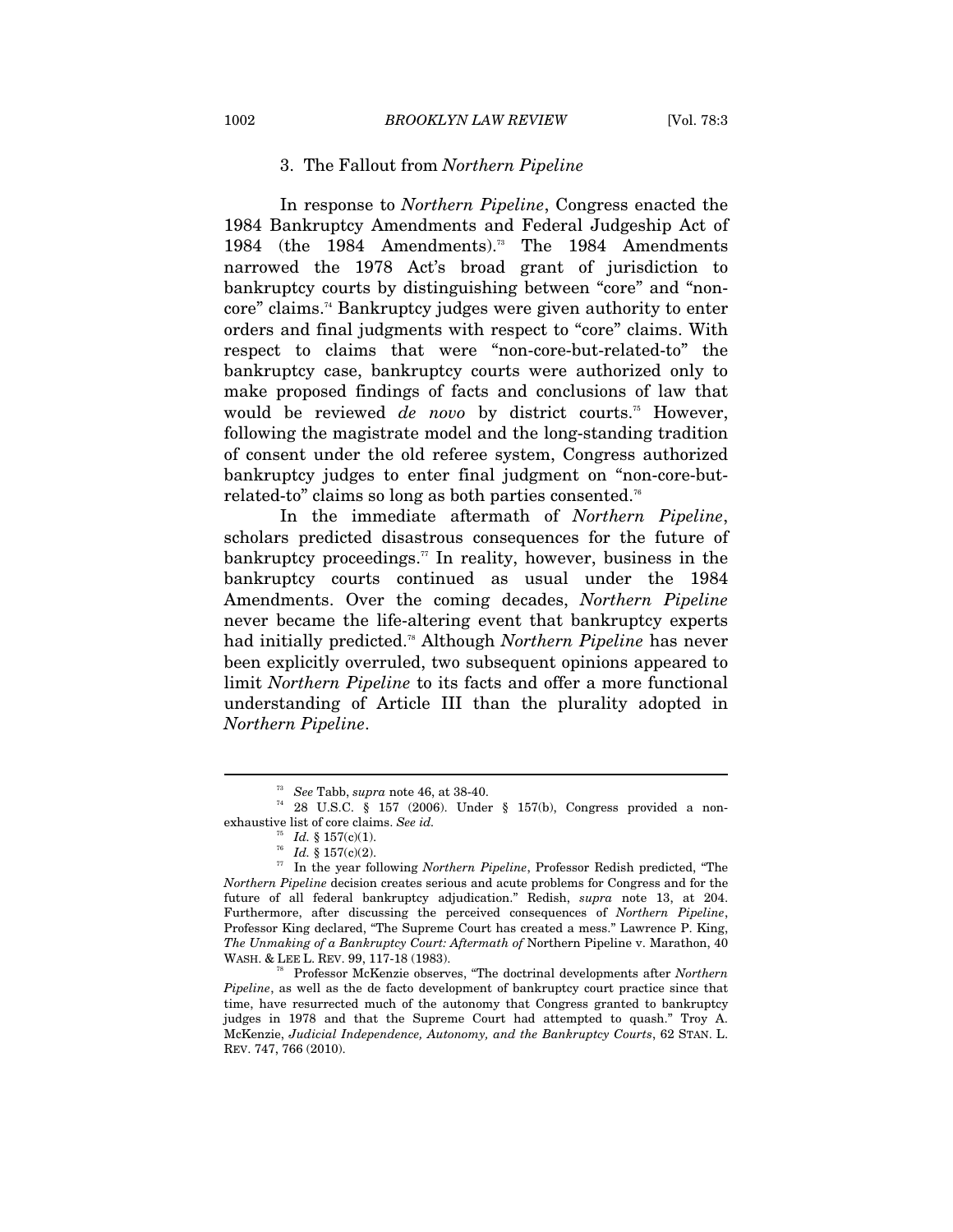### *D.* Thomas v. Union Carbide Agricultural Products Co.

Just three years after its decision in *Northern Pipeline*, the Court returned to a pragmatic approach to Article III. In *Thomas v. Union Carbide Agricultural Products Co.*,<sup>79</sup> the Court affirmed Congress's ability to authorize the use of binding arbitration to resolve disputes arising from a federal cause of action.<sup>80</sup>

The case involved the data-consideration and datacompensation provision (the provision) of the Federal Insecticide, Fungicide, and Rodenticide Act (FIFRA).<sup>81</sup> FIFRA provides that to obtain Environmental Protection Agency (EPA) approval of a pesticide, manufacturers must "submit research data to the [EPA] concerning the product's health, safety, and environmental effects."82 If a competing manufacturer subsequently applies for EPA approval of a similar product, the EPA may use the first company's research to assess the competitor's product.<sup>83</sup> But to prevent free riding, FIFRA requires that the competitor provide adequate compensation to the company that produced the research.<sup>84</sup> If the competitors cannot agree on an appropriate amount of compensation, the statute provides that "either [party] may invoke binding arbitration. The arbitrator's decision is subject to judicial review only for 'fraud, misrepresentation, or other misconduct."<sup>855</sup>

Initially, the plaintiffs—a group of thirteen pesticide manufacturers—brought a claim against the EPA, challenging the provision's constitutionality under Article I and the Fifth Amendment.<sup>86</sup> In the wake of the Court's decision in *Northern Pipeline*, however, the plaintiffs amended their complaint to include allegations that the FIFRA's use of binding arbitration to resolve disputes among competitors violated Article III because FIFRA "allocate[s] to arbitrators the functions of judicial officers [while] severely limiting review by an Article III court."<sup>87</sup>

The tone of the Court's opinion, written by Justice O'Connor, differs drastically from the tone adopted by the Court in *Northern Pipeline*. Instead of rhapsodizing on the

<sup>&</sup>lt;sup>79</sup> Thomas v. Union Carbide Agr. Prods. Co., 473 U.S. 568 (1985).<br><sup>80</sup> Id. at 569.

<sup>80</sup> *Id.* at 569. 81 *Id.* at 571. 82 *Id.*

<sup>83</sup> *Id.* at 571-75. 84 *Id.* at 572-73. 85 *Id.* at 573-74. 86 *Id.* at 575-76. 87 *Id.* at 576.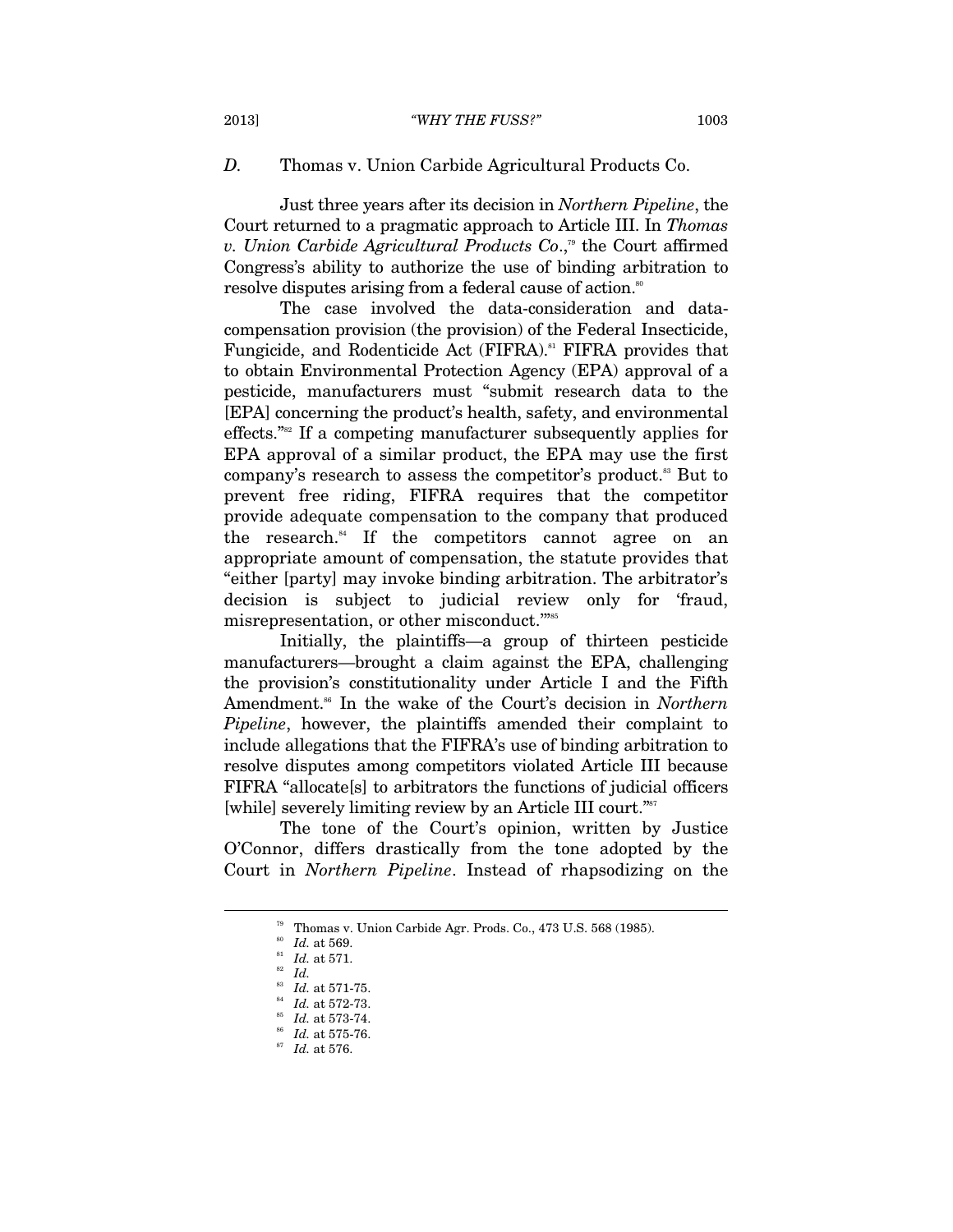sanctity of Article III in the introductory paragraphs, as Justice Brennan did in *Northern Pipeline*, the Court emphatically embraced a functional approach to Article III jurisprudence with the declaration that "[a]n absolute construction of Article III is not possible."88 The Court narrowly limited the holding of *Northern Pipeline*, stating that the "case establishes only that Congress may not vest in a non-Article III court the power to adjudicate, render final judgment, and issue binding orders in a traditional contract action arising under state law, without consent of the litigants, and subject only to ordinary appellate review."89 Although both *Crowell* and *Thomas* seemingly dealt with state common law claims respectively, a contract dispute between an employee and employer, and a dispute over a property interest—the Court distinguished both cases from *Northern Pipeline*. The defining characteristic enabling Congress to channel both claims to non-Article III courts is that in each instance a federal statute "displaced a traditional cause of action and affected a preexisting relationship based on a common-law" claim.<sup>90</sup> Significantly, Justice O'Connor cast *Thomas* as reflecting "the enduring lesson of *Crowell*," and in so doing, focused on the "substance" of FIFRA in order to determine whether it contravened Article III.<sup>91</sup> The Court abandoned a formal reading of Article III and instead balanced the "substance" of the delegation of adjudicatory authority against the purpose behind Article III's safeguards of a guaranteed salary and life tenure to assess whether Congress's decision to delegate damaged the integrity and independence of the judiciary.<sup>92</sup>

### *E.* Commodity Futures Trading Commission v. Schor

Four years after *Northern Pipeline*, the Supreme Court confronted another instance of a non-Article III tribunal adjudicating a state common law claim. In 1974, when Congress revamped the Commodities Exchange Act (CEA), it created the Commodities Futures Trading Commission (CFTC) to oversee the implementation of the regulatory regime.<sup>93</sup> The CFTC was charged with adjudicating certain disputes between

<sup>&</sup>lt;sup>88</sup> Id. at 583.<br><sup>89</sup> Id. at 584-85.<br><sup>91</sup> Id. at 584-87.<br><sup>92</sup> Id. at 590-91.<br><sup>93</sup> See Commodity Futures Trading Comm'n v. Schor, 478 U.S. 833, 836-38 (1986).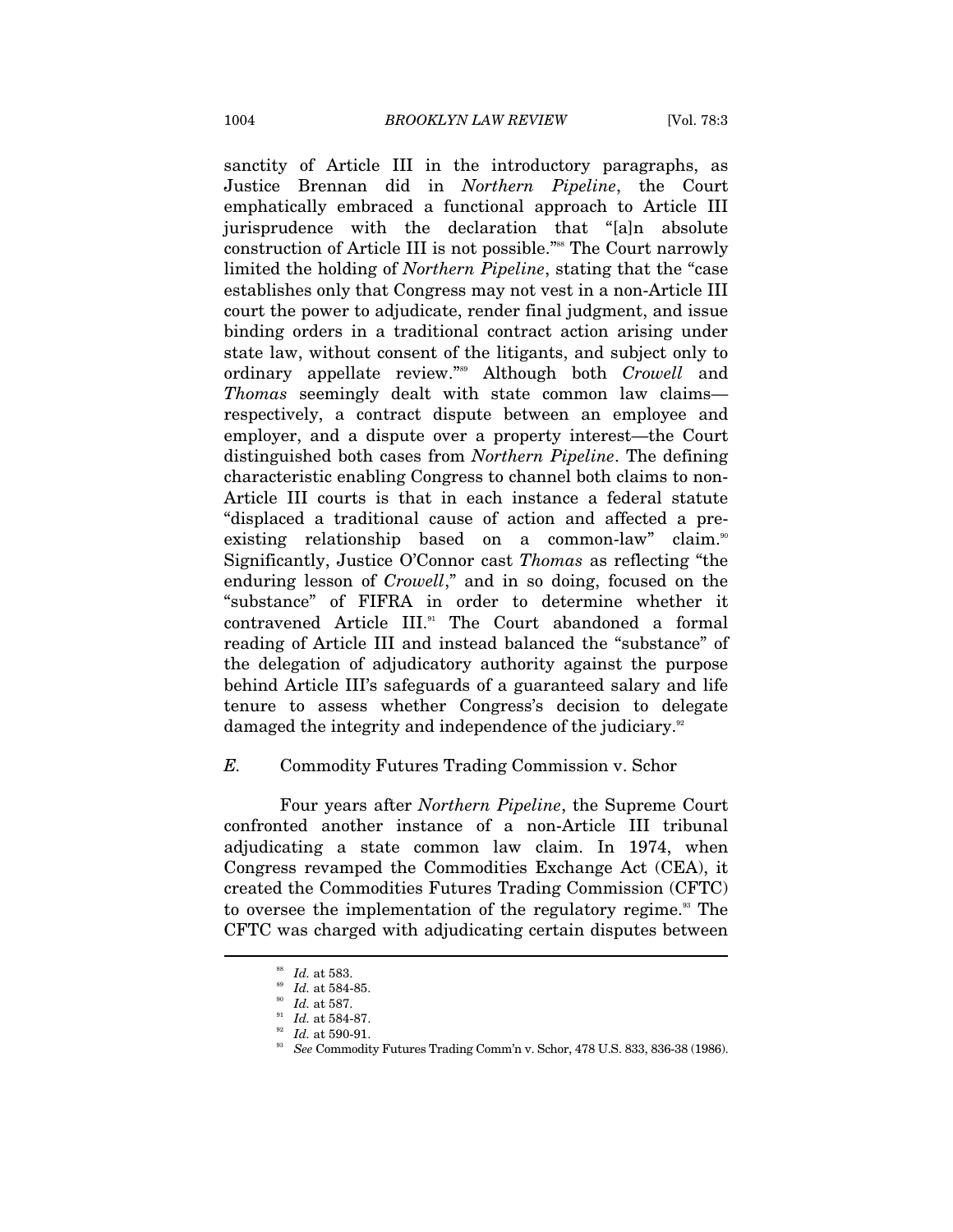professional commodity brokers and their disgruntled clients arising from alleged violations of the CEA. Two years later, in 1976, the "CFTC promulgated a regulation" enabling it "to adjudicate counterclaims arising out of the transaction or occurrence or series of transactions or occurrences set forth in the complaint."94 Such counterclaims included *state* common law counterclaims. Of course, the ruling in *Northern Pipeline* a few years later arguably called the constitutionality of the CFTC's authority to adjudicate state common law counterclaims into question.

Schor, an investor, filed a complaint with the CFTC against ContiCommodity Services, Inc. (Conti), a brokerage house.<sup>95</sup> Schor alleged that his debit balance resulted from Conti's violations of the CEA.<sup>96</sup> Unaware that Schor had filed a claim with the CFTC, "Conti . . . filed a diversity action in federal district court to recover the debit balance."97 Schor then filed a counterclaim in Conti's district court suit, alleging the same CEA violations that were the subject of the CFTC proceeding.98 Eventually, Conti voluntarily dismissed its claim in federal court and agreed to litigate Schor's claim before the CFTC.<sup>99</sup> Conti asserted its claim to recover the debit balance in the form of a counterclaim in Schor's CFTC action.100 The administrative law judge found in favor of Conti on both Schor's claim and Conti's counterclaim.<sup>101</sup> On appeal, in the aftermath of *Northern Pipeline*, the U.S. Court of Appeals for the D.C. Circuit ruled that the CFTC's authority to adjudicate a state common law counterclaim was unconstitutional.<sup>102</sup> The Supreme Court granted certiorari to resolve the issue.

Again writing for the majority, Justice O'Connor acknowledged that the Court's ad hoc approach to Article III, from *Crowell* to *Thomas*, does "not admit of easy synthesis."103 This time, however, the Court formally introduced a multifactor balancing test to determine whether Congress has constitutionally authorized a non-Article III tribunal to adjudicate the business of Article III Courts, or whether  $\overline{a}$ 

<sup>94</sup> *Id.* at 837. 95 *Id.* 96 *Id.* 97 *Id.* 98 *Id.* at 837-38. 99 *Id.* at 838. 100 *Id.* 

<sup>101</sup> *Id.* 102 *Id.* at 848-59. 103 *Id.* at 847.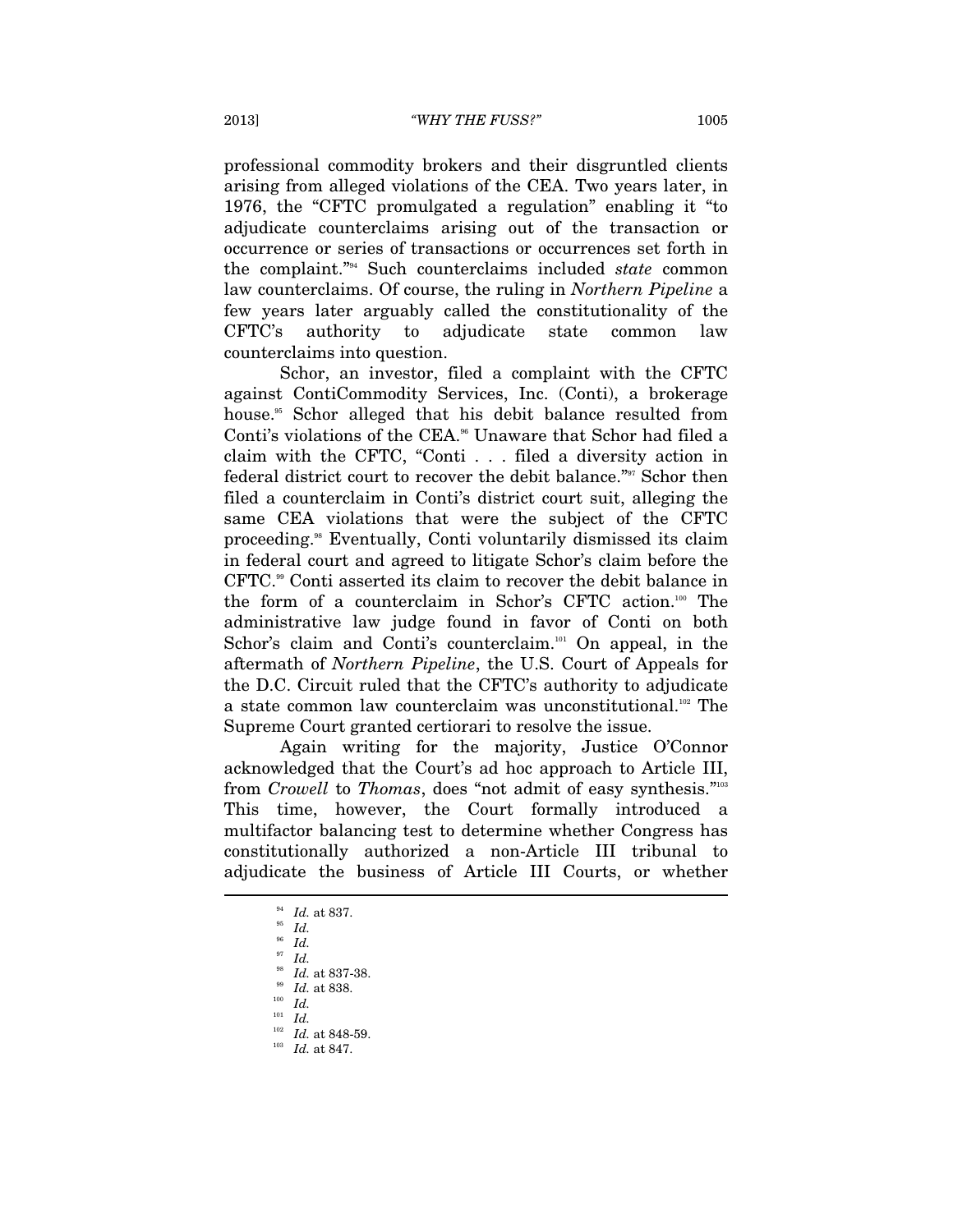Congress has acted in a way that "impermissibly threatens the institutional integrity of the Judicial Branch."104 The Court identified several factors that should be considered, with no single factor being solely determinative. Thus, a court should consider: (1) "the extent to which the 'essential attributes of judicial power' are reserved to Article III courts"; (2) "conversely, the extent to which the non-Article III forum exercises the range of jurisdiction and powers normally vested only in Article III courts"; (3) "the origins and importance of the right to be adjudicated"; and (4) "the concerns that drove Congress to depart from the requirements of Article III."105 Applying this new balancing test to the facts of *Schor*, the Court concluded that the CFTC's authority over a limited class of state law claims did not violate the structural integrity of Article III.106

## II. *STERN V. MARSHALL*: THE SUPREME COURT ONCE AGAIN NARROWS THE SCOPE OF BANKRUPTCY COURT **JURISDICTION**

### *A. The Love of the Last Tycoon*

In the early 1990s, before finding fame as a model and reality television star under the stage name Anna Nicole Smith, twenty-four-year-old Vickie Lynn Marshall worked the day shift as a table dancer at Gigi's, a gentlemen's club in Houston.107 Vickie found herself working as a stripper out of a desperate need to pay her bills and support her son.108 Born in 1905, the blue-blooded J. Howard Marshall had, over a lifetime in the oil and natural gas industry, amassed a fortune that made him one of the 400 richest people in America and the richest man in Texas.109 By October of 1991, as he mourned the recent deaths of both his wife of thirty years and his mistress of ten years, the heartbroken octogenarian had, by all accounts,

<sup>&</sup>lt;sup>104</sup> Id. at 851. As Professor Yackle observed, the Court's application of a balancing test on a case-by-case basis "is not the most intellectually satisfying analysis of constitutional questions." YACKLE, *supra* note 15, at 111. Although the Court's precedents do not form a neat narrative, as Justice O'Connor admits, perhaps a close factual inquiry on a case-by-case basis is preferable to the adoption of a bright-line rule

when the stakes are so high—as they are in all of these Article III disputes.<br><sup>105</sup> *Schor*, 478 U.S. at 851.<br><sup>106</sup> *Id.* at 857. <sup>107</sup> For a thorough history of the lives of J. Howard and Vickie, see generally<br>*In re* Mar

 $\frac{1}{108}$  *Id.* at 20. <sup>109</sup> *Id.* at 11, 18.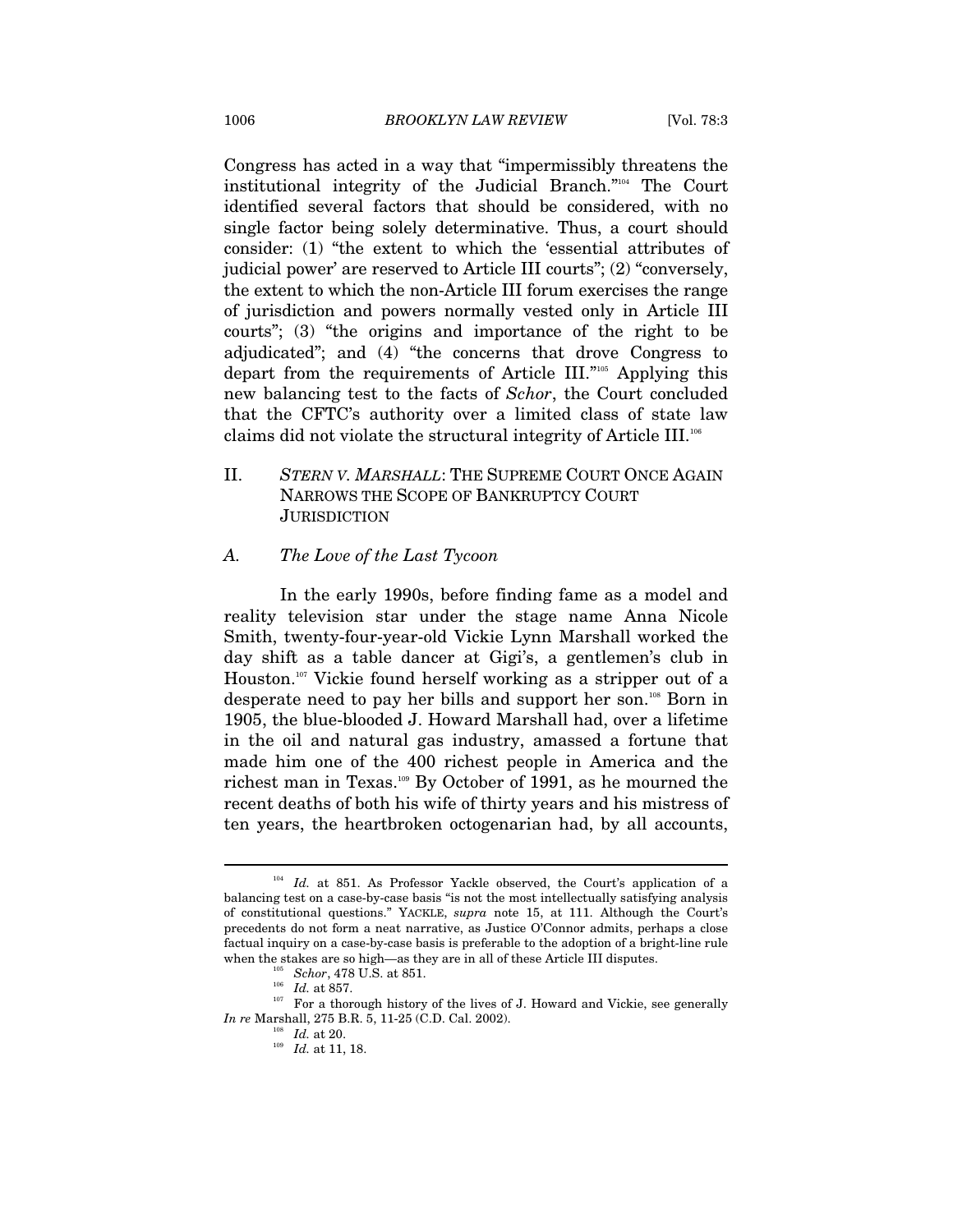lost the will to live.<sup>110</sup> At the suggestion of his chauffeur, who had hoped to lift his boss's spirits, J. Howard made a fortuitous daytime trip to Gigi's.<sup>111</sup> There, J. Howard met Vickie and was smitten.<sup>112</sup> Within a week, J. Howard told Vickie of his plans to marry her.<sup>113</sup> For over two years, Vickie rebuffed J. Howard's proposals of marriage, but she finally agreed to marry him, which resulted in their wedding in June of 1994.<sup>114</sup> In August 1995, J. Howard died of heart failure.115 Although J. Howard had spent his final years spending millions of dollars on Vickie, he failed to include her in his will.116 She claimed that she was entitled to half of J. Howard's estate. Her significantly older stepson, Pierce Marshall, the younger of J. Howard's two sons, vigorously resisted her claim.

#### *B. The Procedural History of* Stern v. Marshall

An analysis of the contentious and lengthy legal battle between Vickie and Pierce is worthy of its own epic work.117 For that reason, this note will focus only on one strand of the litigation.<sup>118</sup> Shortly before J. Howard's death in 1995, Vickie brought a claim for tortious interference against Pierce in Texas state probate court.<sup>119</sup> Vickie alleged that Pierce had fraudulently induced J. Howard on his deathbed to transfer all his assets to a living trust.<sup>120</sup> Pierce denied the allegation and contended that J. Howard had intended that he be the sole beneficiary of the estate.121 Deprived of the inheritance that she expected to receive, and defending a lawsuit brought against her by a former employee,<sup>122</sup> Vickie filed a bankruptcy petition in the Bankruptcy Court for the Central District of California (the Bankruptcy Court) in January of  $1996$ <sup>123</sup> In May of the

 $\overline{a}$ 

 $117$  For a discussion of the lengthy dispute between Vickie and Pierce that has

<sup>110</sup> *Id.* at 13, 16-17, 20-21. 111 *Id.* at 21. 112 *Id.*

 $\overline{113}$  *Id.*<br><sup>114</sup> *Id.* at 23.

<sup>&</sup>lt;sup>115</sup> *See id.* at 33.<br><sup>116</sup> Marshall v. Marshall, 547 U.S. 293, 300 (2006).

been litigated in several state and federal courts, see generally *id.* at 300-05.<br><sup>118</sup> Stern v. Marshall, 131 S. Ct. 2594 (2011).<br><sup>119</sup> See id. at 2601.<br><sup>120</sup> Id.<br><sup>121</sup> Id.<br><sup>122</sup> Brubaker, *supra* note 4, at 3.<br>Voluntar Cal. 2000) (No. 2:96-BK-12510).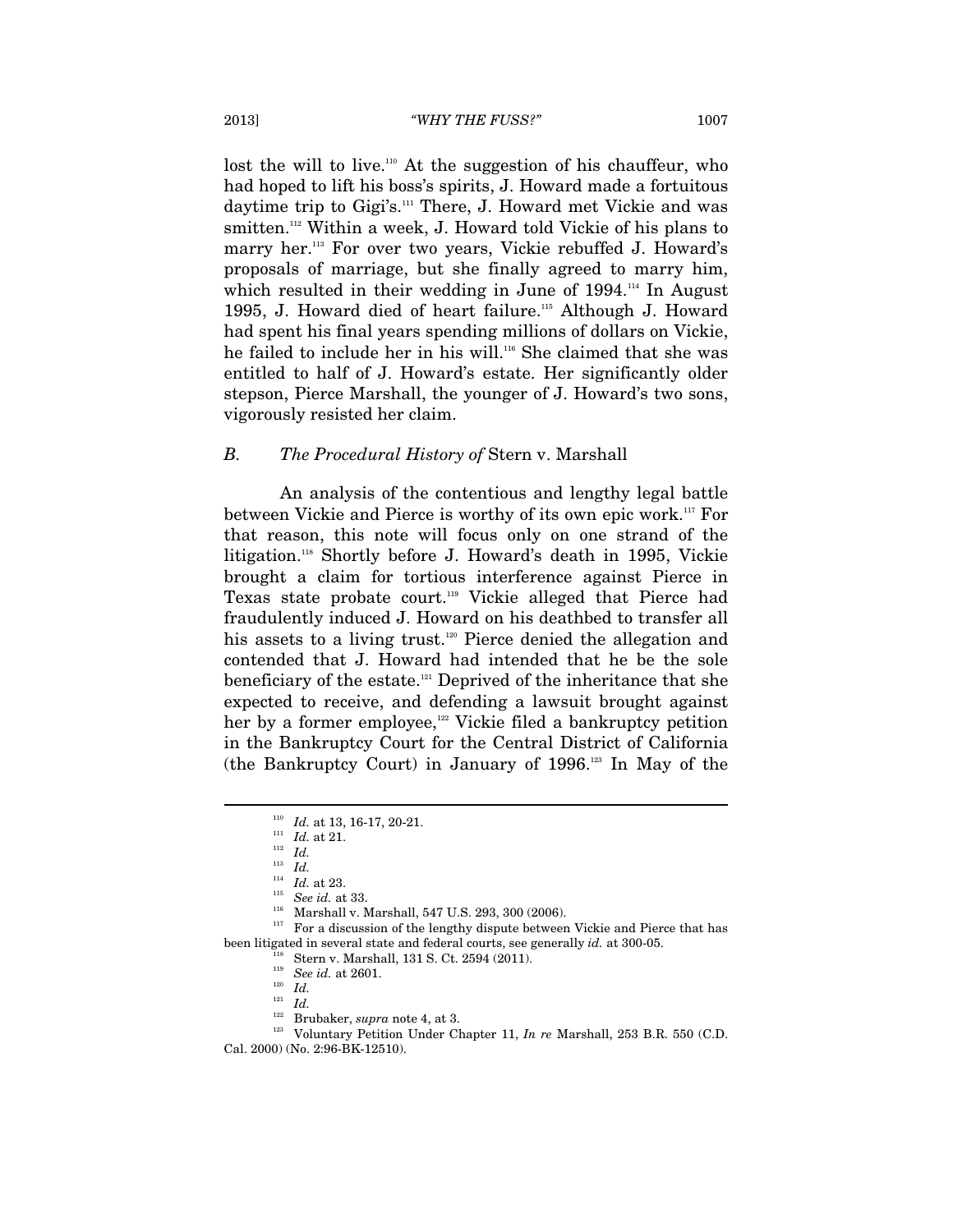same year, Pierce filed a proof of claim in Vickie's bankruptcy case, alleging that Vickie had defamed him by instructing her lawyers to tell reporters that Pierce had defrauded her out of her inheritance.<sup>124</sup> In response, Vickie filed a counterclaim for tortious interference—a claim identical to her claim in the Texas probate court—alleging that Pierce had denied her the inheritance promised to her by the late J. Howard.<sup>125</sup>

In September of 2000, the Bankruptcy Court entered a judgment in favor of Vickie on her counterclaim for tortious interference, and awarded her over \$400 million in compensatory damages and \$25 million in punitive damages.126 Pierce filed a posttrial motion under 28 U.S.C. § 157(d)<sup>127</sup> in California district court, arguing that Vickie's counterclaim, which was based on Texas common law, was not a "core proceeding" under  $§ 157(b)(2)(C)<sup>128</sup>$  and that therefore the Bankruptcy Court lacked jurisdiction to adjudicate it.129 After several appeals, reversals, and a first trip to the Supreme Court in 2006, where a separate jurisdictional question was resolved,<sup>130</sup> the Supreme Court granted certiorari to resolve the question of "whether a bankruptcy court judge who did not enjoy [Article III] tenure and salary protections had the authority under 28 U.S.C. § 157 and Article III to enter final judgment on a counterclaim filed by Vickie . . . against Pierce . . . in Vickie's bankruptcy proceedings."<sup>131</sup>

## *C. Analysis of* Stern v. Marshall*:* Northern Pipeline *Revisited and Resurrected*

In his opinion for the majority, Chief Justice Roberts ruled that although Vickie's counterclaim qualified as "core," and although the Bankruptcy Court had the statutory

<sup>124</sup> *Stern*, 131 S. Ct. at 2601. 125 *Id.* 126 *Id.* Just several months later, in April of 2001, a Texas probate court held a jury trial on the dispute. This jury ruled in Pierce's favor, finding that J. Howard's will, which excluded Vickie, was valid. *Marshall*, 547 U.S. at 302.<br><sup>127</sup> See 28 U.S.C. § 157(d) (2006) ("The district court may withdraw, in whole

or in part, any case or proceeding referred under this section, on its own motion or on timely motion of any party, for cause shown.").<br><sup>128</sup> *Id.* § 157(b)(2)(C). "Bankruptcy judges may hear and determine all cases

under title 11 and all core proceedings arising under title  $11 \ldots$ ." *Id.* § 157(b)(1)-(2). *See infra* Part I.C.3 for an explanation of the "core" and "non-core" distinction that defines the scope of bankruptcy court jurisdiction.<br>
<sup>129</sup> See In re Marshall, 275 B.R. 5, 9 (C.D. Cal. 2002).<br>
<sup>130</sup> Marshall, 547 U.S. at 300, 301-05.<br>
<sup>131</sup> Stern, 131 S. Ct. at 2600.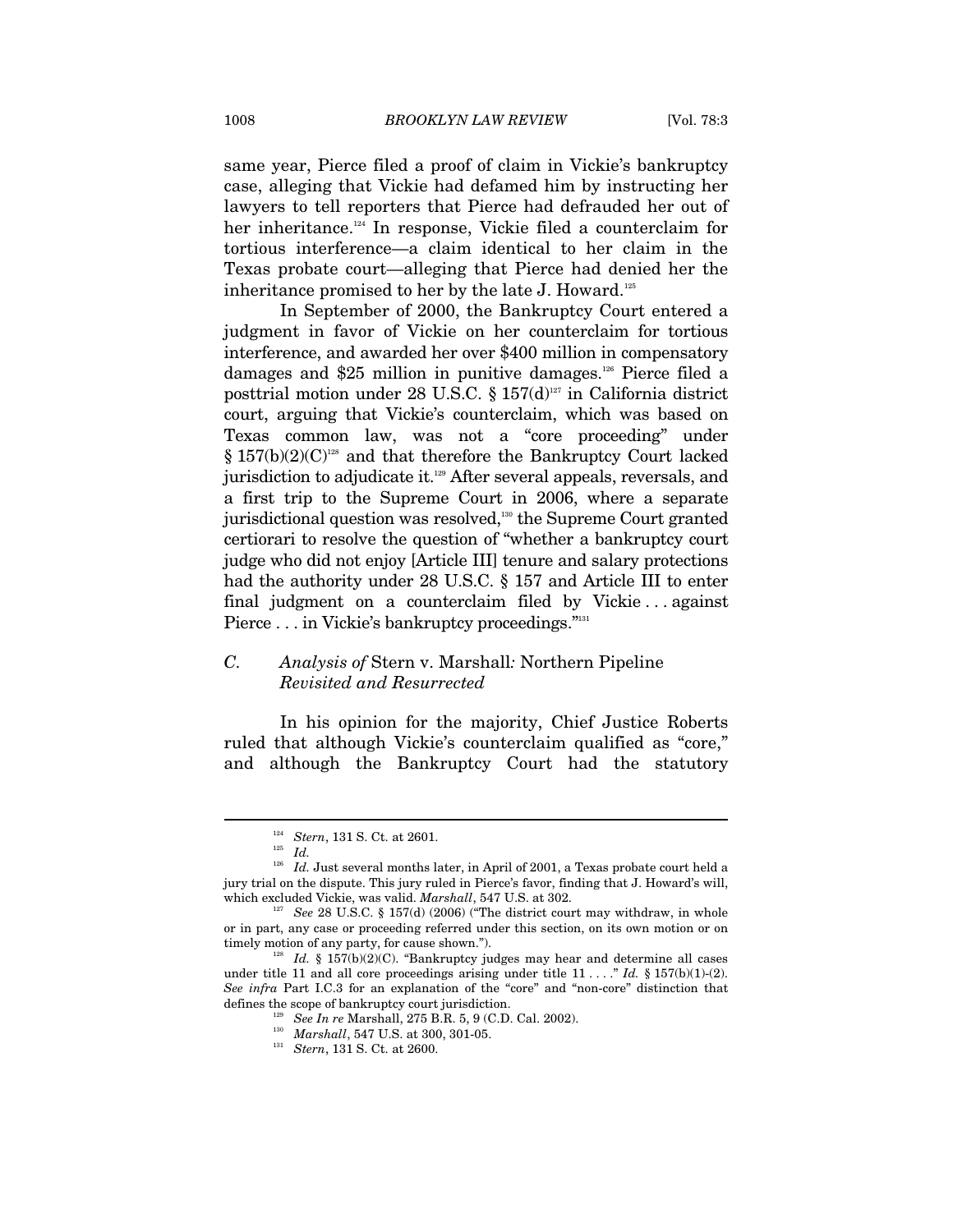authority to enter a final judgment on the claim, $132$  the structural safeguards of Article III precluded the Bankruptcy Court from exercising that authority. The Chief Justice cast the majority opinion in *Stern* in the same mold as Justice Brennan's plurality opinion in *Northern Pipeline*. *Northern Pipeline* opened with an homage to Article III and a discussion of why its safeguards are vital to the independence of those who exercise the judicial power of the United States. *Stern* opened with the same overture.133 Moreover, in adopting *Northern Pipeline*'s holding that a bankruptcy court cannot constitutionally enter a final judgment on a state law contract claim that is not essential to the resolution of the bankruptcy, the Chief Justice wrote, "Substitute 'tort' for 'contract,' and that statement directly covers this case."134 However, unlike Justice Brennan, who in *Northern Pipeline* invalidated the 1978 Act's *entire* jurisdictional scheme, Chief Justice Roberts, quite significantly, emphasized that the holding in *Stern* is extremely narrow.<sup>135</sup>

Although the majority opinion suggested that the ruling in *Northern Pipeline* predetermined the outcome of *Stern*, Justice Breyer, in his dissent, argued that the Court should have applied an alternative analysis.<sup>136</sup> The dissent took issue with the Chief Justice's decision to align *Stern* with the analysis in *Northern Pipeline*, 137 arguing that the majority "overstates the importance of an analysis that did not command a Court majority in *Northern Pipeline*."138 Consequently, according to the dissent, the majority opinion gave short shrift to the line of cases descending from *Crowell* that calls for a pragmatic interpretation of Article III—especially the Court's most recent pronouncement in *Schor*, which, as Justice Breyer pointed out, *did* command a majority of the Court and therefore should represent the controlling precedent.<sup>139</sup> In turn, Justice Breyer applied the balancing test from *Schor*—a more flexible and pragmatic standard—to the facts before the Court.<sup>140</sup> Justice Breyer concluded that the bankruptcy court should have the authority to hear Vickie's counterclaim

<sup>&</sup>lt;sup>132</sup> See 28 U.S.C. § 157(b)(2)(C).<br><sup>133</sup> Stern, 131 S. Ct. at 2600-01.<br><sup>134</sup> Id. at 2608-09.<br><sup>135</sup> Id. at 2620.<br><sup>135</sup> Id. at 2621-22 (Breyer, J., dissenting).<br><sup>135</sup> Id. at 2621-22 (Breyer, J., dissenting).<br><sup>136</sup> Id. at 2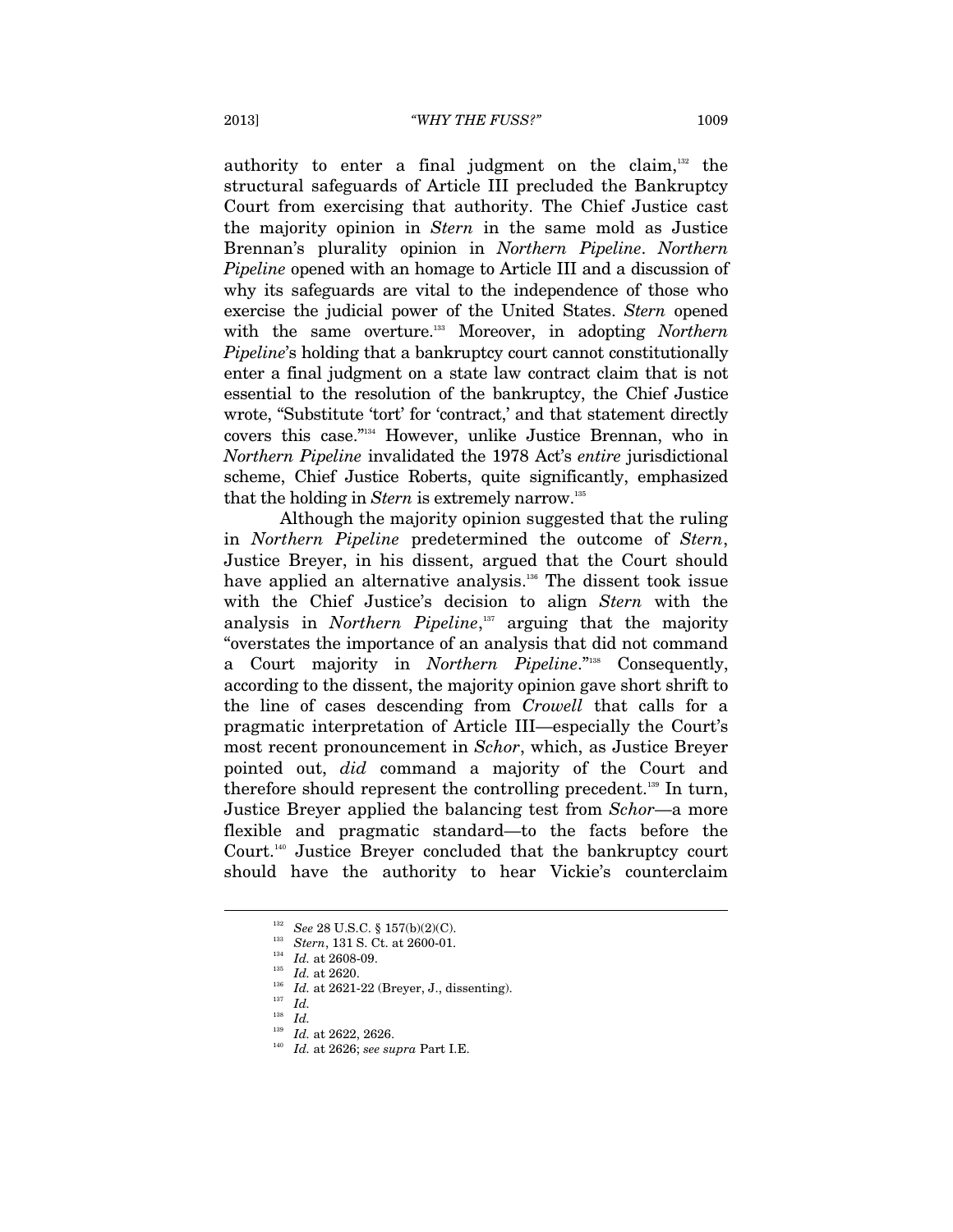because such power is necessary "to create an efficient, effective bankruptcy system."141

## III. *STERN* SIGNIFIES A SEPARATE AND MORE FORMAL ARTICLE III ANALYSIS FOR BANKRUPTCY COURTS

Until handing down the decision in *Stern v. Marshall*, the Supreme Court had remained silent on the constitutionality of the 1984 Amendments for nearly thirty years.142 Congress and the bankruptcy community knew that the 1984 Amendment "toe[d] the constitutional line."143 In the aftermath of *Thomas* and *Schor*, during the great period of silence on the issue, as each Supreme Court session opened and closed without any development, Congress and the bankruptcy community gradually came to accept *Northern Pipeline* as a one-shot deal—an aberration in an otherwise complex and murky line of precedents whose only unifying characteristics were the Court's pragmatism and deference to Congress.<sup>144</sup>

The outcome in *Stern v. Marshall* did more than shatter this sense of complacency. It signified that *Northern Pipeline* is still good law, and it demonstrated that the *Northern Pipeline*  approach stands independent of the balancing test adopted in *Schor.*<sup>145</sup> The first wave of criticism of *Stern* argued that the *Northern Pipeline* approach has overtaken the *Schor* balancing test and now stands as the Court's primary analytical framework for Article III.146 This note, however, argues that the Court appears to have adopted a bifurcated approach to the constitutionality of non-Article III determining

<sup>&</sup>lt;sup>141</sup> Stern, 131 S. Ct. at 2630.<br><sup>142</sup> See generally NAT'L BANKR. REV. COMM'N, *supra* note 61, at 732.

<sup>&</sup>lt;sup>143</sup> See Brubaker, *supra* note 4, at 1.<br><sup>144</sup> According to Professor Yackle, "In light of [*Thomas*] and *Schor*, everyone understands that the Court will rarely find reliance on non-Article III adjudicators invalid." YACKLE, *supra* note 15, at 111.<br><sup>145</sup> In an article published prior to *Stern*, Professor McKenzie argues that the

Court's balancing test adopted in *Schor* is an ill fit for bankruptcy courts. McKenzie, *supra* note 78, at 754. Professor McKenzie's instincts anticipated the ruling of *Stern* and support this note's thesis that the Court has accepted that there is something different about bankruptcy courts that necessitates a special and stricter application of Article III. 146 *See e.g*., Ralph Brubaker, *Article III's Bleak House (Part II): The* 

*Constitutional Limits of Bankruptcy Judges' Core Jurisdiction*, 31 BANKR. L. LETTER, No. 9, Sept. 2011, at 3. Even before *Stern*, scholars never considered that *Northern Pipeline* was a separate analytical framework applicable only to bankruptcy courts. For example, Professor Chemerinsky argued that *Northern Pipeline* should be overruled on the grounds that the Court has abandoned the plurality's approach in *Northern Pipeline* by replacing it with the more pragmatic approach introduced in *Thomas* and later refined in *Schor*. Erwin Chemerinsky, *Ending the Marathon: It Is Time to Overrule* Northern Pipeline, 65 AM. BANKR. L.J. 311, 317-20 (1991).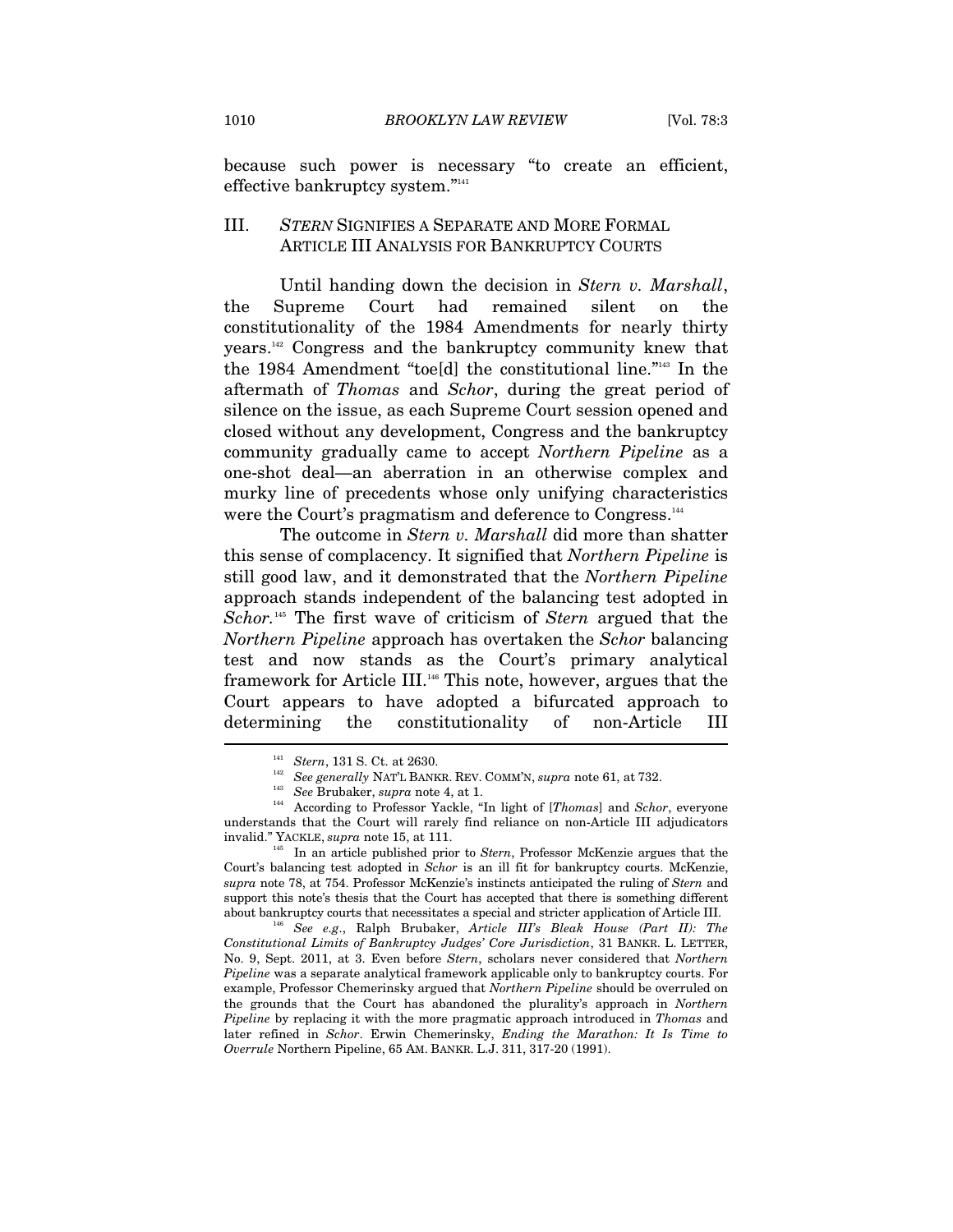adjudicators. Much of the confusion and criticism surrounding *Northern Pipeline* stemmed from the fact that it did not make sense in light of the Court's other Article III jurisprudence. $147$ But the development of the case law becomes much clearer upon understanding that the formal approach to Article III applied in *Northern Pipeline* reflects an analytical framework that is separate and distinct from the *Schor* balancing test, reserved exclusively for bankruptcy courts.148 For all non-Article III adjudicators that are not bankruptcy courts, the Court will continue to apply the *Schor* balancing test. When assessing the adjudicative power of bankruptcy courts, however, the Court will apply the more formal and literal understanding of Article III articulated in *Northern Pipeline*, which limits bankruptcy courts to entering final judgments on claims that are essential to the resolution of the bankruptcy.

This section discusses the possible reasons why the Supreme Court applies a stricter Article III analysis to bankruptcy courts than to other non-Article III tribunals. It attributes the Court's unique approach to bankruptcy court jurisdiction as a result of issues relating to due process, the Court's efforts to reduce the size of the federal docket, a lack of a practical understanding of bankruptcy law by the *Northern Pipeline* plurality and *Stern* majority, and a long-standing rivalry between Article III and bankruptcy judges.

#### *A. An Issue of Due Process*

Although the line of cases from *Crowell* through *Stern*  has cast the question of whether a non-Article III tribunal has the constitutional authority to adjudicate certain claims as an Article III issue, the same question can be characterized as an issue of due process. Indeed, in his dissent in *Crowell*, Justice Brandeis argued that the Court did not face an Article III question but rather a question of due process.149 Whether the administrative court had the authority to adjudicate Knudsen's Workers' Compensation claim was entirely dependent on j

<sup>&</sup>lt;sup>147</sup> McKenzie, *supra* note 78, at 770.<br><sup>148</sup> This is not the first instance of the Supreme Court applying a special analysis to bankruptcy courts. For example, although the Supreme Court has ruled that Congress cannot use any of its Article I powers to abrogate state sovereign immunity, *see Seminole Tribe of Fla. v. Florida*, 517 U.S. 44, 47 (1996), the Court has recently created a special exception to the general rule that allows Congress to use its Article I Bankruptcy Power to abrogate state sovereign immunity, *see* Cent. Va. Cmty. Coll. v. Katz, 546 U.S. 356, 359 (2006). 149 Crowell v. Benson, 285 U.S. 22, 87-88 (1932) (Brandeis, J., dissenting).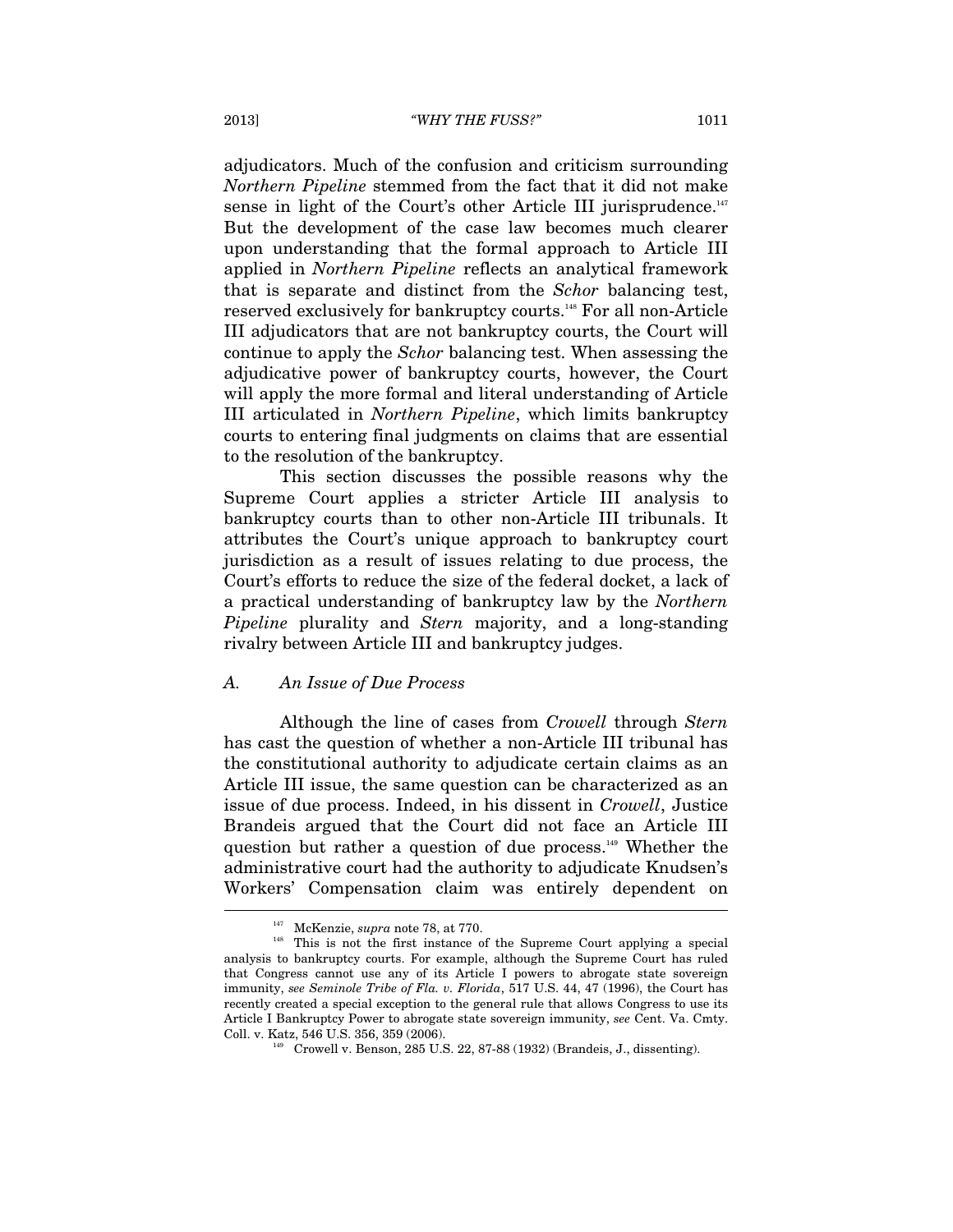whether the parties were afforded their constitutional right to due process, which Justice Brandeis described as a "requirement of judicial process."150 Justice Brandeis's suggestion that the question be viewed through the lens of due process reverberates through the line of cases descending from *Crowell*, offering an explanation for why the Court applies a more heightened and formal Article III inquiry in the case of bankruptcy courts than in the case of other non-Article III courts.<sup>151</sup>

In *Schor*, Justice O'Connor seemingly relocated Justice Brandeis's due process argument to Article III. Justice O'Connor noted that Article III protects not only "structural interests"—such as the integrity and independence of the judicial branch—but also "personal" interests, like the right to an impartial and independent adjudicator.<sup>152</sup> To support this proposition, Justice O'Connor cited, among other sources, Justice Brandeis's dissent in *Crowell*. 153 Importantly, as Justice O'Connor explained in *Schor* and as Chief Justice Roberts pointed out in *Stern*, 154 litigating parties may, in certain situations, waive their right to an Article III judge by consenting to the jurisdiction of non-Article III tribunals, without violating both Article III and the maxim that parties may never waive the requirement of subject-matter jurisdiction.155 The fact that the nondebtor defendants in *Northern Pipeline* and *Stern* could have consented to the subject-matter jurisdiction of the bankruptcy court reveals that, in bankruptcy cases, the Court is concerned with ensuring that the parties are afforded due process.156 In other words, if the parties themselves believe that

 $^{150}$   $\,$   $\! Id.$  According to Professor Chemerinsky, "The Court properly has recognized that Article I courts are impermissible only when they are incompatible with due process or separation of powers." Chemerinsky, *supra* note 146, at 311.<br><sup>152</sup> Commodity Futures Trading Comm'n v. Schor, 478 U.S. 833, 848 (1986).<br><sup>153</sup> *Id* 

<sup>&</sup>lt;sup>154</sup> Stern v. Marshall, 131 S. Ct. 2594, 2607 (2011). This note argues that *Stern* has not affected the ability of litigants to consent under 28 U.S.C. § 157 $(c)(2)$ (2006). However, some commentators argue that *Stern* has invalidated the ability of parties to consent to the jurisdiction of the bankruptcy court. *See infra* Part IV.B for a

discussion of consent. 155 *Schor*, 478 U.S. at 849 ("Indeed, the relevance of concepts of waiver to Article III challenges is demonstrated by our decision in *Northern Pipeline*, in which the absence of consent to an initial adjudication before an Article III tribunal was relied on as a significant factor in determining that Article III forbade such adjudication.").

<sup>&</sup>lt;sup>156</sup> Id. at 848. Nevertheless, there will be certain cases in which the structural interests at stake will surpass the personal interests of the parties, making waiver impossible. Justice O'Connor explains: "When these Article III limitations are at issue, notions of consent and waiver cannot be dispositive because the limitations serve institutional interests that the parties cannot be expected to protect." *Id.* at 851.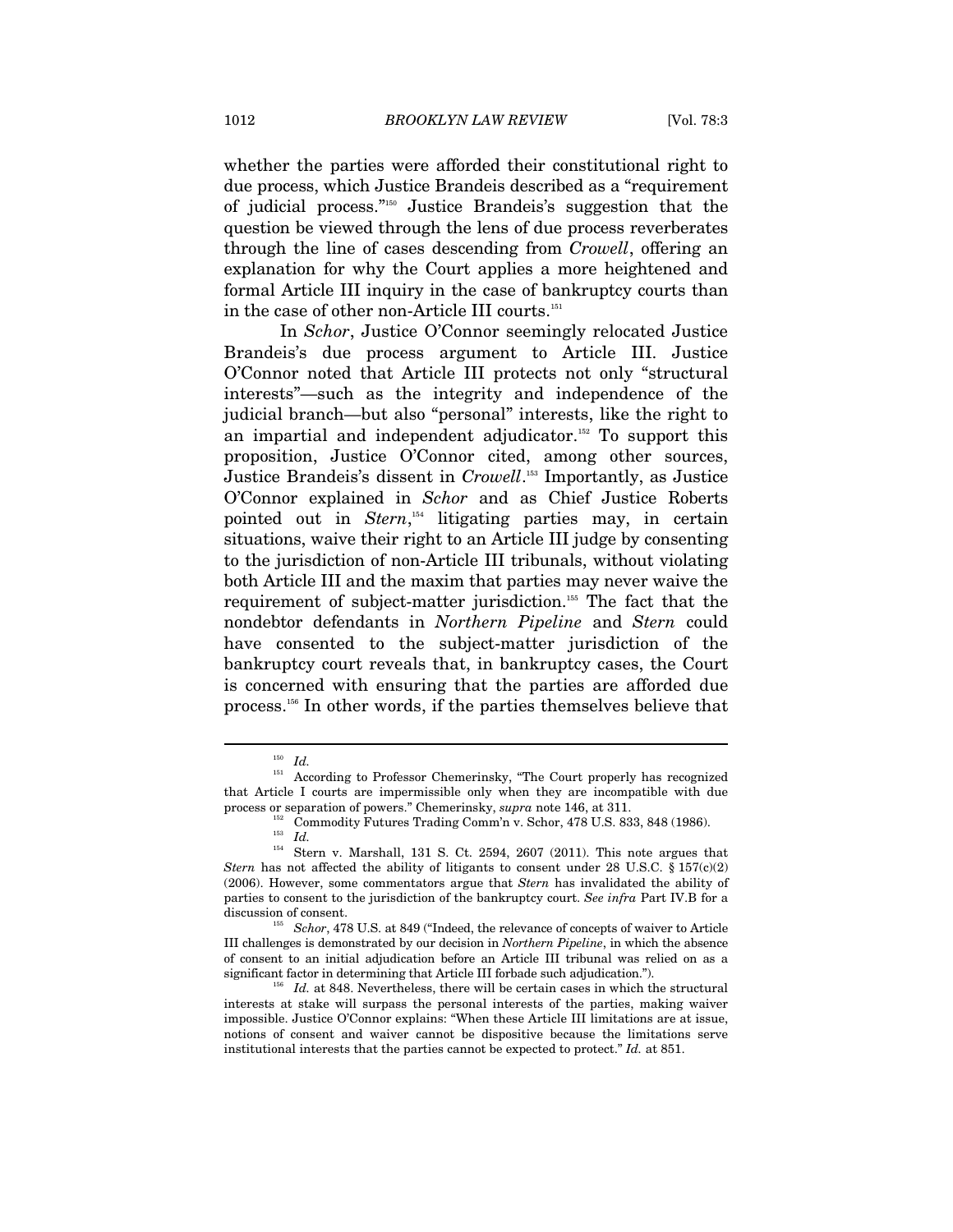the bankruptcy court provides them with adequate process—a fair opportunity to litigate their dispute before an impartial adjudicator—then their consent cures the Article III defects arising from the fact that bankruptcy judges lack life tenure and a guaranteed salary.

The Court is appropriately more wary of potential due process violations before bankruptcy courts than before other non-Article III adjudicators. Compared to other non-Article III adjudicators, who also lack life tenure and a guaranteed salary, bankruptcy judges hear an incredibly wide variety of legal claims involving huge financial stakes and exercise extraordinary power with minimal oversight by district courts.<sup>157</sup> A district court reviews *de novo* any conclusions of law made by an administrative judge as well as any ruling on a dispositive motion made by a magistrate judge*.* <sup>158</sup> In comparison, a district court reviews the decision of a bankruptcy court on "core claims" under the more deferential standard of "clearly erroneous" and reviews *de novo* only a bankruptcy court's proposed findings of fact and conclusions of law on "non-corebut-related-to" claims.<sup>159</sup> The reality, however, is that district courts relish the opportunity to pass bankruptcy work to bankruptcy courts and rarely distinguish between "core" and "non-core" when reviewing decisions by bankruptcy judges.<sup>160</sup> Whether a bankruptcy judge has submitted a final judgment on a core proceeding or submitted proposed findings of fact and conclusions of law on a "non-core-but-related-to" claim, district courts are quick to affirm with the same rubber stamp.<sup>161</sup> Perhaps buried in the subtext of *Stern* is a message from the Supreme Court to both Congress and the district courts to better supervise the activity of the bankruptcy courts.<sup>162</sup>  $\overline{\phantom{a}}$ 

*Bankruptcy Code*, 41 UCLA L. REV. 1063, 1068 n.28 (1994) ("As a practical matter, there may be precious little difference in how a given district judge reviews cases involving 'recommendations' in non-care matters and those involving 'final judgments'

% in core matters.").  $I d.$  161 *Id.* Perhaps the Court has let its Article III doctrine stay intentionally murky and ambiguous. In a blog post published several months before the Court handed down *Stern*, Professor McKenzie reflected on the forthcoming decision and suggested that "[a] little studied ambiguity keeps the system operating without letting matters get out

<sup>157</sup> McKenzie, *supra* note 78, at 751. 158 *See supra* Part I.B. 159 *See* 28 U.S.C. § 158 (2006); *id.* § 157(c)(1). According to Professor McKenzie, "[A]ppellate review by Article III courts does not serve as an effective check on non-Article III judges in bankruptcy cases." McKenzie, *supra* note 78, at 751. Indeed, Article III courts have very little interest in bankruptcy proceedings and tend not to vigorously review the appeals that work their way up the federal system. *Id.* <sup>160</sup> See Daniel J. Bussel, *Power, Authority, and Precedent in Interpreting the*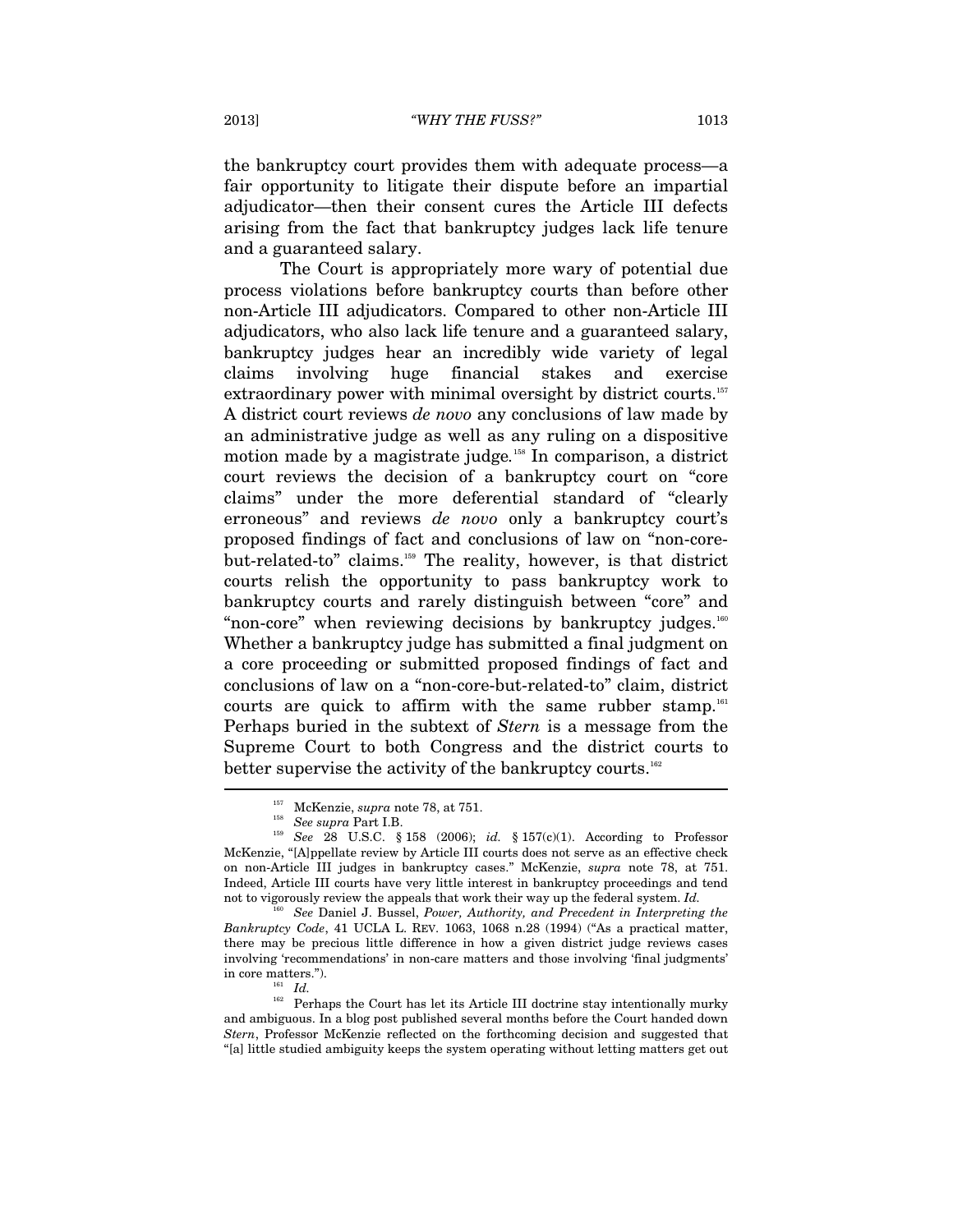Compared to other non-Article III tribunals, bankruptcy courts have tremendous power to grant remedies without the aid of district courts.163 The agency court in *Crowell*, for example, was forced to rely on the district court to enforce any damages awarded in an administrative proceeding.164 Demonstrating the Court's awareness of this distinction, Justice Brennan observed in *Northern Pipeline* that bankruptcy courts "exercise all ordinary powers of district courts, including the power to preside over jury trials, . . . the power to issue writs of habeas corpus, . . . and the power to issue any order, process, or judgment appropriate for the enforcement of the provisions of Title 11 . . . ."165 The Court is thus attuned to the fact that bankruptcy judges, who lack life tenure and salary protection, have the authority to grant extraordinary remedies both in law and equity. For that reason, the Court keeps bankruptcy courts on a shorter leash than it does other non-Article III tribunals by vigorously monitoring the boundaries of the bankruptcy court's jurisdiction through the application of a more formal understanding of Article III.

#### *B. Reducing Litigation in the Federal Judicial System*

Another explanation for the Court's more formal approach to Article III and its decision in *Stern* to narrow the scope of bankruptcy jurisdiction may be found in the modern Court's antagonism toward litigation. Professor Siegel contends that the defining characteristic of the Rehnquist Court was its "palpable hostility to litigation."166 A primary objective of the Rehnquist Court was to limit access to federal courtrooms by

of hand." Troy McKenzie, *Anna Nicole Smith*, *Equity, and Article III*, CREDIT SLIPS (Jan. 24, 2011, 4:08 PM), http//www.creditslips.org/creditslips/2011/01/anna-nicole-

Professor Samahon writes, "Bankruptcy judges are not mere judicial pawns, but the knights of the federal judicial hierarchy." *See* Tuan Samahon, *Are Bankruptcy Judges Unconstitutional? An Appointments Clause Challenge*, 60 HASTINGS L.J. 233, 234 (2008). Bankruptcy courts commonly oversee some of the largest and most significant business matters of the era. *See, e.g.*, California v. Enron Corp. (*In re* Enron Corp.), 05 CIV. 4079 (GBD), 2005 WL 1185804 (S.D.N.Y. May 18, 2005) (Enron Corp. bankruptcy); *In re* Lehman Bros. Holdings Inc., 08-13555 (JMP), 2008 WL 4902202 (Bankr. S.D.N.Y.

Nov. 6, 2008) (Lehman Brothers bankruptcy).<br><sup>164</sup> See infra Part I.A.<br><sup>165</sup> N. Pipeline Constr. Co. v. Marathon Pipe Line Co., 458 U.S. 50, 86 (1982); *see also* 11 U.S.C. § 105(a) (2006) (granting equity jurisdiction to the bankruptcy courts). *See* KENNETH N. KLEE, BANKRUPTCY AND THE SUPREME COURT 223-31

<sup>&</sup>lt;sup>166</sup> Andrew M. Siegel, *From Bad to Worse? Some Early Speculation About the Roberts Court and the Constitutional Fate of the Poor*, 59 S.C. L. REV. 851, 861-62 (2008).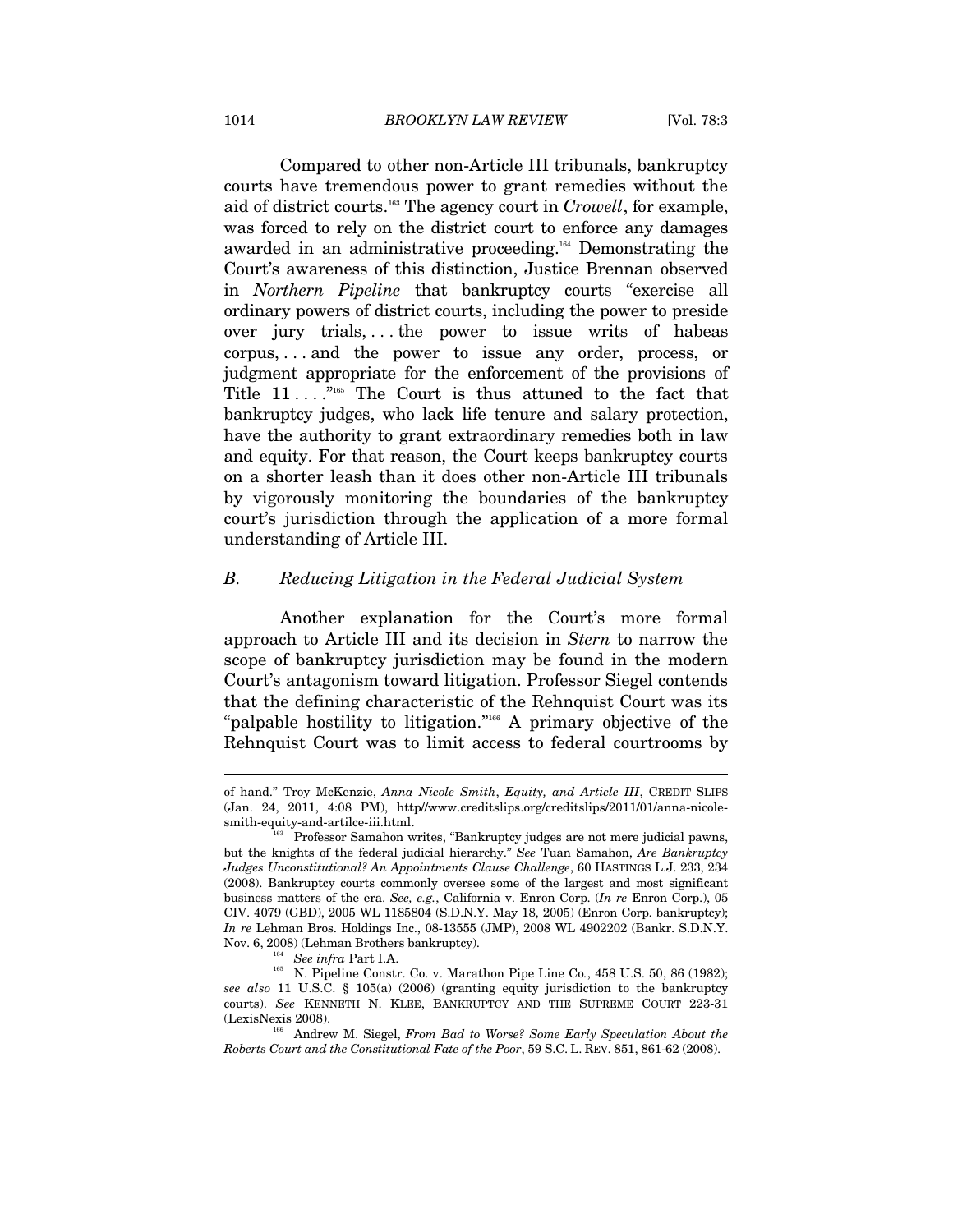limiting the scope of federal remedies and federal rights of action, placing limitations on punitive damages, and making it more difficult for plaintiffs to collect attorney's fees.<sup>167</sup> Picking up where the Rehnquist Court left off, the Roberts Court has demonstrated an even more hostile attitude toward litigation.<sup>168</sup> The Roberts Court has taken aggressive action to trim the overtaxed and understaffed federal docket.169 With approximately 1,410,653 bankruptcy filings $170$  and the commencement of  $289,969$  civil actions<sup>171</sup> at the district level in 2011, and with only 179 circuit judges, $172$  677 district judges, $173$  and 350 bankruptcy judges $174}$  to preside over these matters, the Chief Justice has legitimate concerns about reducing the volume of litigation filed in the federal judicial system. One obvious way to scale back the number of filings in federal courts is to reduce the

556 U.S. 662, the Roberts Court abandoned a plaintiff-friendly pleading regime in favor of a heightened pleading standard that requires plaintiffs to plead their claims with greater specificity. Professor Siegel observes, "I have previously suggested that litigation hostility was the single most important theme of the Rehnquist era, but the theme certainly did not dominate the Rehnquist Court's jurisprudence to the extent that it has dominated the [Roberts] Court's thus far." Siegel, *supra* note 166, at 861-62. Between 25 and 30% of the Rehnquist Court's cases dealt with access to the federal court system while the percentage has dramatically risen under the Roberts Court. *Id.* Indeed, the 2006 Supreme Court has become known as "the year [the Court] closed the courts." *Id.*

<sup>170</sup> The United States Courts website tracks the judicial business of Article III and bankruptcy courts. *See Judicial Caseload Indicators*, U.S. CTS., http://www.uscourts.gov/ uscourts/Statistics/StatisticalTablesForTheFederalJudiciary/2011/Dec-

11/Dec11Indicators.pdf (last visited Jan. 20, 2013). 171 *Id.* 172 The United States Courts website also provides statistics about the number of Article III judges in service. *See Federal Judgeships*, U.S. CTS., http://www.uscourts.gov/JudgesAndJudgeships/FederalJudgeships.aspx (last visited

Jan. 20, 2013). 173 *Id.* 174 The Federal Judicial Center website provides statistics about the number of bankruptcy judges in service. *See History of the Federal Judiciary*, FED. JUD. CTR., http://www.fjc.gov/history/home.nsf/page/judges\_bank.html (last visited Jan. 20, 2013).

<sup>167</sup> *See generally* Andrew M. Siegel, *The Court Against the Courts: Hostility to Litigation as an Organizing Theme in the Rehnquist Court's Jurisprudence*, 84 TEX. L. REV. 1097 (2006).<br><sup>168</sup> Chief Justice Roberts's judicial philosophy is grounded in the belief that

the "federal judiciary has grown too expansive." Andrew M. Siegel, *Litigation Hostility in the Early Roberts Court*, PRAWFSBLAWG (June 6, 2007), http://prawfsblawg.blogs.com/ prawfsblawg/2007/06/hostility\_to\_li.html. The Chief Justice's hostile view toward litigation and efforts to restrict access to the federal judicial system is not without its critics. Professor Spencer argues that the Court's decision in *Ashcroft v. Iqbal*, 556 U.S. 662 (2009), restricts the ability of members of "societal out-groups" to bring claims against the dominant societal groups. A. Benjamin Spencer, Iqbal *and the Slide Toward Restrictive Procedure*, 14 LEWIS & CLARK L. REV. 185, 199-200 (2010). Furthermore, Professor Siegel describes litigation as "one of the most democratic institutions we have," and, by restricting access to it, the Court has harmed the American democratic system. Siegel, *supra* note 166, at 862.<br><sup>169</sup> Notably, in *Bell Atlantic Corp. v. Twombly*, 550 U.S. 544 (2007), and *Iqbal*,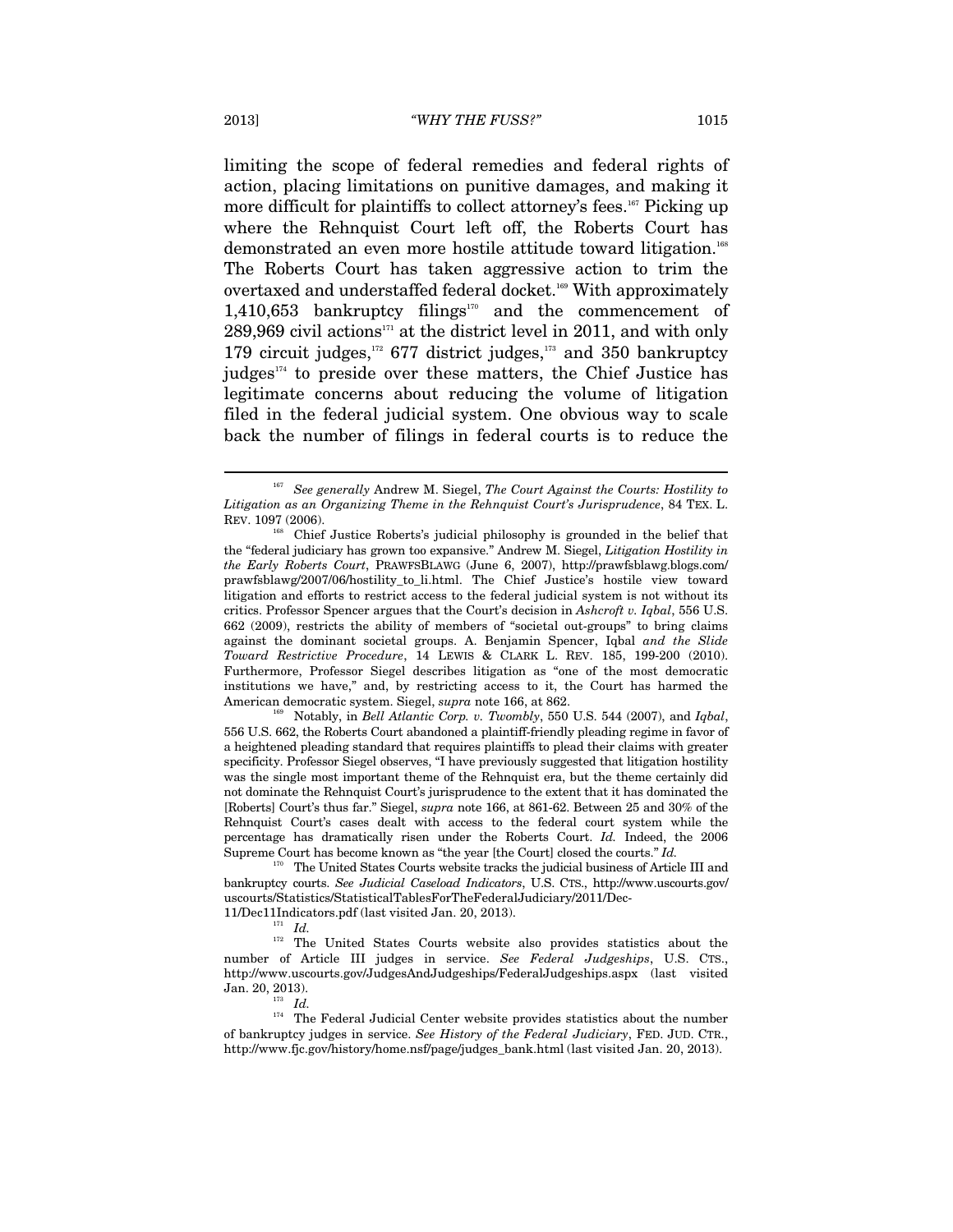jurisdictional scope of federal tribunals—the approach utilized in *Stern*. Whether the elimination of counterclaims from the bankruptcy court's core jurisdiction will reduce the workload of bankruptcy and district courts remains to be seen.<sup>175</sup> In any event, the ruling in *Stern* makes litigating state law claims that are not closely related to the ongoing bankruptcy considerably more burdensome for all parties.<sup>176</sup>

Lurking in the background of the majority opinion in *Stern* are federalism issues that overlap with the Court's hostility toward federal litigation. The Chief Justice suggested that a bankruptcy court in California had no business adjudicating Vickie's state law counterclaim, which was only tangentially related to her bankruptcy filing, especially in light of the fact that the same claim was simultaneously being litigated in a Texas probate court. $177$  Given his goal of preserving judicial resources and reducing the volume of federal litigation, the Chief Justice was likely quite frustrated with this duplication of judicial effort. The Chief Justice concluded that Vickie's state law claim should be resolved by an expert on such claims—a state court in Texas.<sup>178</sup>

## *C. The* Stern *Majority Lacks a Practical Understanding of Bankruptcy Law*

Another possible explanation for the Supreme Court's distinctive approach to bankruptcy court jurisdiction is that the Justices forming the majority in *Stern* and the plurality in *Northern Pipeline* lacked a working knowledge of the bankruptcy process. As a result, they view a powerful bankruptcy court with jurisdiction over state claims as a threat to the integrity of Article III, not as a necessity to the effective and efficient resolution of bankruptcy proceedings.179 In his

<sup>175</sup> *See infra* Part IV.A for a discussion of how bankruptcy and district courts are treating certain state law claims post-*Stern*.<br><sup>176</sup> See *infra* Part IV.A.<br><sup>177</sup> Stern v. Marshall, 131 S. Ct. 2594, 2599, 2619-20 (2011). As a nod to

principles of Federalism, the Chief Justice cites to the United States Code. *See id.* at 2619-20. "Section  $1334(c)(2)$ ... requires that bankruptcy courts abstain from hearing specified non-core, state claims that *'can be timely adjudicated*[] in a State forum of appropriate jurisdiction." Id. (emphasis added).

<sup>&</sup>lt;sup>178</sup> Id. at 2619-20. "Section 1334(c)(1) . . . provides that bankruptcy courts may abstain from hearing any proceeding, including core matters, 'in the interest of comity with State courts or respect for State law."  $Id$ . at 2620.

<sup>&</sup>lt;sup>179</sup> The members of the Supreme Court are aware that, after years of service on the Court, their practical understanding of legal practice on the ground in courtrooms across the country may be outdated. In a profound moment of candor in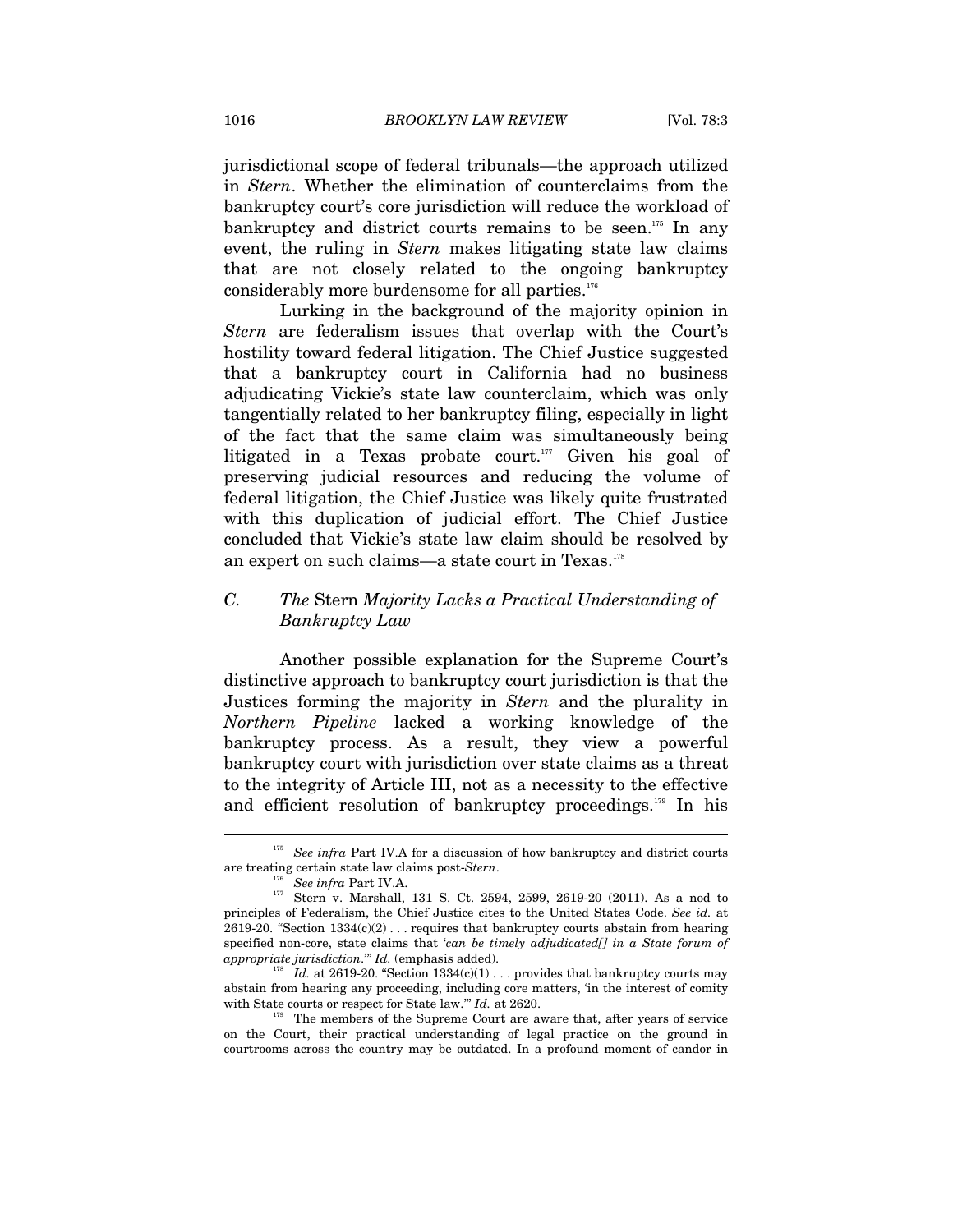study of the history of the Supreme Court's bankruptcy jurisprudence, Professor Klee observes that, "Because Justices at a particular time may be unfamiliar with bankruptcy law, the Court may render a decision that causes more problems than it resolves."180 That might explain why the majority opinion in *Stern* dismissed the possibility of any practical consequences of narrowing the scope of bankruptcy jurisdiction, while the dissent vehemently disagreed with the majority's operating assumption.<sup>181</sup> Four of the five Justices in the majority—Chief Justice Roberts and Justices Alito, Scalia, and Thomas—are new textualists, who resolve bankruptcy questions by focusing on the plain meaning of the Constitution and statutory provisions in question.<sup>182</sup> On the other hand, the author of the dissent, Justice Breyer—a notable scholar of administrative law183—examines bankruptcy questions from a less theoretical perspective and pragmatically "looks to the purpose the statute addresses as a point of first inquiry."184 Whereas the new textualists of the majority were concerned with weighty separation-of-powers issues and protecting Article III from even "slight encroachment<sup>"</sup> by Congress and the bankruptcy courts,<sup>185</sup> the author of the dissent, who has had substantial exposure to the nuances of bankruptcy practice, is concerned with providing debtors and creditors with "an efficient, effective federal bankruptcy system."186 Similarly, in his dissent in

 $\overline{a}$ 

146 F.R.D. 401, 513. 180 KLEE, *supra* note 165, at 5. *See infra* Part IV for a discussion of the

potential implications of *Stern*.<br>
<sup>181</sup> *Stern*, 131 S. Ct. at 2620.<br>
<sup>182</sup> *See KLEE, supra* note 165, at 14 n.47.<br>
<sup>183</sup> *See generally, e.g.*, STEPHEN BREYER, ADMINISTRATIVE LAW AND REGULATORY POLICY (1992). See KLEE, supra note 165, at 14 n.47.

questioning his decision to dissent to the 1993 Amendments to the Federal Rules of Civil Procedure, Justice Scalia reflected,

Justice Douglas, who in earlier years on the Court had been wont to note his disagreements with proposed changes [to the Federal Rules], generally abstained from doing so later on, acknowledging that his expertise had grown stale. Never having specialized in trial practice, I began at the level of expertise (and of acquiescence in others' proposals) with which Justice Douglas ended.

<sup>185</sup> *Stern*, 131 S. Ct. at 2620.<br><sup>186</sup> Id. at 2629 (Breyer, J., dissenting). Justice Breyer offers a hypothetical based on an actual bankruptcy case in which a tenant, who had previously filed for bankruptcy, brings a counterclaim against a creditor—her landlord—for committing several housing violations under state law. As a result of *Stern*, those claims would have to be brought in state court, delaying the debtor-tenant's access to relief and making the relief more costly. *Id.* at 2629-30.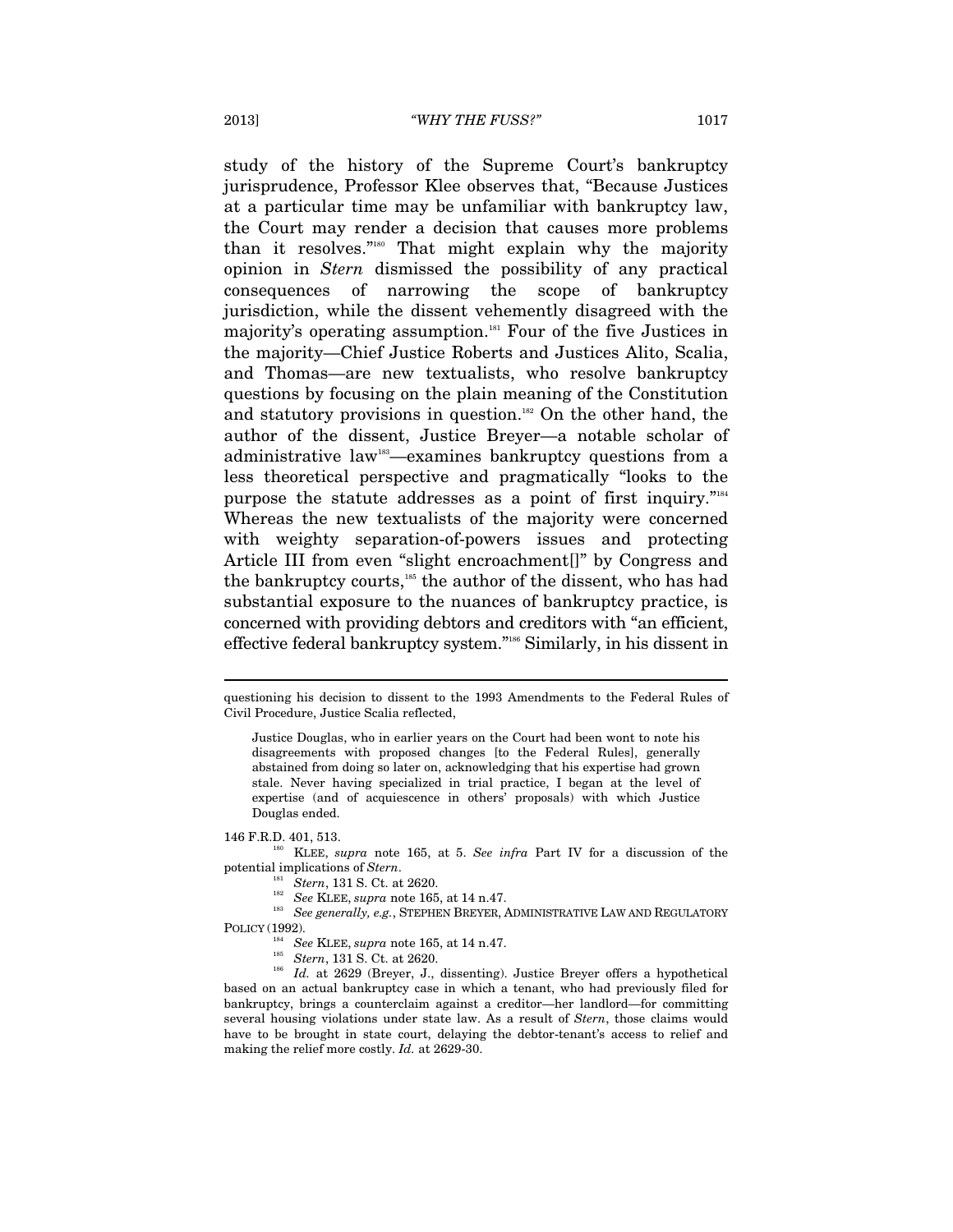*Northern Pipeline*, Justice White criticized the plurality for failing to comprehend that "the bankruptcy judge is constantly enmeshed in state-law issues."187 Justice White lambasted the plurality for deciding the case on the "intricacies of the separation-of-powers doctrine" when "abstract theory . . . has little to do with the reality of bankruptcy proceedings."<sup>188</sup>

## *D.* Stern *Reflects a Longstanding Antipathy of Article III Judges Toward Bankruptcy Courts*

A more controversial explanation for the Supreme Court's decision to twice reign in the adjudicative authority of bankruptcy courts harks back to the long-standing turf war between Article III judges and bankruptcy judges.<sup>189</sup> As noted earlier, the judicial officers who are now known as bankruptcy judges were formerly known as bankruptcy referees.190 In 1973, however, as bankruptcy law became a more prominent practice area, the Supreme Court promulgated the new Rules of Bankruptcy Procedure, which conferred the title "bankruptcy judges" on those erstwhile referees.<sup>191</sup> Although in certain federal districts the new bankruptcy judges were permitted by their Article III counterparts to wear black robes, most federal districts prohibited bankruptcy judges from riding in the Article III judges' elevators, parking in the Article III judges' spaces, and eating in the dining rooms reserved for Article III judges.<sup>192</sup> This antipathy of Article III judges toward bankruptcy judges reportedly stems from the fact that bankruptcy judges preside over a multitude of issues that are the traditional business of Article III judges, who viewed

<sup>187</sup> N. Pipeline Constr. Co. v. Marathon Pipe Line Co*.*, 458 U.S. 96-99 (1982) (White, J., dissenting). Fittingly, before serving on the Supreme Court, Justice White was a prominent corporate attorney who "developed [a] specialized knowledge of bankruptcy [law]" while "negotiating real estate deals . . . [and] structuring financial mechanisms for various commercial transactions." DENNIS J. HUTCHINSON, THE MAN WHO ONCE WAS WHIZZER WHITE: A PORTRAIT OF JUSTICE BYRON R. WHITE 227 (1998).<br><sup>188</sup> N. Pipeline Constr. Co., 458 U.S. at 96-99 (1982) (White, J., dissenting).<br><sup>189</sup> See Dan Schecter, *Statutory Power of Bankruptcy Courts t* 

*Determine Compulsory State-Law Counterclaims Against Non-Bankrupt Claimants Is Unconstitutional*, 2011 COMM. FIN. NEWSL. 51 (2011).<br><sup>190</sup> Countryman, *supra* note 46, at 22.<br><sup>192</sup> *Id.* Reflecting on his experience as a judicial law clerk twenty-two years

ago, Professor Lawless recalls that the bankruptcy judges in his district were not allowed to ride in elevators reserved for "regular federal judges." Bob Lawless, *Anna Nicole Smith May Be More Than Just the Only Loser on This One*, CREDIT SLIPS (Jan. 23, 2011, 4:33 PM), http//www.creditslips.org/creditslips/2011/06/anna-nicole-smithmay-be-more-than-just-the-only-loser-on-this-one.html.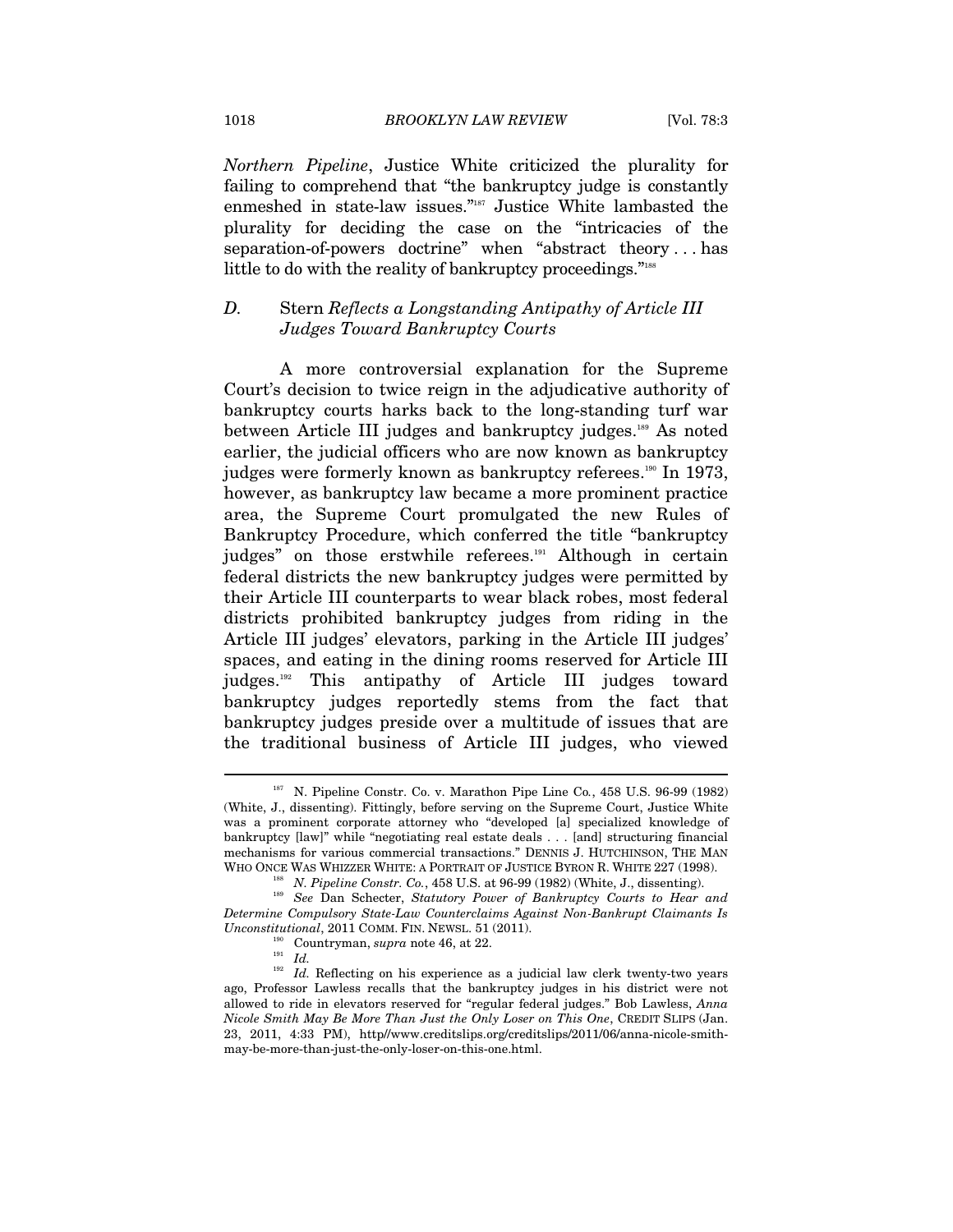widening the scope of bankruptcy jurisdiction as an encroachment of their exclusive domain.<sup>193</sup>

The tense relationship between Article III judges and bankruptcy judges hit fever pitch during the congressional hearings held in the run up to the passage of the 1978 Act.<sup>194</sup> As Congress contemplated expanding the scope of bankruptcy jurisdiction, Congress wrestled with the related issue of whether to grant bankruptcy judges Article III status.<sup>195</sup> Both the bankruptcy bar and bankruptcy judges favored the move to Article III status, viewing it as a way to elevate the status of the bankruptcy profession, which was perceived as a secondtier practice area until the restructuring boom of the 1980s and 1990s. The most vocal critics of the change in status of bankruptcy judges were Article III judges, who were antagonistic to bankruptcy practice and believed that bestowing Article III status on bankruptcy judges would diminish the prestige of Article III judges.196 During a congressional hearing, for instance, when asked by the counsel to the Subcommittee on Improvements in Judicial Machinery whether bankruptcy judges should have law clerks to assist them with their work, District Judge Wesley E. Brown responded, "I do not think they need a law clerk. That is why they were appointed in the first place  $\dots$ ."<sup>197</sup>

At another hearing on the issue, Judge Simon H. Rifkind referred to bankruptcy judges as "assistants to [Article III] judges." Moreover, Judge Rifkind testified, "A significant increase in the number of Article III judges as is contemplated by the proposed law would, in my opinion, dilute the prestige of district judges," which would make it more difficult to lure the most qualified and talented lawyers away from private practice to serve on the federal bench.<sup>198</sup>

<sup>193</sup> *Id.* 194 *See generally* DAVID A. SKEEL, JR., DEBT'S DOMINION: <sup>A</sup> HISTORY OF BANKRUPTCY LAW IN AMERICA 141-83 (2001). See *supra* Part I.C for a discussion of the 1978 Act. Supra note 194, at 157.

 $\frac{196}{Id}$ . at 157-58.

<sup>197</sup> *Bankruptcy Reform Act of 1978: Hearings Before the Subcomm. on Improvements in Judicial Machinery of the S. Comm. on the Judiciary United States Senate*, 95th Cong. 429 (1977) (statement of Judge Wesley E. Brown, U.S. District

<sup>&</sup>lt;sup>198</sup> Bankruptcy Court Revision: Hearings on H.R. 8200, *Before the Subcomm. on Civil and Constitutional Rights of the H. Comm. on the Judiciary*, 95th Cong., 1st Sess. (1977) (statement of Hon. Simon H. Rifkind, Immediate Past President, American College of Trial Lawyers).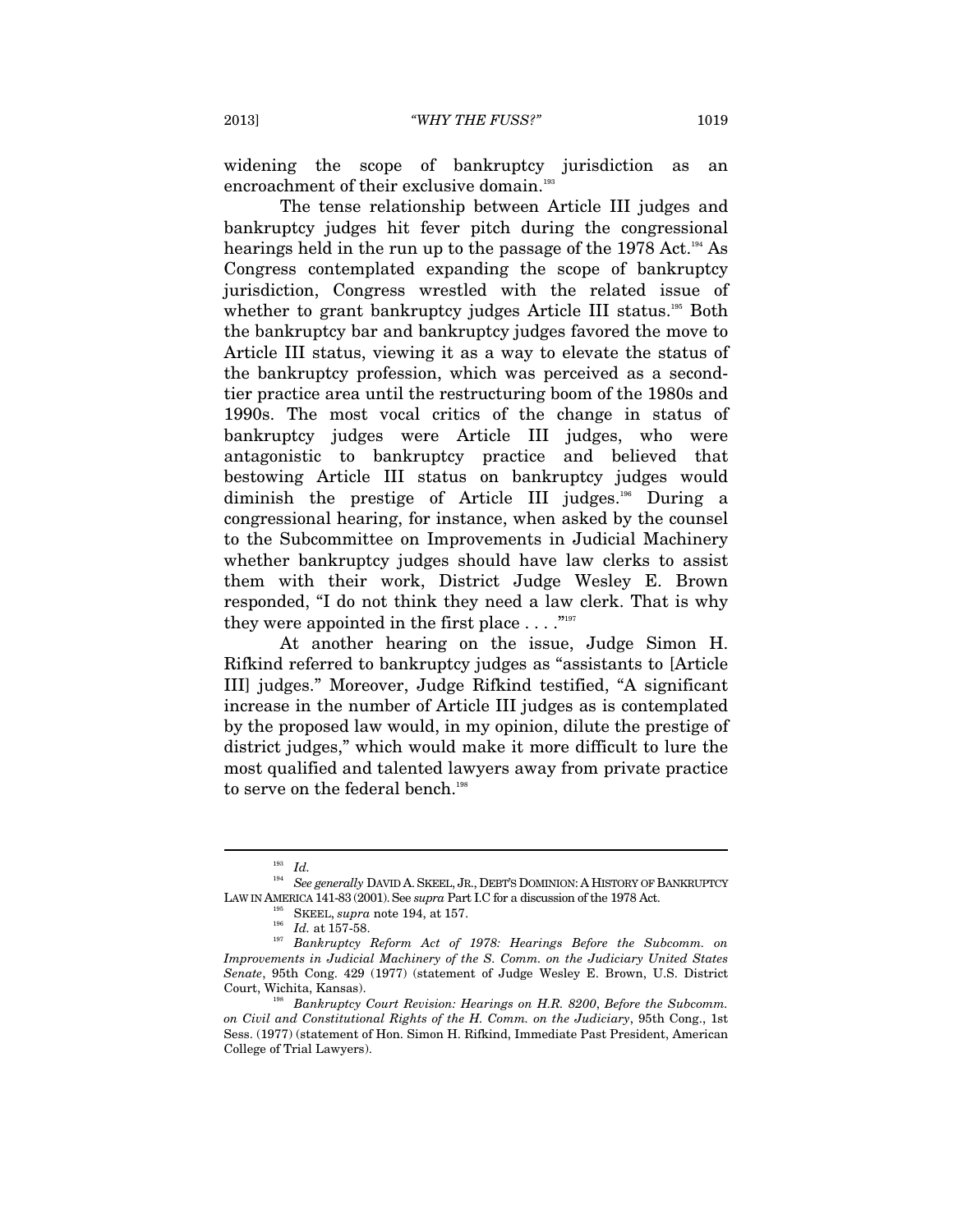The result was that Congress voted to grant broad jurisdiction to the bankruptcy courts without officially granting them Article III status.199 The jurisdictional grant of the 1978 Act represented a compromise—an attempt to placate both the bankruptcy community and the Article III judges.

The climax of the dispute occurred when Chief Justice Warren Burger actively lobbied President Carter to not sign the 1978 Act.<sup>200</sup> This intervention of the Chief Justice into the legislative process was unprecedented. Chief Justice Burger shared the same fears as his colleagues on the district courts that the appointment of "inferior" bankruptcy judges would dilute the prestige and talent of Article III courts.201 According to Professor Skeel, during the debate, Chief Justice Burger quite tellingly asked a legal scholar, "Would *you* accept a bankruptcy judgeship?"202 Ultimately, President Carter did sign the 1978 Act into law despite such opposition. However, the Supreme Court would have the final word on the debate a few years later, when it ruled in *Northern Pipeline* that the broad jurisdictional grant was unconstitutional.<sup>203</sup>

Although the Court's composition has changed since then, the majority opinion in *Stern* appears to embody the same antipathy toward bankruptcy judges, and it is just as protective of the Article III domain as its predecessor. In the closing paragraphs of *Stern*, perhaps referencing bankruptcy judges and the bankruptcy bar, Chief Justice Roberts observed, "Slight encroachments create new boundaries from which legions of power can seek new territory to capture."<sup>204</sup>

## IV. THE IMPLICATIONS OF *STERN V. MARSHALL* ON THE FUTURE OF BANKRUPTCY COURTS' AUTHORITY

*Stern* has already elicited a frenetic response in courtrooms and among the legal academy. As of February 16, 2013, a little over a year and a half after the Supreme Court handed down *Stern v. Marshall*, the case had been cited by 705

<sup>199</sup> SKEEL, *supra* note 194, at 158.

<sup>200</sup> *Id.*

 $\frac{201}{202}$  *Id.* (emphasis added).

<sup>&</sup>lt;sup>203</sup> See supra Part I.C.<br><sup>204</sup> Stern v. Marshall, 131 S. Ct. 2594, 2620 (2011) (citing Reid v. Covert, 354 U.S. 1, 39 (1957)).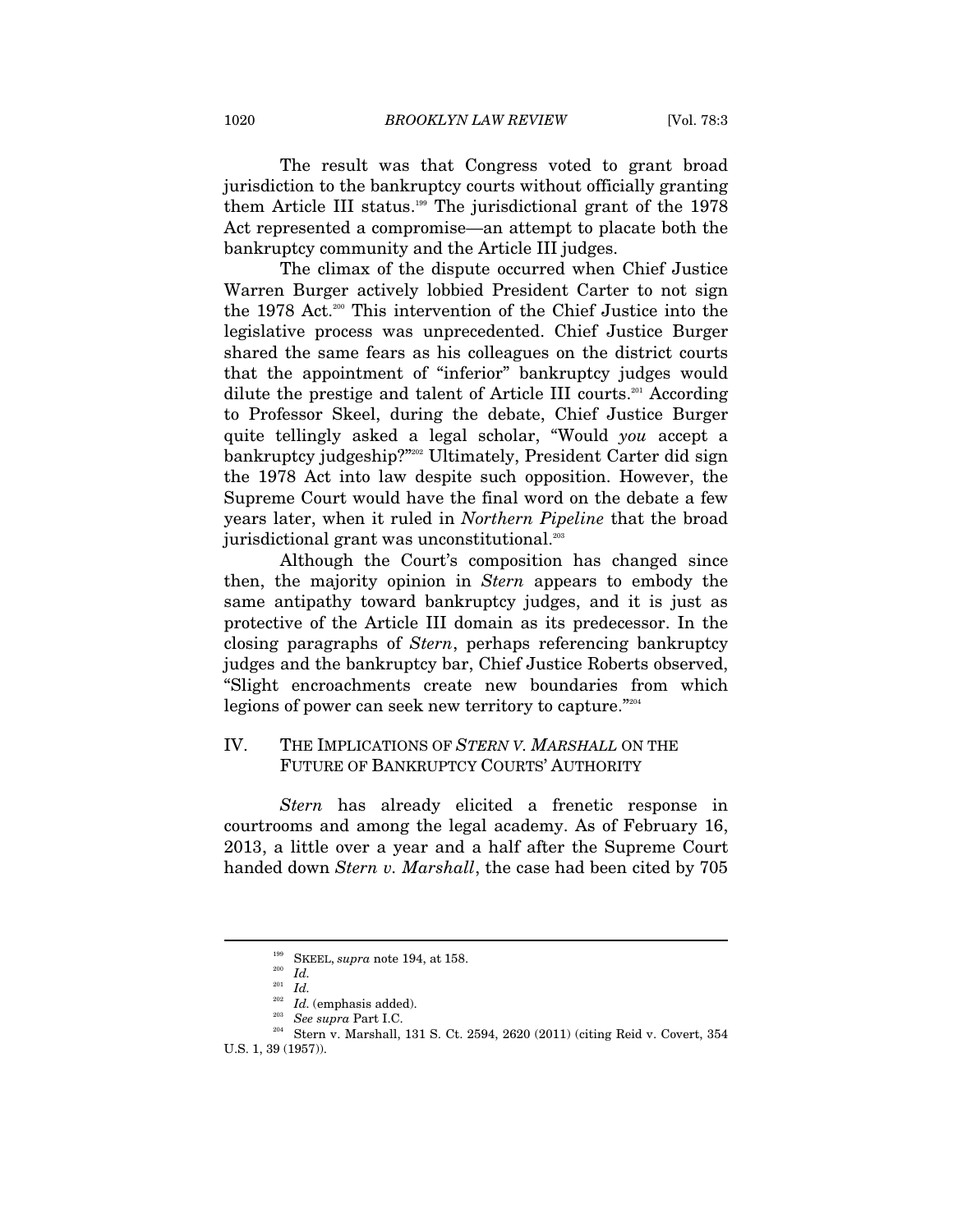courts nationwide and by 571 scholarly sources.205 In an epigraph to his opinion, the Chief Justice likened the procedural history of *Stern* to the litigation in the novel *Bleak House*, about which Charles Dickens wrote, "This suit has, in course of time, become so complicated, that . . . no two . . . lawyers can talk about it for five minutes, without coming to a total disagreement as to all the premises."206 The same thing might be said about *Stern*'s aftermath. In a recent article, one commentator astutely noted, "The issues surrounding *Stern* seem to be proliferating on a weekly basis and cannot all be addressed here."207 For that reason, this section will focus only on two issues that have already caused a flurry of speculation among commentators. This section will first discuss *Stern*'s effect on bankruptcy courts' ability to enter final judgments on fraudulent conveyance claims. Finally, this section will discuss *Stern*'s impact on the ability of parties to consent to the bankruptcy courts' authority to enter a final judgment on "non-core-related-to" matters that are not necessary to the resolution of the bankruptcy. This section argues that *Stern*'s holding should be applied narrowly, and that the case should have no impact on the bankruptcy court's authority to hear fraudulent conveyance claims nor on a litigant's ability to consent to bankruptcy court jurisdiction.

## *A.* Stern *Does Not Preclude a Bankruptcy Court from Entering a Final Judgment on a Fraudulent Conveyance Claim*

One immediate consequence of *Stern* has been speculation as to whether bankruptcy courts have the authority to enter final judgments on fraudulent conveyance claims. Although the Bankruptcy Code contains a fraudulent transfer provision,<sup>208</sup> such claims have their origin in early-

<sup>205</sup> According to the KeyCite tool on Westlaw.com, *Stern v. Marshall* has been cited by 25 Circuit Court of Appeals, 201 district courts, 472 bankruptcy courts, and 6 state courts (as of Feb. 16, 2013).

<sup>&</sup>lt;sup>206</sup> Stern, 131 S. Ct. at 2600 (citing CHARLES DICKENS, BLEAK HOUSE, in 1 WORKS OF CHARLES DICKENS 4-5 (1891)). *Compare* Schecter, *supra* note 189 (arguing that *Stern* will not be a "game-changer"), *with* HON. NANCY C. DREHER, BANKRUPTCY LAW MANUAL § 2:12 n.10 (arguing that *Stern's* impact will be broad).

<sup>&</sup>lt;sup>207</sup> Frank Volk, *First Impressions: Interpreting Stern*, 30-JAN AM. BANKR. INST. J., 22 (2011). In a section on its bankruptcy blog appropriately titled "*The* Stern *Files*," the law firm Weil, Gotshal & Manges LLP monitors and analyzes *Stern*'s impact on noteworthy bankruptcy cases. *See* Kyle Ortiz, *The* Stern *Files*, WEIL BANKR. BLOG (Aug. 23, 2011), <code>http://business-finance-restructuring.weil.com/category/stern-files/#axzz2ILR4w800.</code> 208 11 U.S.C. § 548 (2006).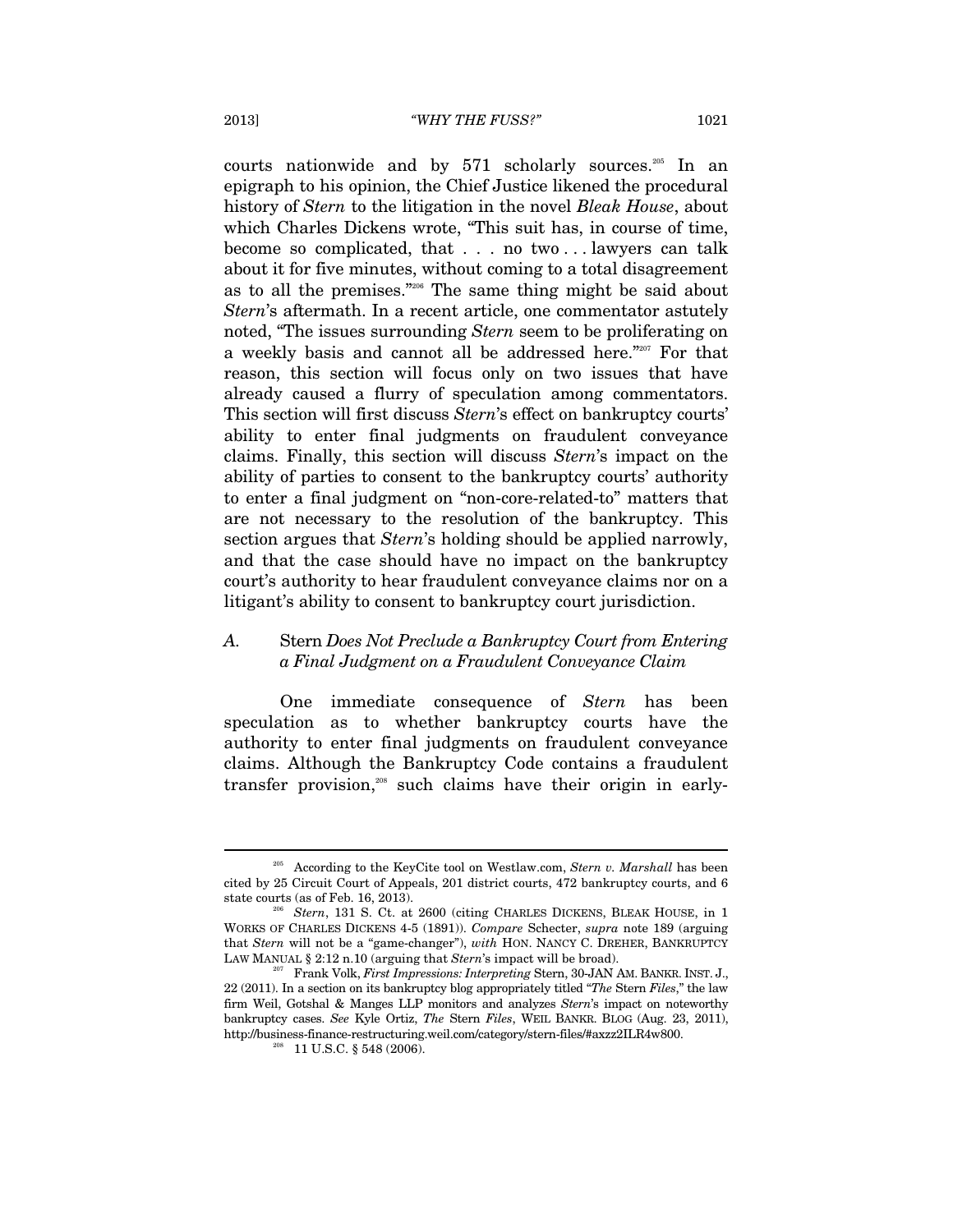seventeenth-century English common law.<sup>209</sup> According to 28 U.S.C. § 157(b)(2)(H), "proceedings to determine, avoid, or recover fraudulent conveyances" are "core" claims.<sup>210</sup> As discussed earlier, if a claim is "core," a bankruptcy court may hear it and enter a final judgment on the claim.211 Post-*Stern*, litigants have argued that fraudulent conveyance claims so closely resemble Vickie's counterclaim that the same logic should apply, prohibiting bankruptcy courts from entering a final judgment on them.<sup>212</sup> If that were the case, bankruptcy courts would only be able to issue proposed findings of facts and conclusions of law that would be reviewed *de novo* by the district court.<sup>213</sup> On the other hand, others argue that even if the Supreme Court's separate, stricter analytical approach to Article III for bankruptcy courts is applied, bankruptcy courts will likely retain the authority to enter final judgments on fraudulent conveyance claims.

As Bankruptcy Judge Robert D. Drain of the Southern District of New York observed in a recent opinion, "Reasonable people may differ over whether *Stern*'s prohibition on the bankruptcy court's issuance of a final judgment extends to fraudulent transfer claims."214 Indeed, as federal district and bankruptcy court judges attempt to make sense of *Stern*'s impact on this issue, they are slowly dividing into two opposing camps. The first camp favors a broad reading of *Stern* that prohibits bankruptcy courts from entering final judgments on fraudulent conveyance claims.<sup>215</sup> By contrast, the second camp argues that *Stern* must be read narrowly and that the authority of bankruptcy courts to enter final judgments on such claims remains unchanged.<sup>216</sup>

 $\overline{a}$ 

 $\mathcal{S}^{216}$  *See e.g.*, KHI Liquidation Trust v. Wisenbaker Builder Servs., Inc. (*In re* Kimball Hill, Inc.), 480 B.R. 894, 899-904 (N.D. Ill. 2012); Feuerbacher v. Moser, No.

<sup>&</sup>lt;sup>209</sup> Fraudulent conveyance claims trace their origin back to the Star Chamber

in England. *See* Twyne's Case, 3 Coke, 80 (1601).<br><sup>210</sup> 28 U.S.C. § 157(b)(2)(H) (2006).<br><sup>211</sup> *Id.* Congress has created a federal right of action for the trustee in bankruptcy<br>to pursue the recovery and avoidance of fra

 $^{212}$  See e.g., Picard v. Flinn Invs., LLC, 463 B.R. 280, 286 (S.D.N.Y. 2011).<br>  $^{213}$  See supra Part I.C.3.<br>
Kirschner v. Agoglia (In $r$ e Refco Inc.), 461 B.R. 181, 186 (Bankr. S.D.N.Y. 2011).<br>
See e.g., Exec. Benefit

Agency, Inc.), No. 11-35162, 2012 WL 6013836, at \*2-10 (9th Cir. Dec. 4, 2012); Waldman v. Stone, 698 F.3d 910, 919 (6th Cir. 2012); Kirschner v. Agoglia, 476 B.R. 75, 79-82 (S.D.N.Y. 2012); Stettin v. Regent Capital Partners, LLC (*In re* Rothstein, Rosenfeldt, Adler, P.A.), No. 11-62612-CIV, 2012 WL 882497, at \*3-4 (S.D. Fla. Mar. 14, 2012); Heller Ehrman LLP v. Arnold & Porter, LLP (*In re* Heller Ehrman LLP), 464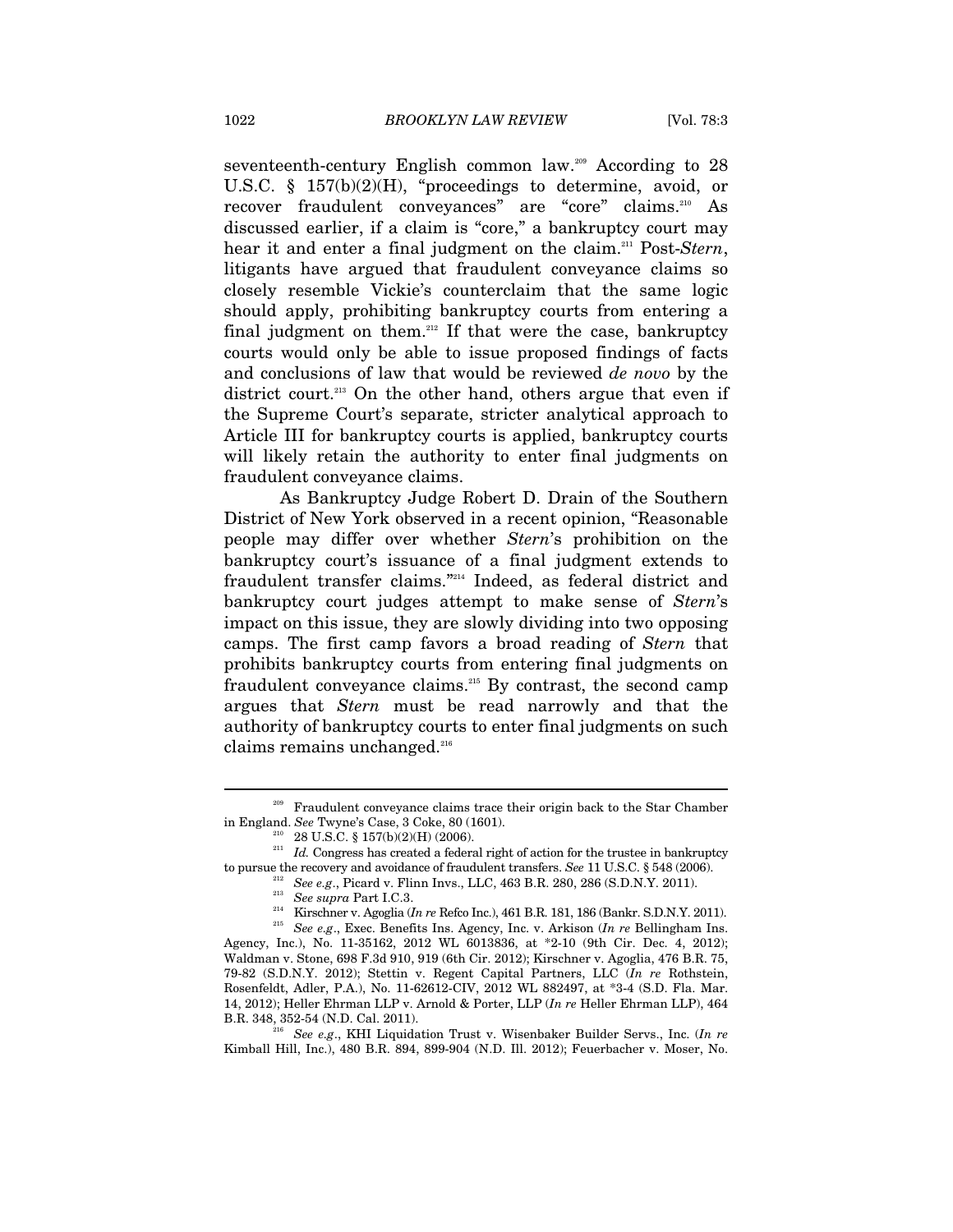In *In re Heller Ehrmann LLP*, Judge Charles R. Breyer of the U.S. District Court for the Northern District of California ruled that *Stern* prevents a bankruptcy court from entering a final judgment on a fraudulent conveyance claim.217 Judge Breyer was not persuaded by the debtor's argument that *Stern*  applies narrowly and only to counterclaims such as Vickie's.<sup>218</sup> Nor was he persuaded by the argument that fraudulent conveyance claims are necessary for the complete resolution of a bankruptcy proceeding.<sup>219</sup> Instead, Judge Breyer relied on the plurality opinion in *Northern Pipeline*, which limited Congress's authority to create non-Article III adjudicative bodies to three specific exceptions,<sup>220</sup> including territorial courts, military courts, and the adjudication of public rights.<sup>221</sup> Because the adjudication of a fraudulent conveyance claim does not fall within any of the three exceptions, Judge Breyer reasoned that the bankruptcy court lacked authority to enter a final judgment on the claim.<sup>222</sup>

On the opposite coast, Judge Drain ruled that *Stern*'s holding does not prohibit bankruptcy courts from entering a final judgment on fraudulent conveyance claims.<sup>223</sup> Unlike Judge Breyer, Judge Drain placed great significance on Chief Justice Roberts's declaration that *Stern* should be read narrowly.<sup>224</sup> Although the adjudication of a fraudulent conveyance claim does not fall within one of the three exceptions specified by the *Northern Pipeline* plurality, Judge Drain observed, citing Justice Scalia's concurrence, that "there are at least seven different reasons given in the [*Stern*] Court's opinion for concluding that an Article III judge was required to adjudicate [Vickie's]

 $\overline{a}$ 

Circuit adopted Judge Breyer's reasoning and reached the same conclusion that bankruptcy courts lack the authority to enter final judgments on fraudulent conveyance claims. Exec. Benefits Ins. Agency, Inc. v. Arkison (*In re* Bellingham Ins. Agency, Inc.), No. 11-35162, 2012 WL 6013836, at \*2-10 (9th Cir. Dec. 4, 2012).

<sup>4:11-</sup>CV-272, 2012 WL 1070138, at \*5-9 (E.D. Tex. Mar. 29, 2012); Bohm v. Titus (*In re* Titus), 467 B.R. 592, 633-34 (Bankr. W.D. Pa. 2012); *In re Refco Inc.*, 461 B.R. at 183-94.<br> *In re Heller Ehrman LLP*, 464 B.R. at 350, 352-54.<br>
<sup>218</sup> *Id.* at 352.<br> *Id.* at 353.<br> *Id.* at 353-54. *See supra* Part I.C

ruled that a bankruptcy trustee's right to bring a fraudulent conveyance claim was a private right, not a public right. *Id.* at 34. The Court explained that a "public right" included "but [was] not limited to a matter arising between the Government and others," which also "extends to a seemingly 'private' right that is closely intertwined with a federal regulatory program that Congress has power to enact." *Id.* 222 *In re Heller Ehrman LLP*, 464 B.R. at 354. In *In re Bellingham*, the Ninth

<sup>&</sup>lt;sup>223</sup> Kirschner v. Agoglia $(\ln r$  Refco Inc.), 461 B.R. 181, 185 (Bankr. S.D.N.Y. 2011). *Id.* at 191.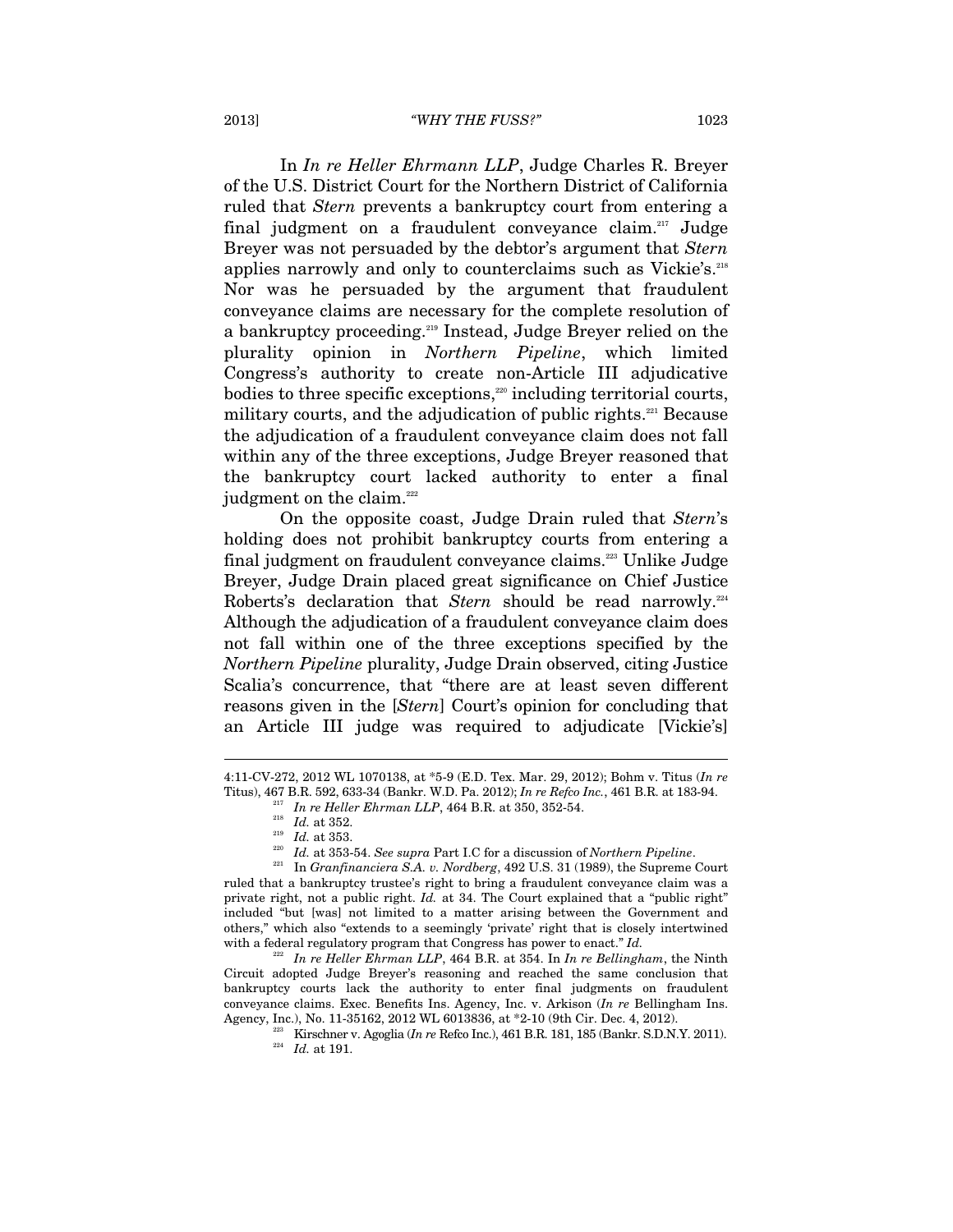lawsuit."225 Judge Drain placed less significance on the *Northern Pipeline* plurality opinion and instead located the authority for bankruptcy courts to enter final judgments on fraudulence conveyance claims in two places.<sup>226</sup>

First, although fraudulent conveyance claims were originally creatures of common law, Congress created a federal right of action to pursue such claims in bankruptcy courts.<sup>227</sup> This is significant because *Northern Pipeline* and *Stern* dealt with claims that were derived exclusively from state common law. This means that a fraudulent conveyance claim brought in a bankruptcy court under federal law more closely resembles the federal claims brought in *Crowell*, *Thomas*, and *Schor* than the state common law claims brought in *Northern Pipeline* and *Stern*. Citing *Stern*, Judge Drain pointed out that "[u]nlike the state law tortious interference claim in *Stern*, the Trustee's fraudulent transfer claim here 'flow[s] from a federal statutory scheme'" and is "completely dependent upon adjudication of a claim created by federal law."228 Thus, because a bankruptcy court—a court created by Congress—is adjudicating a congressionally created right of action, the constitutional concerns that arose in *Northern Pipeline* and in *Stern* are likely not in play.

Second, Judge Drain found support in Justice Scalia's concurrence in *Stern* that "Article III judges are required in *all*  federal adjudications, unless there is a firmly established historical practice to the contrary."229 Fraudulent transfer claims have played a critical role in the resolution of bankruptcy cases since the 18th century.<sup>230</sup> If the question were ever to reach the Supreme Court, Justice Scalia could provide the swing-vote in what might be another 5-4 decision permitting bankruptcy courts to enter final judgments on fraudulent conveyance claims because of established historical practice.

Judge Drain's narrow reading of *Stern*, which retains the "core" status of fraudulent conveyance claims, is preferable to Judge Breyer's broader reading for several reasons. First, Chief Justice Roberts repeatedly emphasized that the holding

<sup>225</sup> *Id.* at 186-87 (citing Stern v. Marshall, 131 S. Ct. 2594, 2621 (2011) (Scalia, J., concurring)). 226 *Id.* at 187. 227 *Id.*; *see e.g*., 11 U.S.C. § 548 (2006). 228 *In re Refco Inc.*, 461 B.R. at 187 (citing Stern v. Marshall, 131 S. Ct. 2594,

<sup>2614 (2011)). 229</sup> *Id.* at 186-87 (citing Stern v. Marshall, 131 S. Ct. 2594, 2621 (2011) (Scalia,

J., concurring)). 230 *Id.* at 187.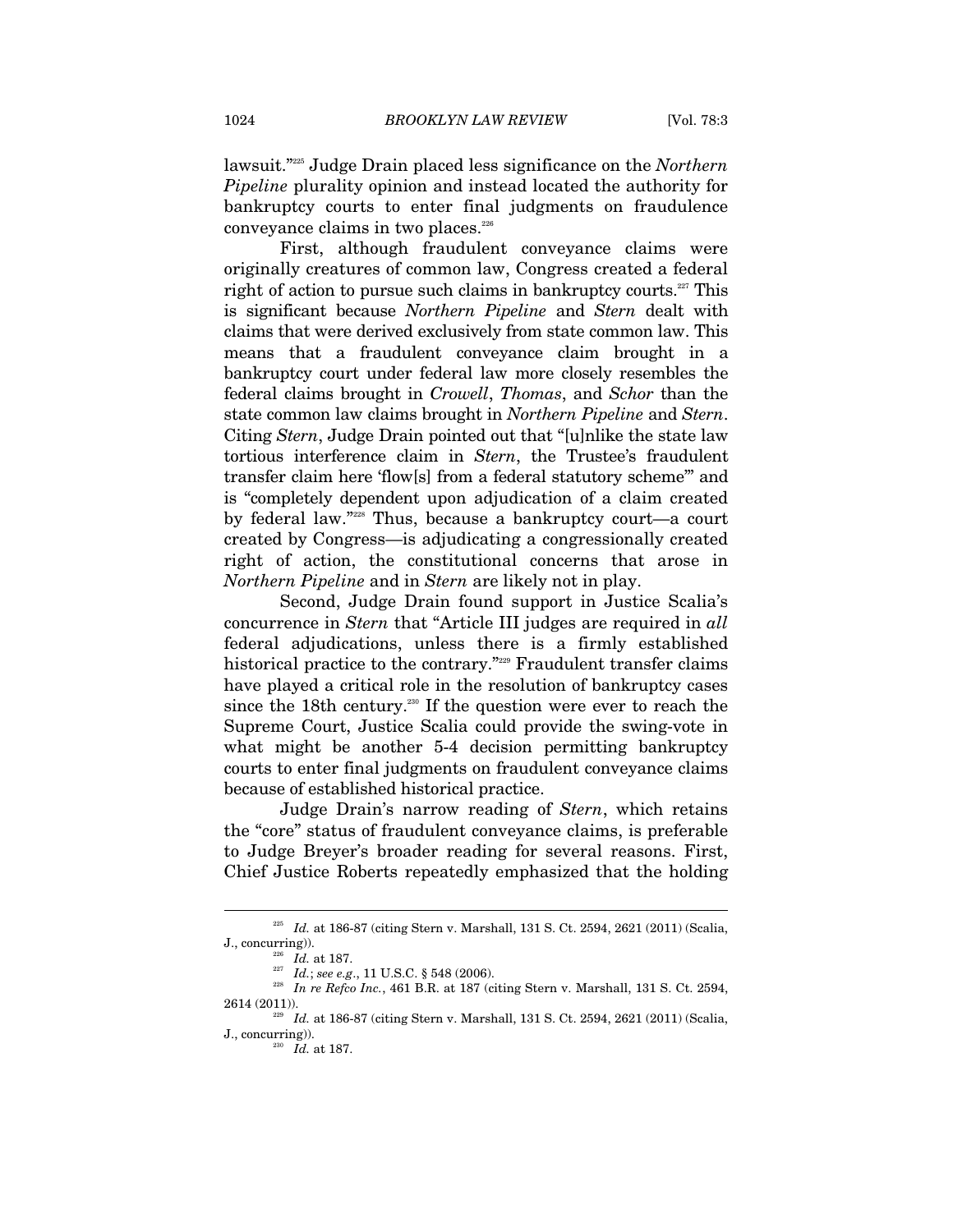of *Stern* is narrow. In contrast, in *Northern Pipeline*, the Supreme Court was quite clear about its intention to invalidate the bankruptcy court regime in its entirety.231 Had the Court meant to achieve that result again, it would not have repeatedly emphasized the narrowness of its ruling. Furthermore, fraudulent conveyance claims *are* an integral part of most bankruptcy cases. As Judge Drain explained, "Such claims often play a prominent role in bankruptcy cases, either because of their sheer numbers or because of the effect that the potential avoidance of a transfer, lien, or obligation may have on creditors' recoveries."232

Unlike Vickie's counterclaim, which was tangentially related to her bankruptcy case, fraudulent conveyance claims play a central role in the restructuring of debtor-creditor relations. This is especially true in modern business bankruptcy cases involving transfers of large amounts of money to third parties—for example, in cases involving Ponzi schemes and other frauds.<sup>233</sup> If fraudulent conveyance claims are no longer "core" and the bankruptcy court cannot enter a final judgment, litigants will have more opportunities to engage in gamesmanship. $234$  The defendant in a fraudulent conveyance action could, for example, begin litigating the claim in bankruptcy court. However, if the proceeding appeared to be going in the plaintiff's favor, the defendant could seek to have the claim removed to a potentially more favorable forum. Also, litigation in the bankruptcy court moves at a quicker pace than in the district court. This could incentivize deep-pocketed defendants to remove fraudulent conveyance claims to district courts or state courts in order to prolong the litigation and deter cash-strapped debtors from pursuing claims. Eliminating fraudulent conveyance claims from the core jurisdiction of bankruptcy courts would encourage a "constitutionally required game of jurisdictional ping-pong between courts [that] would lead to inefficiency, increased cost, delay, and needless additional suffering among those faced with bankruptcy."235

<sup>231</sup> *See supra* Part I.C.2.

<sup>232</sup> *In re Refco Inc.*, 461 B.R. at 188. 233 *Id.* 

<sup>234</sup> *See* Adam Lewis et al., Stern v. Marshall*: A Jurisdictional Game Changer?*, J. BANKR. L. 2011.09-8 (2011).

 $235$  Stern v. Marshall, 131 S. Ct. 2594, 2630 (2011) (Breyer, J., dissenting).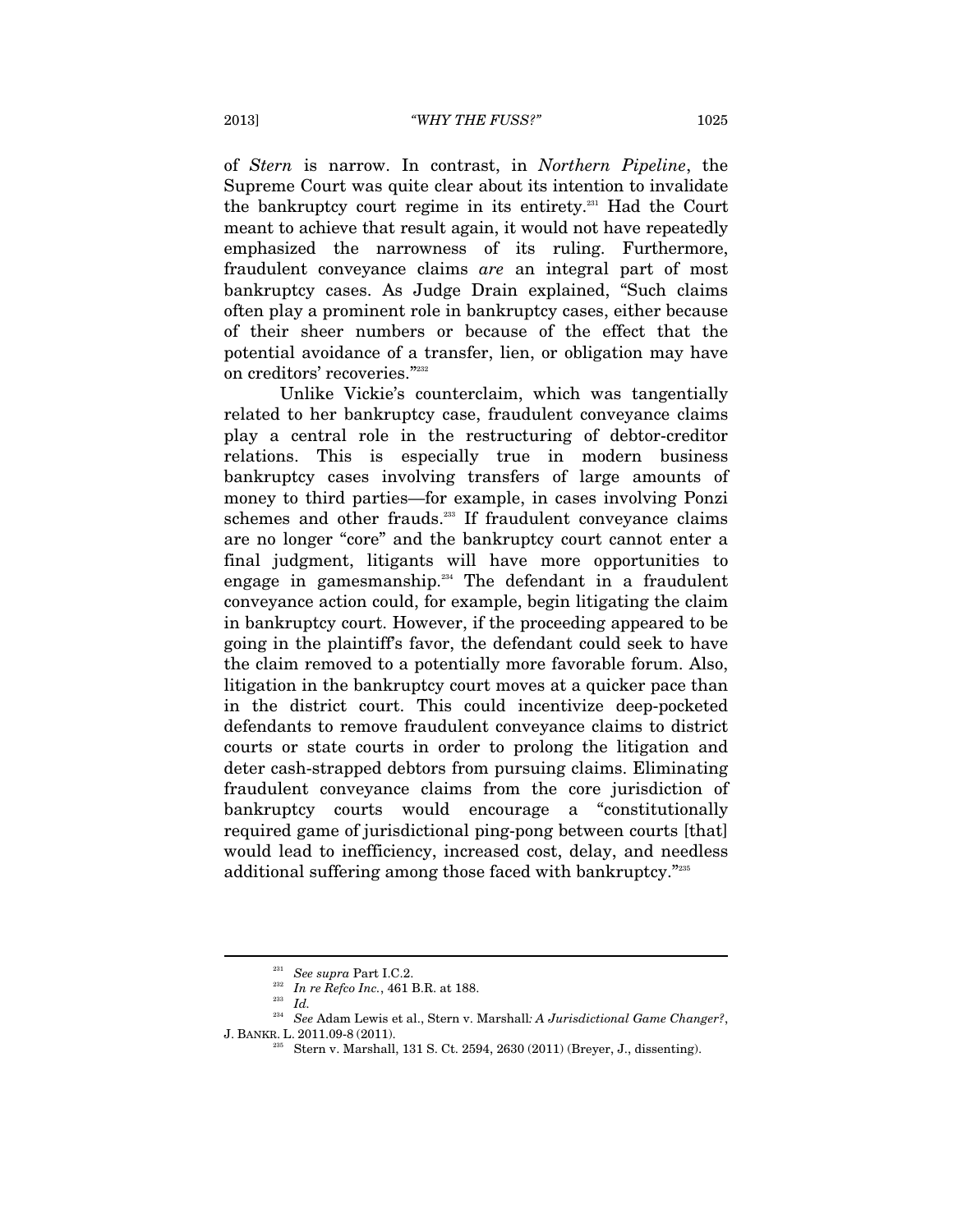## *B.* Stern *Likely Will Not Affect Consent*

In the aftermath of *Stern*, the bankruptcy community is also pondering whether litigants can still consent to bankruptcy courts' authority to enter a final judgment on "noncore-related-to" matters that are not necessary to the resolution of the bankruptcy.236 In other words, could Pierce have consented to having a bankruptcy judge enter a final judgment on Vickie's counterclaim? In *Schor*, Justice O'Connor framed Article III as not only a protector of broad "structural interests" but also as a protector of "personal interests."237 In certain instances, when the structural interests in play are *de minimis*, parties may waive their right to an Article III adjudicator and permit, for example, a bankruptcy court to enter a final judgment on a claim.238 Post-*Stern*, the issue becomes whether the Article III structural interests that compelled the result in *Stern* are of such magnitude that even the consent of both litigants could not cure the constitutional defects that troubled the Chief Justice and other Justices in the majority.

The majority opinion does not expressly decide whether parties may consent to bankruptcy court jurisdiction. In fact, *Stern* contains conflicting statements that have caused confusion among bankruptcy commentators.<sup>239</sup> In one passage, Chief Justice Roberts stated, "The 'experts' in the federal system at resolving common law counterclaims such as Vickie's are the Article III courts, and it is with those courts that her claim must stay."240 Reading this sentence in isolation would seem to suggest that the majority no longer considers consent an option because of the broader separation of powers issues. In the very next paragraph, however, Chief Justice Roberts appears to suggest that consent to jurisdiction is still possible. The Chief Justice stated that *Stern*'s holding was reached simply by substituting the word "tort" for "contract" into the holding of *Northern Pipeline*, which "establish[ed] only that

<sup>236 28</sup> U.S.C. § 157(c)(2) (2006). *See e.g*., *Professor Kenneth N. Klee on* Stern v. Marshall, 131 S. Ct. 2594, 180 L. Ed. 2d 475, 2011 U.S. LEXIS 4791 (2011), 2011 EMERGING ISSUES 5743; Richard Lieb, *The Supreme Court*, *in* Stern v. Marshall*, by Applying Article III of the Constitution Further Limited the Statutory Authority of Bankruptcy Courts to Issue Final Orders*, 20 J. BANKR. L. & PRAC., no. 4 (Sept. 2011).<br><sup>237</sup> See supra Part III.A.<br><sup>238</sup> See supra Part III.A.

<sup>&</sup>lt;sup>239</sup> Compare Schecter, *supra* note 189 (arguing that consent is still valid), *with* Peter C. Blain, *Bankruptcy 2011: A Brave New World*, ASPATORE, 2011 WL 6471010 (Dec. 2011) (arguing that *Stern* suggests that consent is no longer an option). 240 *Stern*, 131 S. Ct. at 2615.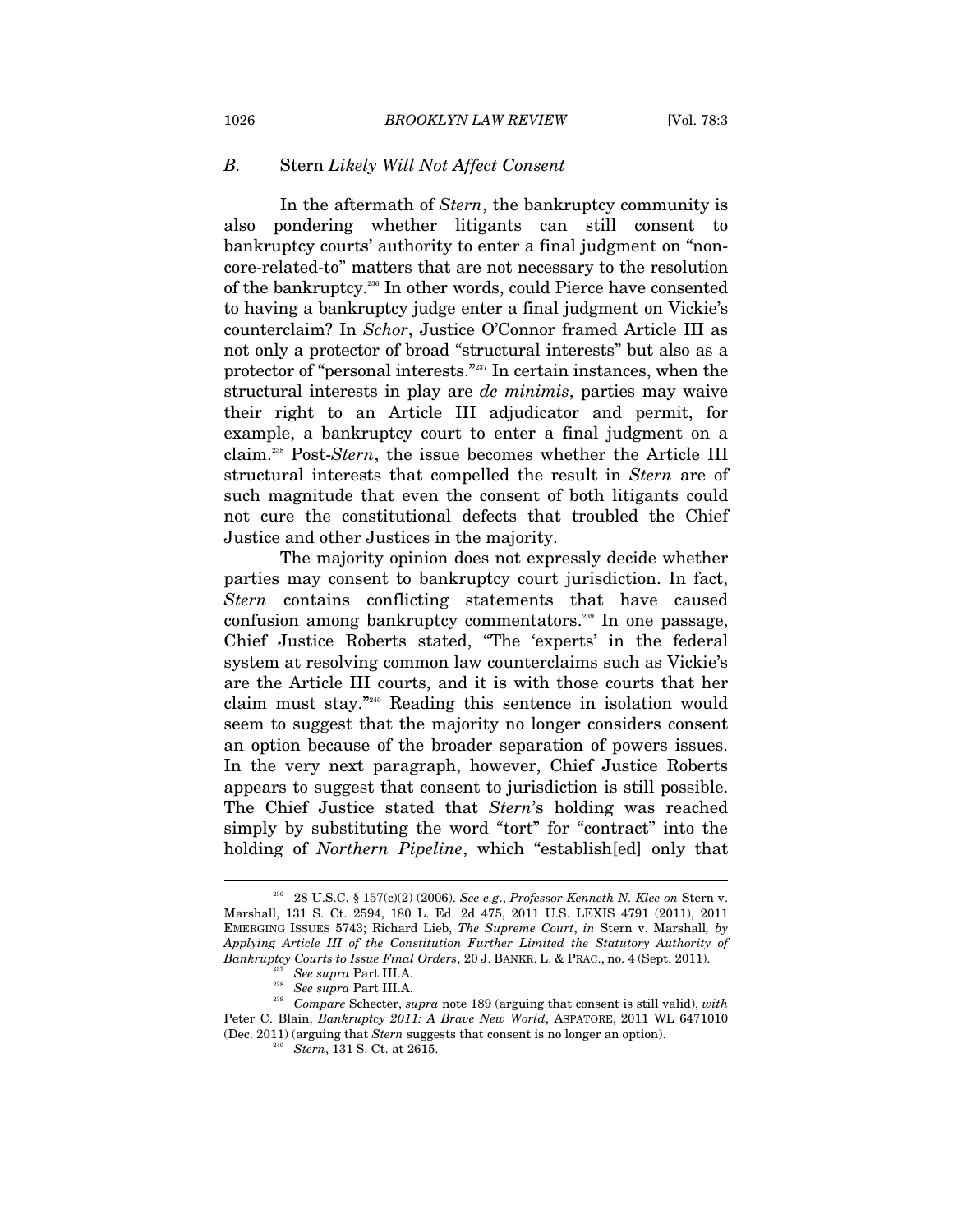Congress may not vest in a non-Article III court the power to adjudicate, render final judgment and issue binding orders in a traditional contract action arising under state law, *without consent of the litigants*, and subject only to ordinary appellate review."241 Thus, on its face, the majority opinion is internally inconsistent with respect to its treatment of consent.

The majority's contradictory statements regarding consent have created the first *Stern* circuit split.<sup>242</sup> In *In re Bellingham*, the Ninth Circuit recently held that *Stern* does not affect a litigant's ability to waive his right to have a non-core claim adjudicated by an Article III court and to consent to have the claim adjudicated by a bankruptcy court.<sup>243</sup> However, in *Waldman v. Stone*, the Sixth Circuit ruled that a litigant's right to Article III adjudication of a non-core claim was not waivable.<sup>244</sup> This split has arisen as a result of the Sixth and Ninth Circuits' different interpretations of *Schor*. In *Schor*, the Court explained that Article III protects "structural interests," such as the integrity and independence of the judicial branch, while also protecting "personal interests" like the right to an impartial and independent adjudicator.<sup>245</sup> Although litigants may never waive rights relating to structural interests, litigants can waive rights relating to personal interests.<sup>246</sup> The Sixth Circuit characterized the right to an Article III adjudication of a non-core claim as a "nonwaivable structural principle."247 Citing *Schor*, the Sixth Circuit described consent as a way for Congress to shift the judicial power of the United States to judges who lack the protections of Article III, "for the purpose of emasculating constitutional courts."248 On the other hand, while also quoting *Schor*, the Ninth Circuit characterized a litigant's right to an Article III adjudication as personal and thus "subject to waiver."<sup>249</sup>

<sup>&</sup>lt;sup>241</sup> *Id.* (emphasis added). 242 Kyle J. Ortiz & Doron Kenter, Stern *Files: The Circuit that Originally Gave Us* Stern *Creates the First* Stern *Circuit Split*, WEIL BANKR. BLOG (Dec. 6, 2012), http://business-finance-restructuring.weil.com/jurisdiction/stern-files-the-circuit-that-

<sup>&</sup>lt;sup>243</sup> Exec. Benefits Ins. Agency, Inc. v. Arkison (*In re* Bellingham Ins. Agency, Inc.), No. 11-35162, 2012 WL 6013836, at \*11 (9th Cir. Dec. 4, 2012).<br>
<sup>244</sup> Waldman v. Stone, 698 F.3d 910, 917-18 (6th Cir. 2012).<br>
<sup>245</sup> Commodity Futures Trading Comm'n v. Schor, 478 U.S. 833, 848 (1986).<br>
<sup>246</sup> *Id.* 

Inc.), No. 11-35162, 2012 WL 6013836, at \*11 (9th Cir. Dec. 4, 2012) (quoting *Schor*, 478 U.S. at 848).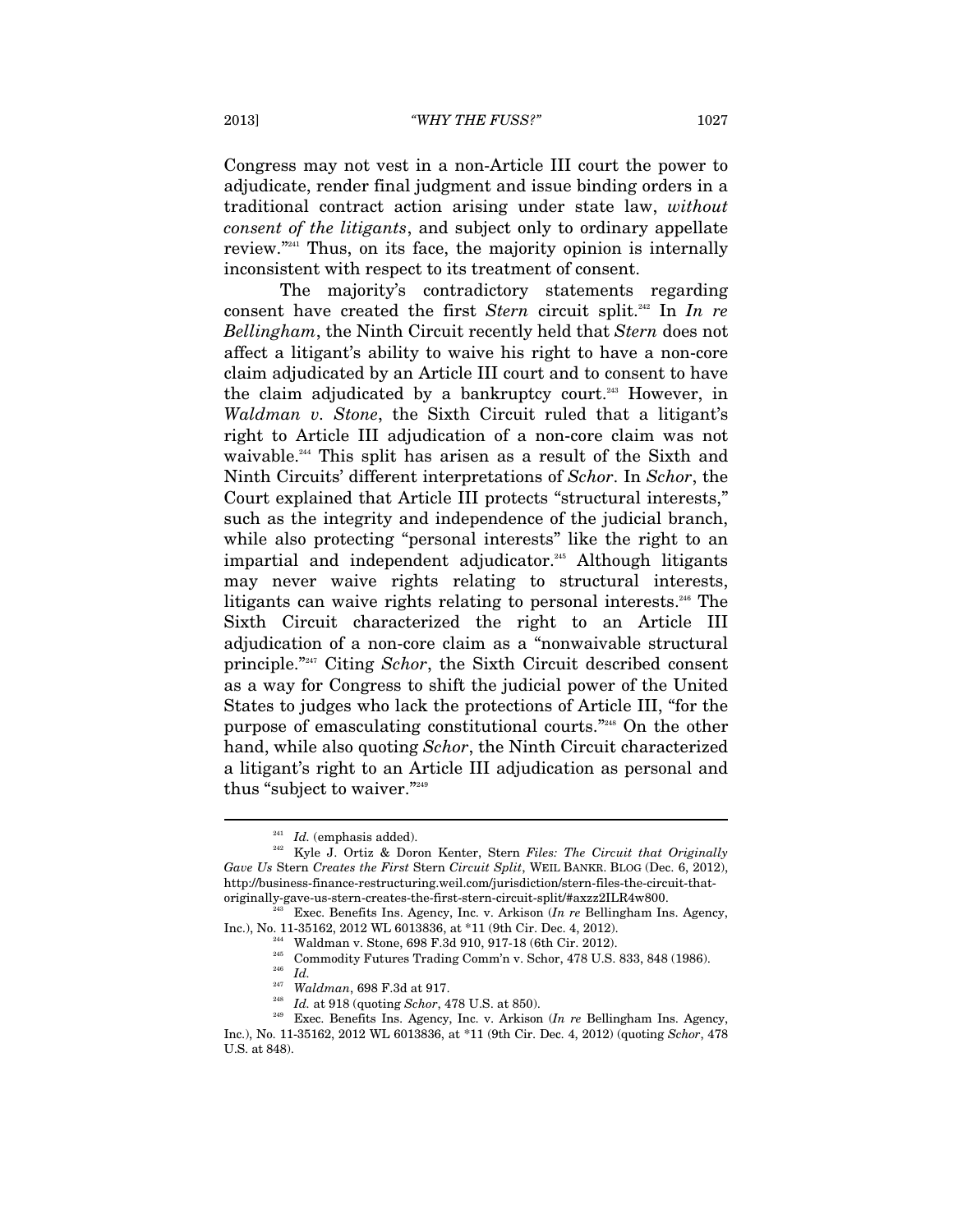Despite the Sixth Circuit's ruling, consent under 28 U.S.C.  $\S$  157(c)(2) is likely to remain permissible for two reasons. First, Justice Scalia, in his concurrence, suggested that non-Article III courts should only be permitted to adjudicate Article III claims if there is historical precedent for doing so.250 In *Waldman*, the Sixth Circuit failed to acknowledge the long line of historical precedent that permits litigants to consent to bankruptcy court jurisdiction. According to a 1945 note in the *Yale Law Journal*, "although claimants to property involved in bankruptcy proceedings are ordinarily entitled to plenary suit in a state or federal forum in accordance with Section 23 of the [1898 Act], their rights may be adjudicated [in the bankruptcy court]  $\ldots$  when [both litigants] consent." Plenary suits under the 1898 Act can be thought of as analogous to "non-core-but-related-to" claims. Furthermore, a line of Supreme Court cases dating back to 1902 affirmed parties' ability to consent to jurisdiction under the 1898 Act.<sup>252</sup> In *Macdonald v. Plymouth County Trust Co*., the Court held, "We can perceive no reason why the privilege of claiming the benefits of the procedure in a plenary suit . . . may not be waived by consent, as any other procedural privilege of the suitor may be waived, and a more summary procedure substituted."253 Considering the long-standing tradition of permitting consent in cases filed under the 1898 Act and the Supreme Court's recurring approval of consent throughout the first part of the twentieth century, the modern Court is likely to leave the ability of parties to consent to bankruptcy court jurisdiction undisturbed.

Second, a determination of consent as unconstitutional could have far-reaching consequences that extend beyond the arena of bankruptcy courts. The Committee on Courts and the Administrative System of the National Bankruptcy Conference suggests that if consent under  $\S 157(c)(2)$  were ruled unconstitutional, then the provision under the Federal Magistrate Act that permits litigants to consent to the adjudication of claims by magistrate judges would, by analogy,

<sup>250</sup> Stern v. Marshall, 131 S. Ct. 2594, 2621 (2011) (Scalia, J., concurring). 251 Note, *Implied Consent to Summary Jurisdiction in Bankruptcy Proceedings*, 54 YALE L.J. 461 (1945) [hereinafter *Implied Consent*]. 252 *Id.* at 461 n.5. *See, e.g.*, Macdonald v. Plymouth Cnty. Trust Co., 286 U.S.

<sup>263 (1932);</sup> Harrison v. Chamberlin, 271 U.S. 191 (1926); Galbraith v. Vallely, 256 U.S. 46 (1921); Louisville Trust Co. v. Leonard Comingor, 184 U.S. 18 (1902). 253 *Macdonald*, 286 U.S. at 267.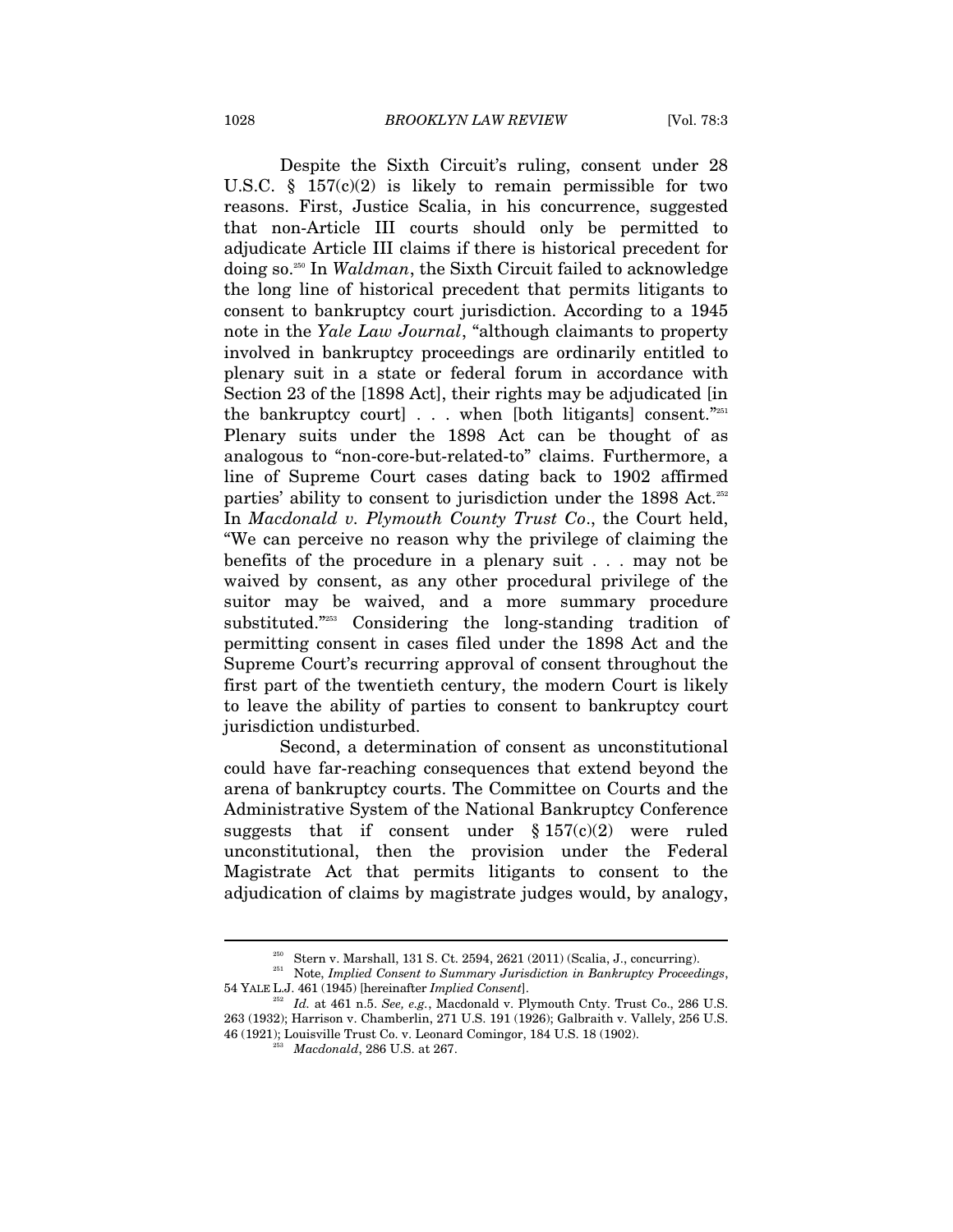also be unconstitutional.<sup>254</sup> According to the bankruptcy counsel for the National Association of Attorneys General, the consent provisions for both magistrate and bankruptcy courts "will rise and fall together."255 Perhaps in an attempt to resolve any confusion surrounding this issue and keep the federal docket moving efficiently, the Fifth Circuit raised, *sua sponte*, the question of whether *Stern* affected litigants' ability to consent to magistrate judges' authority to enter a final judgment on state law counterclaims.256 The Fifth Circuit interpreted *Stern*'s holding narrowly and held that magistrates did in fact maintain such authority. $257$ 

Jurisdiction by consent in both the context of bankruptcy courts and magistrate courts makes litigation more efficient and less costly for litigants, and it also lightens the already bulging docket of the district courts. If consent were found unconstitutional, it could have profound consequences on the efficiency of the federal judicial system. The Supreme Court likely will refrain from disturbing an area of law that lower courts and litigants have come to rely on so profoundly.<sup>258</sup>

#### CONCLUSION: THE WAITING RESUMES

Following the Supreme Court's ruling in *Northern Pipeline*, in which the Court invalidated the entire jurisdictional grant to bankruptcy courts in one fell swoop, Congress passed the 1984 Amendments to narrow the jurisdiction of bankruptcy courts in an attempt to cure the constitutional infirmities that prompted the Court to act. Now, post*-Stern*, the question is what should Congress do? In theory,

<sup>254</sup> *See* Comm. on Courts & the Admin. Sys., *The Scope and Implications of*  Stern v. Marshall *131 S. Ct. (2011)*, NAT'L BANKR. CONF., Oct. 26, 2011, *available at*  http://ssrn.com/abstract=1979503. Under the Federal Magistrate Act, with the consent of the parties, magistrate judges "conduct any or all proceedings in a jury trial or nonjury civil matter and order the entry of judgment in the case." 28 U.S.C.  $\S 636(c)(1)$ 

<sup>(2006).</sup> *See supra* Part I.B for a discussion of the constitutionality of magistrates. 255 Karen Cordry, *Bankruptcy: Not So Special Anymore*, 30-JAN AM. BANKR. INST. J. 12, 67 (2012).

<sup>256</sup> Technical Automation Servs. v. Liberty Surplus, 673 F.3d 399, 401, 404-05

<sup>(5</sup>th Cir. 2012).<br><sup>257</sup> *Id.* at 407.<br><sup>258</sup> On June 24, 2013, the Supreme Court granted certiorari in *In re Bellingham* to resolve the issue of whether Article III permits the exercise of the judicial power of the United States by bankruptcy courts on the basis of litigant consent. Exec. Benefits Ins. Agency, Inc. v. Arkison (*In re* Bellingham Ins. Agency, Inc.), No. 11-35162, 2012 WL 6013836 (9th Cir. Dec. 4, 2012), *cert. granted*, 81 U.S.L.W. 3582 (U.S. June 24, 2013) (No. 12-1200).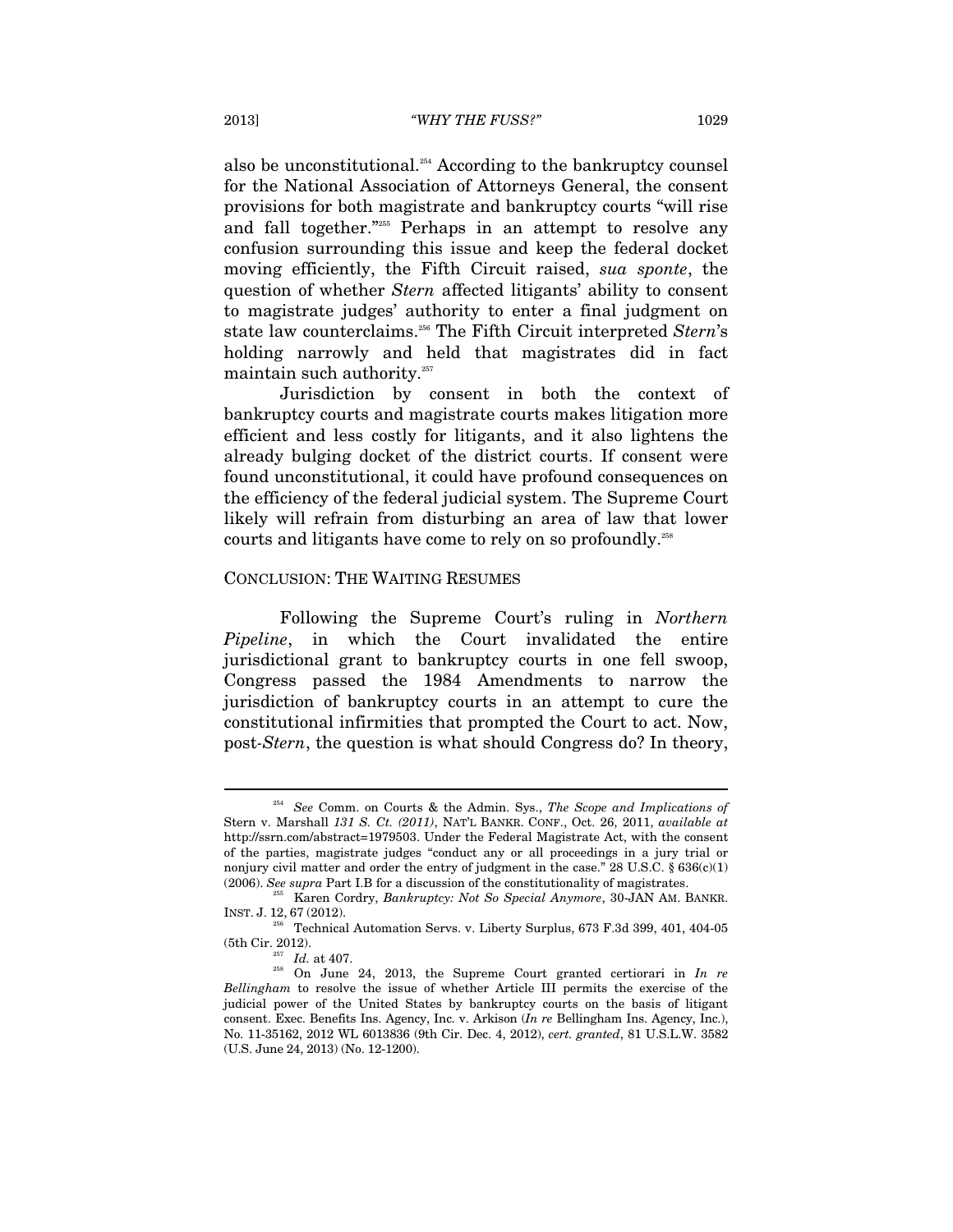Congress could respond in three ways. But only one course of action truly makes sense.

First, Congress could pass a new set of amendments to redraw and further narrow the boundaries of bankruptcy court jurisdiction, as it did after *Northern Pipeline*. This response is overkill if the Chief Justice is to be taken at his word, for he wrote that *Stern*'s holding is narrow and only applies to counterclaims like Vickie's. Whereas in *Northern Pipeline*, the Court invalidated the entire bankruptcy jurisdiction scheme, the Court in *Stern* opted to use a scalpel instead of a cleaver, ruling only that the bankruptcy court could not enter a final judgment on a state law counterclaim, which did not require resolution in order to administer the bankruptcy case pending before it. If Congress were to dismantle the bankruptcy regime and start from scratch, it would upset the expectations of both the litigants and the federal courts that have learned how to navigate and rely on the current system.

Second, Congress could make bankruptcy courts more like magistrate courts. Congress could do this by heightening the appellate review standard for decisions rendered by bankruptcy courts on "core" claims, making the standard more comparable to that used by district courts when reviewing magistrate judges' decisions on dispositive motions. Currently, magistrate judges' decisions on dispositive motions are reviewed *de novo* while decisions on "core" claims by bankruptcy judges are reviewed under the deferential "clearly erroneous standard."

Furthermore, Congress could reduce the wide scope of remedies that bankruptcy courts are permitted to grant, which would make bankruptcy courts more like magistrate courts and other administrative law courts. Like the court in *Crowell*, for example, the bankruptcy court would depend on the district court for the enforcement of orders and judgments. While any change that would bring bankruptcy courts more in line with other non-Article III tribunals may soften the Court's strict application of Article III to bankruptcy courts, heightened appellate review of core claims coupled with the reduction of bankruptcy courts' remedial powers would have devastating consequences for litigants. Bankruptcy courts were created to provide debtors and creditors an alternative forum to resolve their disputes outside the traditional litigation channels, which are typically costly and time consuming. In the world of bankruptcy, time is money. If the debtor is truly going to receive a fresh start and the creditors are going to receive their fair share of the debtor's assets, asset values can only be